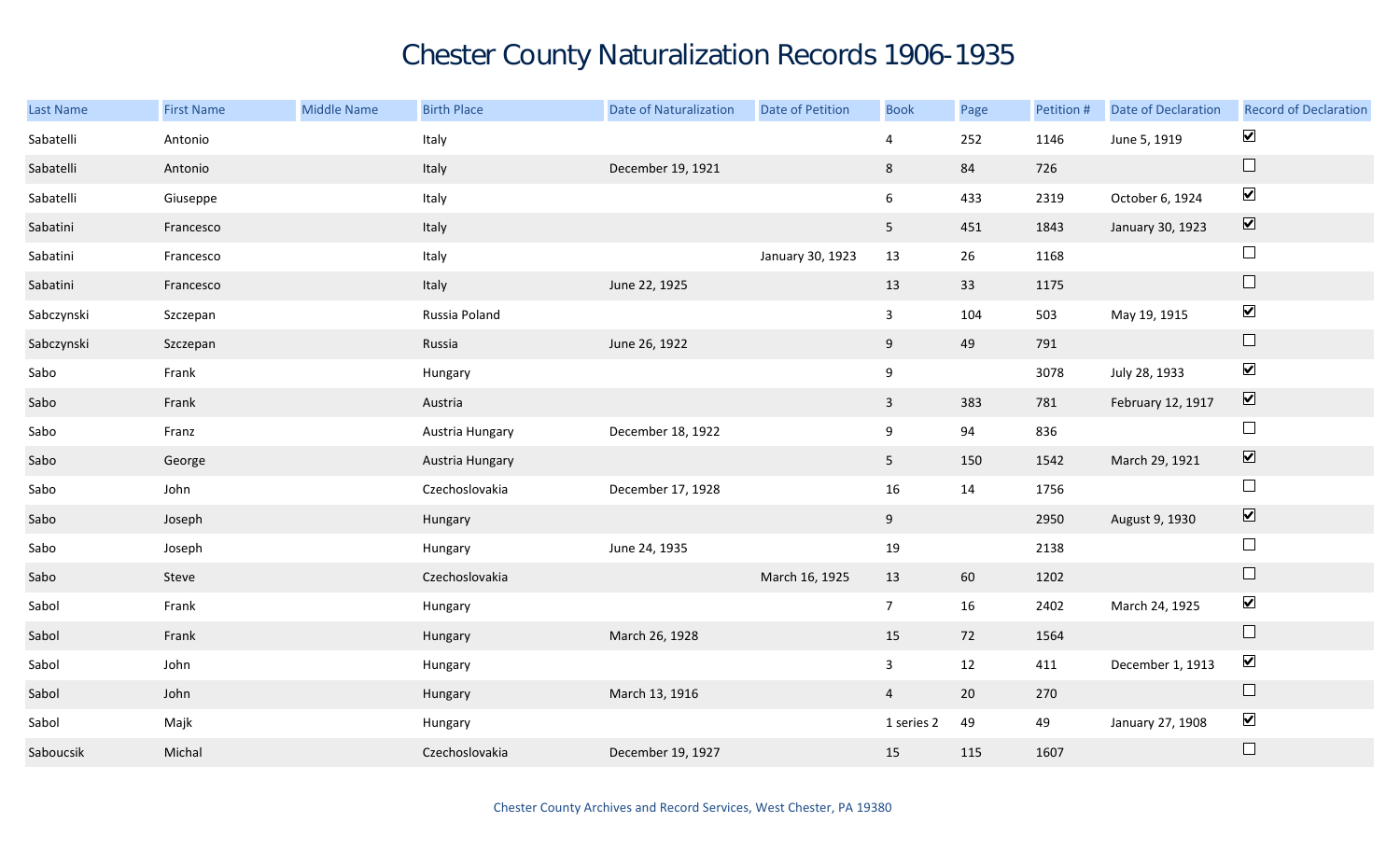| <b>Last Name</b> | <b>First Name</b> | Middle Name  | <b>Birth Place</b> | <b>Date of Naturalization</b> | Date of Petition     | <b>Book</b>     | Page         | Petition # | <b>Date of Declaration</b> | <b>Record of Declaration</b> |
|------------------|-------------------|--------------|--------------------|-------------------------------|----------------------|-----------------|--------------|------------|----------------------------|------------------------------|
| Sacco            | Alex              |              | Italy              |                               |                      | 5 <sub>5</sub>  | 210          | 1602       | September 16, 1921         | $\blacktriangledown$         |
| Sacco            | Alexander         |              | Italy              |                               |                      | 9               |              | 2979       | April 17, 1931             | $\boxed{\blacktriangledown}$ |
| Saccuti          | Vincenzo          |              | Italy              |                               | March 31, 1923       | $10\,$          | 76           | 918        |                            | $\Box$                       |
| Saccuti          | Vincenzo          |              | Italy              | September 22, 1924            |                      | 11              | 59           | 1001       |                            | $\Box$                       |
| Saccuto          | Vincenzo          |              | Italy              |                               |                      | 5 <sub>5</sub>  | 114          | 1506       | January 27, 1921           | $\blacktriangledown$         |
| Sack             | John              |              | Italy              |                               |                      | 5 <sub>1</sub>  | 107          | 1499       | January 26, 1921           | $\boxed{\blacktriangledown}$ |
| Saia             | Mariano           | di Francesco | Italy              |                               |                      | $\overline{4}$  | 63           | 960        | November 5, 1917           | $\blacktriangledown$         |
| Salaneck         | Michael           |              | Austria            |                               |                      | $6\overline{6}$ | 279          | 2169       | January 14, 1924           | $\boxed{\blacktriangledown}$ |
| Salathe          | Mary              |              | Switzerland        |                               |                      | $\mathbf{3}$    | 42           | 441        | May 13, 1914               | $\blacktriangledown$         |
| Salerni          | Giacamo           |              | Italy              |                               |                      | $\overline{3}$  | 53           | 450        | July 28, 1914              | $\boxed{\blacktriangledown}$ |
| Salerni          | Giacomo           |              | Italy              | March 22, 1920                |                      | 7 <sup>7</sup>  | 20           | 562        |                            | $\Box$                       |
| Saliaris         | Pantelis          | Damand       | Greece             |                               | November 17, 1928 16 |                 | 42           | 1784       |                            | $\Box$                       |
| Saliaris         | Pantelis          | Damand       | Greece             | June 25, 1929                 |                      | 16              | 93           | 1835       |                            | $\Box$                       |
| Salle            | Alex              |              | Hungary            |                               |                      | $6\overline{6}$ | 178          | 2070       | June 18, 1923              | $\blacktriangledown$         |
| Salvatore        | Bonino            |              | Italy              |                               |                      | 7 <sup>7</sup>  | 304          | 2685       | June 7, 1927               | $\blacktriangleright$        |
| Salvatore        | Boninu            | Mario        | Italy              | June 22, 1931                 |                      | 17              |              | 1955       |                            | $\Box$                       |
| Salvatore        | Bruno             |              | Italy              |                               |                      | 9               |              | 2981       | April 22, 1931             | $\blacktriangledown$         |
| Salvatore        | Santo             |              | Italy              |                               |                      | $\overline{2}$  | $\mathbf{1}$ | 101        | November 12, 1908          | $\overline{\mathbf{v}}$      |
| Samadoski        | Julius (Gyula)    |              | Czechoslovakia     | December 20, 1926             |                      | 14              | 184          | 1426       |                            | $\Box$                       |
| Samendinger      | Frederic          | Gottlieb     | Germany            |                               |                      | 6               | 456          | 2342       | December 18, 1924          | $\overline{\mathbf{v}}$      |
| Samodosky        | John (Janos)      |              | Hungary            | March 28, 1933                |                      | 18              |              | 2047       |                            |                              |
| Samonowitz       | Rachael           |              | Lithuanina         | September 26, 1927            |                      | 15              | 97           | 1589       |                            | $\Box$                       |
| Samonski         | Peisach           |              | Russia             | March 22, 1920                |                      | 7 <sup>7</sup>  | 27           | 569        |                            | $\Box$                       |
| Samson           | Andro             |              | Austria Hungary    |                               |                      | $\overline{4}$  | 49           | 946        | August 10, 1917            | $\overline{\mathbf{v}}$      |
| Samsonowitz      | Susmann           |              | Lithuania          | December 15, 1924             |                      | 12              | 91           | 1133       |                            | $\Box$                       |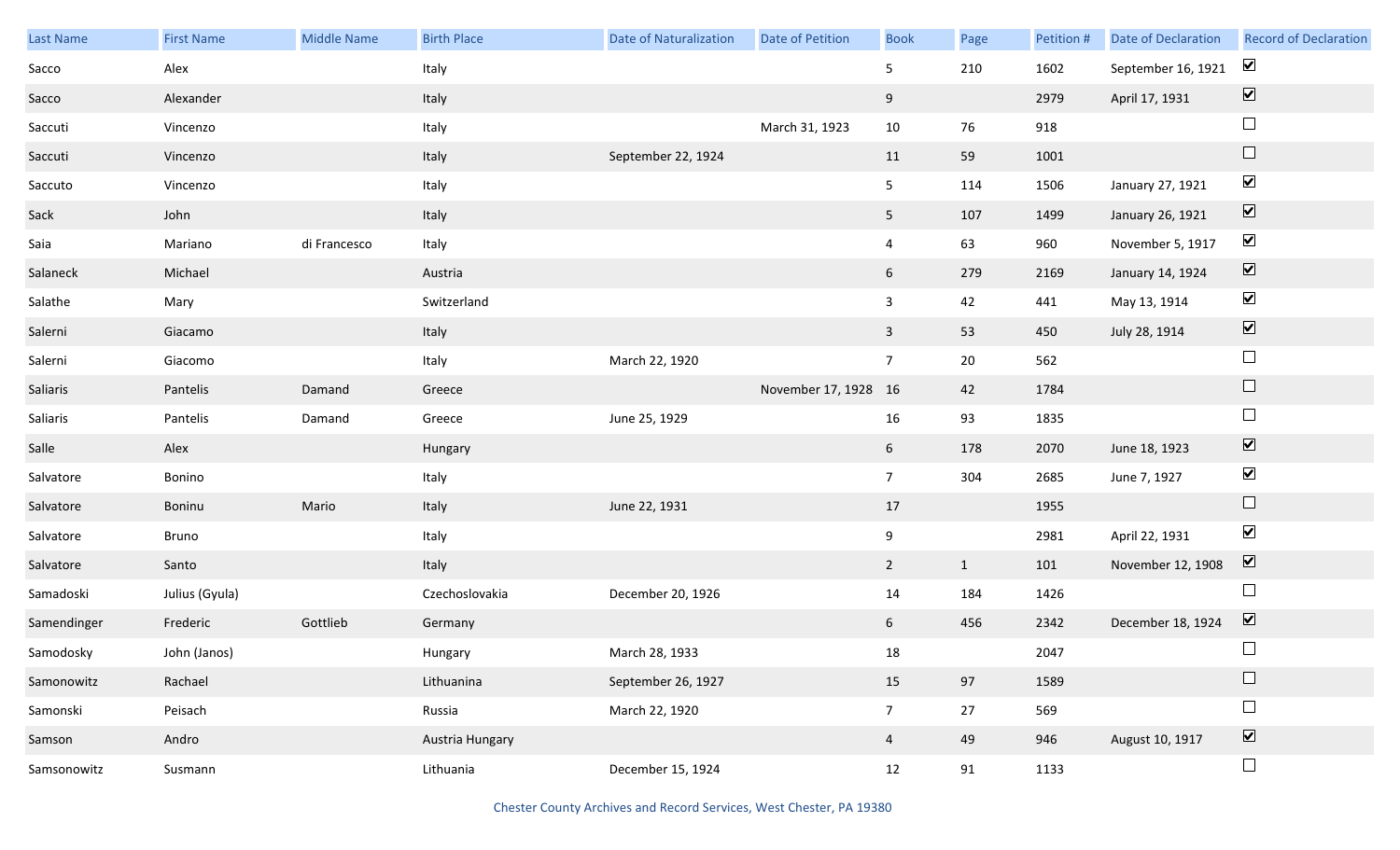| <b>Last Name</b> | <b>First Name</b> | <b>Middle Name</b> | <b>Birth Place</b> | <b>Date of Naturalization</b> | Date of Petition     | <b>Book</b>     | Page         | Petition # | <b>Date of Declaration</b> | <b>Record of Declaration</b> |
|------------------|-------------------|--------------------|--------------------|-------------------------------|----------------------|-----------------|--------------|------------|----------------------------|------------------------------|
| Samudovski       | Julius            |                    | Czechoslovakia     |                               |                      | 6 <sup>1</sup>  | 65           | 1957       | February 16, 1923          | $\boxed{\blacktriangledown}$ |
| Samudozski       | Andrew            |                    | Czechoslovakia     |                               |                      | 5 <sub>5</sub>  | 478          | 1870       | February 8, 1923           | $\blacktriangledown$         |
| Sanbe            | Charle            |                    | Italy              |                               |                      | $\overline{3}$  | 341          | 739        | October 6, 1916            | $\boxed{\blacktriangledown}$ |
| Sanbe            | Charley           |                    | Italy              |                               |                      | 1 series 2      | 36           | 36         | October 25, 1907           | $\blacktriangledown$         |
| Sandman          | William           | Frederick          | Germany            |                               |                      | $\overline{3}$  | 393          | 791        | February 23, 1917          | $\overline{\mathbf{v}}$      |
| Sandoli          | Guiseppe          |                    | Italy              |                               |                      | $\overline{2}$  | 87           | 187        | July 11, 1910              | $\blacktriangledown$         |
| Sangeri          | Pal               |                    | Czechoslovakia     |                               |                      | 6               | 417          | 2303       | September 1, 1924          | $\boxed{\blacktriangledown}$ |
| Sannes           | Oscar             | Kristofer Severin  | Norway             |                               |                      | 6               | 403          | 2290       | June 30, 1924              | $\blacktriangledown$         |
| Sanodosky        | John              |                    | Czechoslovakia     |                               |                      | $7\overline{ }$ | 348          | 2729       | September 16, 1927         | $\boxed{\blacktriangledown}$ |
| Santeleri        | Antonio           |                    | Italy              |                               |                      | $\overline{2}$  | 298          | 397        | September 2, 1913          | $\blacktriangledown$         |
| Santi            | Donia             |                    | Italy              |                               | September 27, 1915 4 |                 | $\mathbf{1}$ | 251        |                            | $\Box$                       |
| Santi            | Donia             |                    | Italy              | September 11, 1916            |                      | $\overline{4}$  | 33           | 283        |                            | $\Box$                       |
| Santi            | Guido             |                    | Italy              | December 21, 1931             |                      | 18              |              | 1992       |                            | $\hfill \square$             |
| Santimissimo     | Giovanni          | Vincenzo           | Italy              |                               |                      | $\overline{2}$  | 6            | 106        | December 1, 1908           | $\blacktriangledown$         |
| Santirocco       | Berardino         |                    | Italy              |                               |                      | 2               | 186          | 285        | March 11, 1912             | $\boxed{\blacktriangledown}$ |
| Santirocco       | Berardino         |                    | Italy              | September 24, 1917            |                      | $\overline{4}$  | 58           | 308        |                            | $\Box$                       |
| Santirocco       | Ercole            | Domenico           | Italy              |                               |                      | $7\overline{ }$ | 397          | 2777       | March 13, 1928             | $\boxed{\blacktriangledown}$ |
| Santirocco       | Ercole            | Dominico           | Italy              | December 15, 1930             |                      | 17              |              | 1920       |                            | $\Box$                       |
| Santoro          | Giacomo           |                    | Italy              |                               |                      | 6               | 438          | 2324       | October 27, 1924           | $\boxed{\blacktriangledown}$ |
| Santucci         | Alfredo           |                    | Italy              |                               |                      | $\overline{2}$  | 182          | 281        | January 29, 1912           | $\blacktriangledown$         |
| Santucci         | Alfredo           |                    | Italy              | June 18, 1914                 |                      | 3 <sup>7</sup>  | 35           | 185        |                            |                              |
| Santucci         | Donato            |                    | Italy              |                               |                      | $\mathbf{3}$    | 451          | 849        | May 10, 1917               | $\blacktriangledown$         |
| Santucci         | Donato            |                    | Italy              |                               |                      | $\overline{4}$  | 368          | 1261       | November 21, 1919          | $\boxed{\blacktriangledown}$ |
| Santucci         | Donato            |                    | Italy              | September 22, 1924            |                      | 12              | 23           | 1065       |                            | $\Box$                       |
| Santucci         | Salvatore         |                    | Italy              |                               |                      | $2\overline{ }$ | 57           | 157        | December 21, 1909          | $\boxed{\blacktriangledown}$ |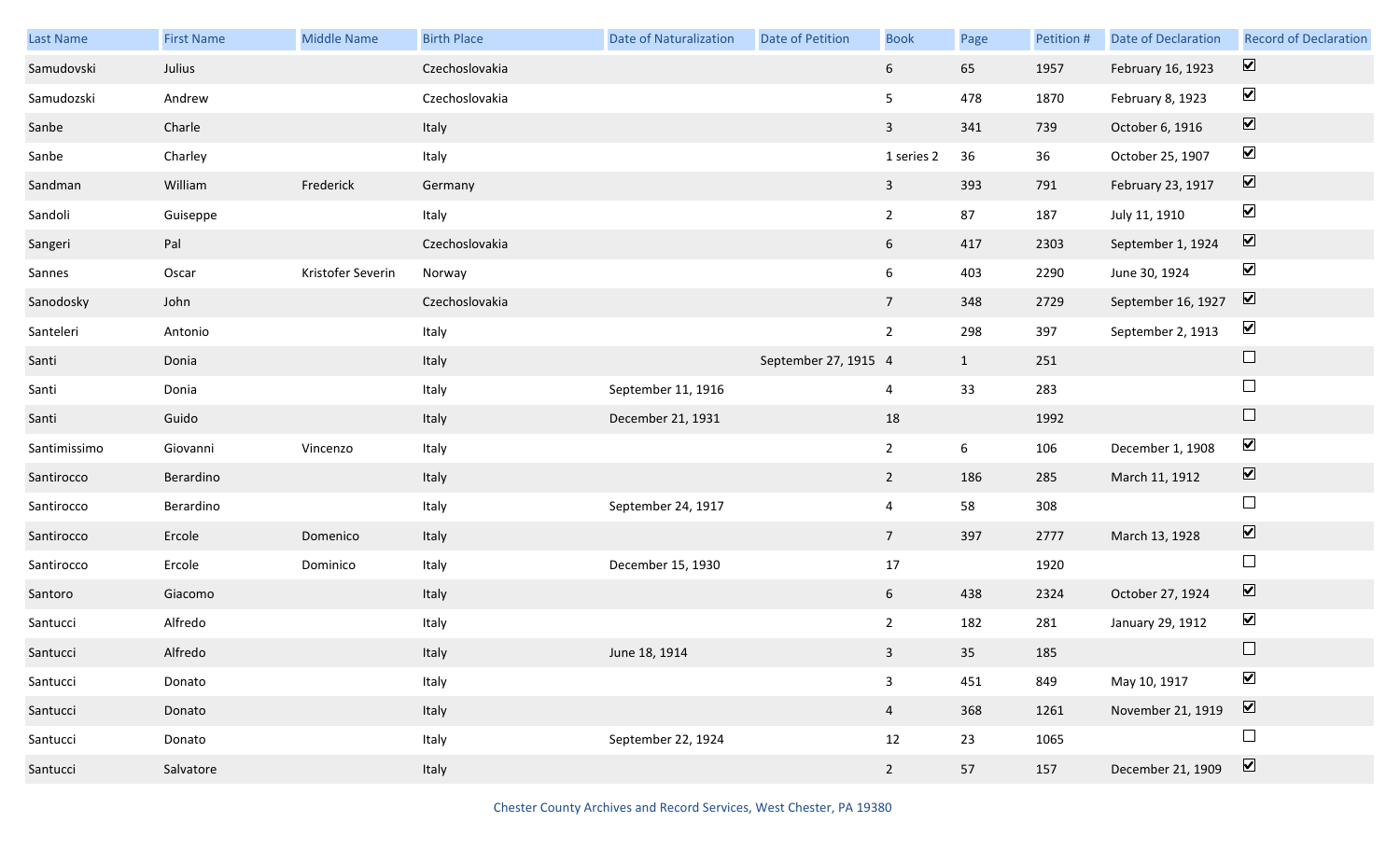| Last Name         | <b>First Name</b> | <b>Middle Name</b> | <b>Birth Place</b> | <b>Date of Naturalization</b> | <b>Date of Petition</b> | <b>Book</b>     | Page            | Petition # | Date of Declaration | <b>Record of Declaration</b> |
|-------------------|-------------------|--------------------|--------------------|-------------------------------|-------------------------|-----------------|-----------------|------------|---------------------|------------------------------|
| Santucci          | Salvatore         |                    | Italy              |                               |                         | 7 <sup>7</sup>  | 277             | 2658       | March 17, 1927      | $\blacktriangledown$         |
| Santucci          | Samuel            |                    | Italy              |                               |                         | $\mathbf{3}$    | 30 <sup>°</sup> | 429        | March 6, 1914       | $\boxed{\blacktriangledown}$ |
| Santucci          | Samuel            |                    | Italy              | September 11, 1916            |                         | $\overline{4}$  | 34              | 284        |                     | $\Box$                       |
| Sapone            | Antonio           |                    | Italy              |                               |                         | $6\overline{6}$ | 498             | 2383       | February 9, 1925    | $\boxed{\blacktriangledown}$ |
| Sapone            | Antonio           |                    | Italy              |                               |                         | $\mathbf{3}$    | 493             | 890        | June 9, 1917        | $\blacktriangledown$         |
| Sapone            | Antonio           |                    | Italy              |                               | June 8, 1922            | 9               | 76              | 818        |                     | $\hfill \square$             |
| Sapone            | Antonio           |                    | Italy              | June 27, 1927                 |                         | 15              | 37              | 1529       |                     | $\Box$                       |
| Sapone            | John              |                    | Italy              |                               |                         | 5 <sub>1</sub>  | 117             | 1509       | February 5, 1921    | $\boxed{\blacktriangledown}$ |
| Sara              | Dominick          |                    | Calabria (Italy?)  |                               |                         | 7 <sup>7</sup>  | 233             | 2615       | October 25, 1926    | $\blacktriangledown$         |
| Saramento         | Antonio           |                    | Italy              |                               |                         | 5 <sub>1</sub>  | 138             | 1530       | February 24, 1921   | $\boxed{\blacktriangledown}$ |
| Saramento         | Antonio           |                    | Italy              | June 25, 1923                 |                         | $10\,$          | 69              | 911        |                     | $\Box$                       |
| Saramento         | Louis             |                    | Italy              |                               |                         | $6\overline{6}$ | 273             | 2163       | Janaury 7, 1924     | $\overline{\mathbf{V}}$      |
| Sardarelli        | Guiseppe          |                    | Italy              |                               |                         | $\overline{4}$  | 208             | 1102       | February 17, 1919   | $\blacktriangledown$         |
| Sardella          | Giovanni          |                    | Italy              |                               |                         | 9               |                 | 3117       | March 4, 1925       | $\overline{\mathbf{v}}$      |
| Sardella          | Sabatino          |                    | Italy              |                               |                         | $6\overline{6}$ | 92              | 1984       | February 24, 1923   | $\blacktriangledown$         |
| Sardello          | Sabatino          |                    | Italy              | September 27, 1926            |                         | 14              | 128             | 1370       |                     | $\Box$                       |
| Sarkes            | Namtello          |                    | Syria              |                               |                         | $6\overline{6}$ | 83              | 1975       | February 19, 1923   | $\blacktriangledown$         |
| Sarkision         | Mike              |                    | Russia             |                               |                         | $\overline{4}$  | 171             | 1065       | September 25, 1918  | $\boxed{\blacktriangledown}$ |
| Sarmenti          | Elio              |                    | Italy              |                               |                         | $\mathbf{3}$    | 304             | 702        | March 27, 1916      | $\blacktriangledown$         |
| Sarmenti          | Emilio            |                    | Italy              | June 25, 1929                 |                         | 16              | 76              | 1818       |                     | $\hfill \square$             |
| Sarosi            | Charles           |                    | Austria Hungary    |                               |                         | 5 <sub>5</sub>  | 273             | 1665       | February 15, 1922   | $\blacktriangledown$         |
| Sarosi            | Charles (Karoly)  |                    | Czechoslovakia     | June 28, 1926                 |                         | 14              | 103             | 1345       |                     | $\Box$                       |
| Sarvetrick (sp.?) | Betty             |                    | Germany            | December 21, 1925             |                         | 13              | 75              | 1217       |                     | $\Box$                       |
| Sasko             | Paul              |                    | Czechoslovakia     |                               |                         | 6 <sup>1</sup>  | 220             | 2111       | September 10, 1923  | $\boxed{\blacktriangledown}$ |
| Sasso             | Frank             |                    | Italy              |                               |                         | 3 <sup>7</sup>  | 236             | 635        | November 22, 1915   | $\blacktriangledown$         |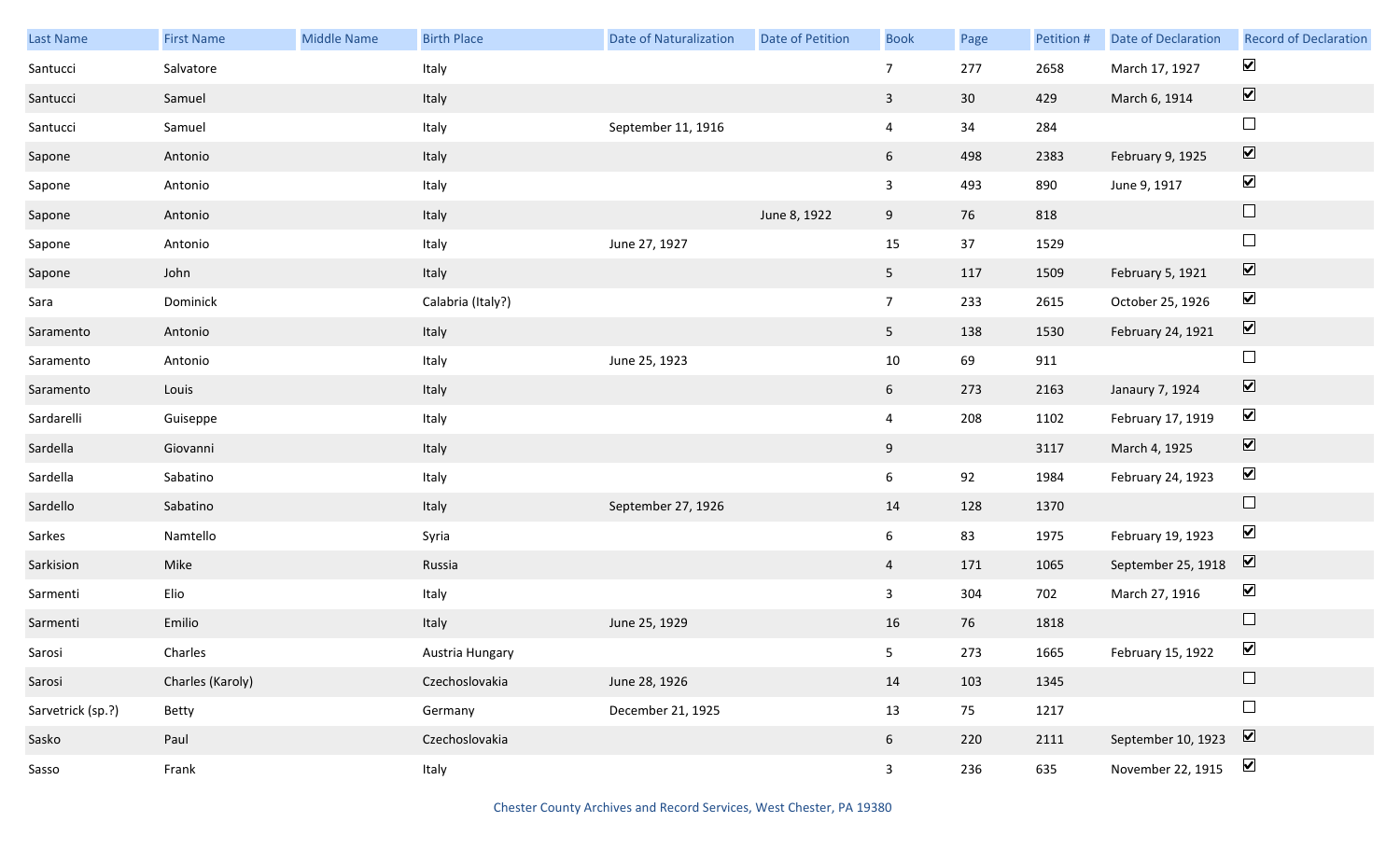| Last Name | <b>First Name</b> | Middle Name | <b>Birth Place</b> | <b>Date of Naturalization</b> | Date of Petition | <b>Book</b>     | Page         | Petition # | Date of Declaration | <b>Record of Declaration</b> |
|-----------|-------------------|-------------|--------------------|-------------------------------|------------------|-----------------|--------------|------------|---------------------|------------------------------|
| Sasso     | Frank             |             | Italy              | March 25, 1918                |                  | 5 <sub>1</sub>  | 45           | 390        |                     |                              |
| Sasso     | Joseph            |             | Italy              |                               |                  | $\overline{4}$  | 473          | 1366       | June 14, 1920       | $\blacktriangledown$         |
| Sato      | Steve             |             | Czechoslovakia     |                               |                  | 6 <sup>1</sup>  | 68           | 1960       | February 16, 1923   | $\boxed{\blacktriangledown}$ |
| Sauer     | August            |             | Germany            |                               |                  | $7\overline{ }$ | 102          | 2485       | November 6, 1925    | $\blacktriangledown$         |
| Sauer     | Eleonore          |             | Germany            |                               |                  | 7 <sup>7</sup>  | 101          | 2484       | November 6, 1925    | $\boxed{\blacktriangledown}$ |
| Saulis    | John              |             | Russia Poland      |                               |                  | $\overline{4}$  | 235          | 1129       | May 19, 1919        | $\blacktriangledown$         |
| Savastano | Felice            |             | Italy              |                               |                  | 3 <sup>1</sup>  | 195          | 594        | October 4, 1915     | $\boxed{\blacktriangledown}$ |
| Savastano | Felice            |             | Italy              | June 28, 1920                 |                  | $7\overline{ }$ | 52           | 594        |                     | $\Box$                       |
| Savellico | Paul              |             | Italy              |                               |                  | 6 <sup>1</sup>  | 483          | 2368       | January 26, 1925    | $\boxed{\blacktriangledown}$ |
| Saviele   | Edwin             |             | England            |                               |                  | $6\overline{6}$ | 442          | 2328       | November 10, 1924   | $\blacktriangledown$         |
| Savitch   | Benjamin          |             | Russia             |                               |                  | 7 <sup>7</sup>  | 213          | 2594       | August 30, 1926     | $\boxed{\blacktriangledown}$ |
| Savitch   | Theodore          | Morris      | Russia             |                               |                  | 6 <sup>1</sup>  | 208          | 2099       | August 17, 1923     | $\blacktriangledown$         |
| Savitch   | Theodore          | Morris      | Russia             | December 17, 1928             |                  | 16              | $\mathbf{1}$ | 1743       |                     | $\hfill \square$             |
| Sawczyk   | Dmytro            |             | Poland             | June 27, 1927                 |                  | 15              | 34           | 1526       |                     | $\Box$                       |
| Sawczyn   | Dmytro            |             | Poland             |                               |                  | 6 <sup>1</sup>  | 467          | 2352       | January 7, 1925     | $\blacktriangledown$         |
| Sawezyn   | Nicholas          |             | Austria            |                               |                  | $\overline{4}$  | 247          | 1141       | May 29, 1919        | $\blacktriangledown$         |
| Sbei      | Alberico          |             | Italy              | December 19, 1921             |                  | 8 <sup>1</sup>  | 83           | 725        |                     | $\Box$                       |
| Sbei      | Alberigo          |             | Italy              |                               |                  | $\overline{4}$  | 186          | 1080       | January 16, 1919    | $\blacktriangledown$         |
| Sborlini  | Vincenzo          |             | Italy              |                               |                  | 6 <sup>1</sup>  | 313          | 2203       | March 3, 1924       | $\overline{\mathbf{v}}$      |
| Scaglione | Giovanni          |             | Italy              | March 28, 1927                |                  | 15              | 14           | 1506       |                     | $\Box$                       |
| Scamuffo  | Vincenzo          |             | Italy              |                               |                  | 7 <sup>7</sup>  | 398          | 2778       | March 15, 1928      | $\boxed{\blacktriangledown}$ |
| Scamuffo  | Vincenzo          |             | Italy              | September 29, 1930            |                  | $17\,$          |              | 1917       |                     | $\Box$                       |
| Scardella | Alberto           |             | Italy              | September 27, 1926            |                  | 14              | 143          | 1385       |                     | $\Box$                       |
| Scaring   | Thomas            |             | Italy              |                               |                  | $6\overline{6}$ | 414          | 2301       | August 26, 1924     | $\blacktriangledown$         |
| Scaringi  | Lorenzo           |             | Italy              |                               |                  | $6\overline{6}$ | 15           |            |                     | $\Box$                       |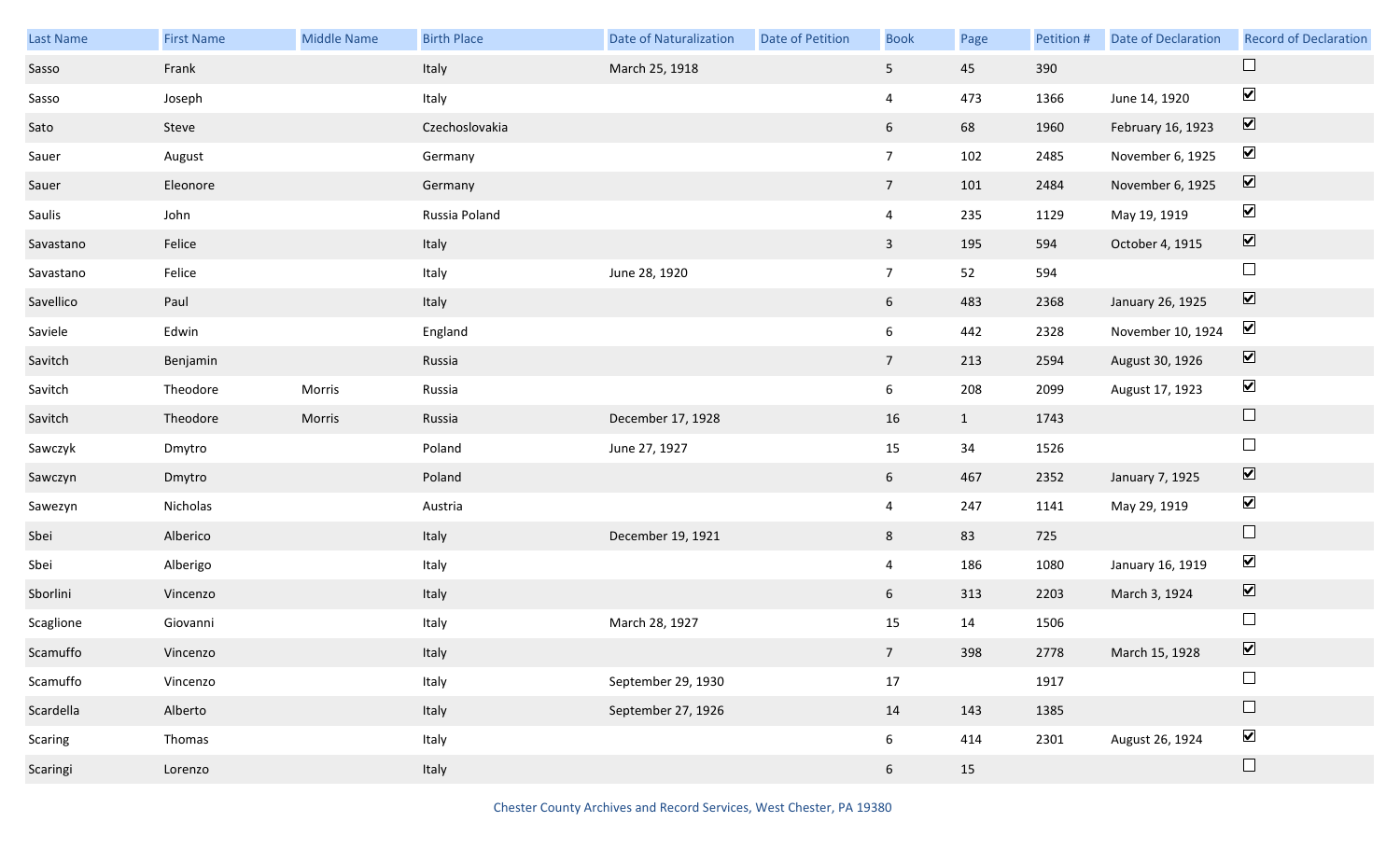| Last Name  | <b>First Name</b> | <b>Middle Name</b>          | <b>Birth Place</b> | <b>Date of Naturalization</b> | Date of Petition | <b>Book</b>    | Page         | Petition #     | <b>Date of Declaration</b> | <b>Record of Declaration</b> |
|------------|-------------------|-----------------------------|--------------------|-------------------------------|------------------|----------------|--------------|----------------|----------------------------|------------------------------|
| Scaringi   | Lorenzo           |                             | Italy              | September 23, 1919            |                  | 6              | 37           | 481            |                            | $\Box$                       |
| Scarmuffa  | Harry             | Octavius                    | Italy              |                               |                  | 6 <sup>1</sup> | 345          | 2235           | April 1, 1924              | $\boxed{\blacktriangledown}$ |
| Scarnigi   | Tommasso          |                             | Italy              | March 28, 1927                |                  | 14             | 236          | 1478           |                            | $\Box$                       |
| Schaefer   | Jacob             |                             | Germany            |                               | April 16, 1907   | $\mathbf{1}$   |              | 5 <sub>1</sub> |                            | $\hfill \square$             |
| Schapansky | Herman            | $\mathsf D$                 | Russia             |                               |                  | 6              | 324          | 2214           | March 10, 1924             | $\blacktriangledown$         |
| Scheaffer  | Harry             |                             | Russia             |                               |                  | $\mathbf{3}$   | 256          | 655            | January 24, 1916           | $\boxed{\blacktriangledown}$ |
| Scheel     | Henrik            | Sofus                       | Denmark            | December 21, 1931             |                  | 18             |              | 1983           |                            | $\Box$                       |
| Scheel     | Jenny             | Solveig Sievertsen          | Denmark            | March 28, 1933                |                  | 18             |              | 2045           |                            | $\hfill \square$             |
| Schefe     | Fritz             | Paul Heinrich Wilhe Germany |                    | December 18, 1933             |                  | 19             |              | 2073           |                            | $\Box$                       |
| Scheibe    | John              | Ludwig Herman               | Germany            |                               |                  | $\overline{2}$ | 102          | 202            | October 20, 1910           | $\boxed{\blacktriangledown}$ |
| Scheller   | William           | F                           | Germany            |                               |                  | 5 <sub>5</sub> | 199          | 1591           | August 11, 1921            | $\blacktriangledown$         |
| Schepke    | Elizabeth         | Anna                        | Germany            |                               |                  | 6 <sup>1</sup> | 116          | 2008           | March 15, 1923             | $\boxed{\blacktriangledown}$ |
| Schiagga   | Edward            |                             | Italy              |                               |                  | $\overline{4}$ | 217          | 1111           | March 17, 1919             | $\blacktriangledown$         |
| Schiaretti | Michael (Michele) |                             | Italy              | June 28, 1926                 |                  | 14             | 35           | 1277           |                            | $\Box$                       |
| Schiavone  | Pasquale          |                             | Italy              | September 22, 1924            |                  | 11             | 33           | 975            |                            | $\Box$                       |
| Schiazza   | Antonio           |                             | Italy              |                               |                  | 5 <sub>1</sub> | 397          | 1789           | September 19, 1922         | $\overline{\mathbf{v}}$      |
| Schiazza   | Antonio           |                             | Italy              | March 23, 1925                |                  | 13             | $\mathbf{3}$ | 1145           |                            | $\Box$                       |
| Schiazza   | Ernesto           |                             | Italy              |                               |                  | 5 <sub>1</sub> | 236          | 1628           | November 25, 1921          | $\boxed{\mathbf{v}}$         |
| Schiazza   | Ernesto           |                             | Italy              | March 28, 1927                |                  | 14             | 225          | 1467           |                            | $\Box$                       |
| Schickle   | Rudolph           |                             | Germany            |                               |                  | 1 series 2     | 99           | 99             | November 12, 1908          | $\triangledown$              |
| Schickle   | Rudolph           |                             | Germany            |                               |                  | $\overline{4}$ | 224          | 1118           | April 14, 1919             | $\blacktriangledown$         |
| Schickle   | Rudolph           |                             | Germany            | September 27, 1920            |                  | 6 <sup>1</sup> | 31           | 475            |                            | $\Box$                       |
| Schiele    | Clara             | Ella                        | Germany            | March 22, 1926                |                  | 14             | 66           | 1308           |                            | $\Box$                       |
| Schiller   | Eugene            |                             | Germany            |                               |                  | $\overline{2}$ | 264          | 363            | March 10, 1913             | $\boxed{\blacktriangledown}$ |
| Schindele  | Friedrick         |                             | Germany            |                               |                  | $\overline{2}$ | 141          | 240            | June 6, 1911               | $\blacktriangledown$         |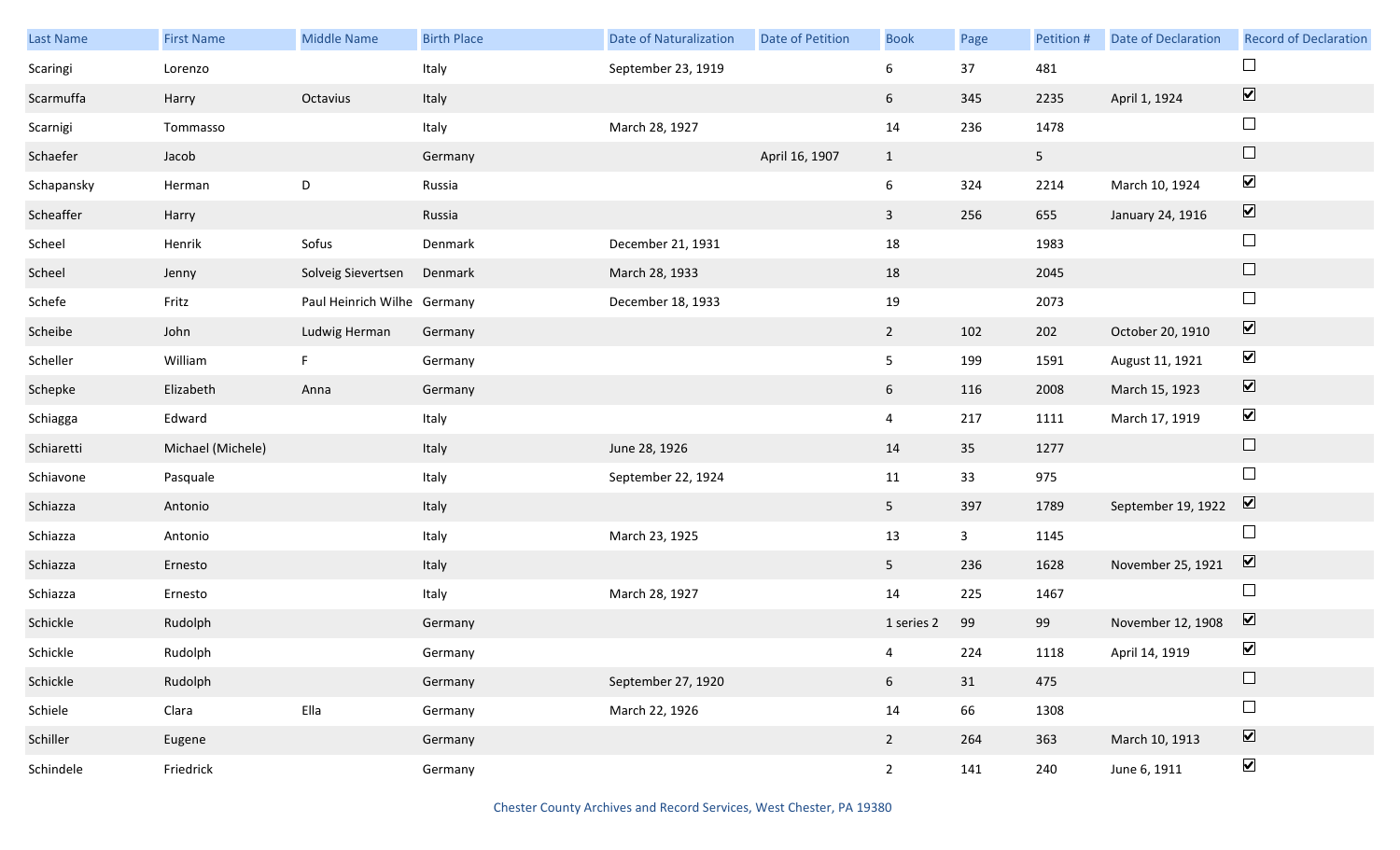| Last Name   | <b>First Name</b> | <b>Middle Name</b> | <b>Birth Place</b> | <b>Date of Naturalization</b> | Date of Petition | <b>Book</b>     | Page            | Petition # | <b>Date of Declaration</b> | <b>Record of Declaration</b> |
|-------------|-------------------|--------------------|--------------------|-------------------------------|------------------|-----------------|-----------------|------------|----------------------------|------------------------------|
| Schipke     | Margaret          | Emma               | Germany            |                               |                  | 6 <sup>1</sup>  | 125             | 2017       | March 24, 1923             | $\overline{\mathbf{v}}$      |
| Schlesak    | John              |                    | Hungary            | March 13, 1916                |                  | 4               | 11              | 261        |                            | $\Box$                       |
| Schljome    | Nerabai           |                    | Russia             | September 24, 1917            |                  | 5 <sub>1</sub>  | $7\overline{ }$ | 352        |                            | $\Box$                       |
| Schmerlin   | Borech            |                    | Russia             | March 27, 1922                |                  | $7\overline{ }$ | 85              | 627        |                            | $\Box$                       |
| Schmitt     | John              |                    | Germany            |                               |                  | $\mathbf{3}$    | 306             | 704        | March 31, 1916             | $\boxed{\blacktriangledown}$ |
| Schneider   | Isaac             |                    | Latvia             |                               |                  | $\overline{7}$  | 12              | 2398       | March 14, 1928             | $\blacktriangledown$         |
| Schneider   | Margarethe        |                    | Austria Hungary    |                               | June 10, 1929    | 16              | 113             | 1855       |                            | $\Box$                       |
| Schoenherr  | Paul              | George             | Germany            |                               |                  | $7\overline{ }$ | 478             | 2858       | December 24, 1928          | $\blacktriangledown$         |
| Schonberger | Louis             |                    | Hungary            |                               |                  | 1 series 2      | 11              | 11         | January 31, 1907           | $\blacktriangledown$         |
| Schrafft    | Gustav            |                    | Germany            |                               |                  | $\overline{2}$  | 274             | 373        | April 16, 1913             | $\blacktriangledown$         |
| Schrafft    | Gustav            |                    | Germany            | September 27, 1915            |                  | 3 <sup>7</sup>  | 89              | 239        |                            | $\Box$                       |
| Schuch      | George            |                    | Hungary            | June 25, 1928                 |                  | 15              | 198             | 1690       |                            | $\Box$                       |
| Schuch      | Margereta         | Schneider          | Austria Hungary    | March 23, 1931                |                  | 17              |                 | 1948       |                            | $\Box$                       |
| Schuck      | Margareta         | Schneider          | Austria Hungary    |                               | June 10, 1929    | 16              | 113             | 1855       |                            | $\Box$                       |
| Schufman    | Harry             | Benjamin           | Russia             | December 21, 1925             |                  | 14              | 29              | 1271       |                            | $\Box$                       |
| Schulte     | Erick             | Emil               | Germany            |                               |                  | $\overline{4}$  | 381             | 1274       | November 25, 1919          | $\blacktriangledown$         |
| Schultz     | Stefano           |                    | Czechoslovakia     |                               |                  | 6               | 331             | 2221       | March 14, 1924             | $\blacktriangledown$         |
| Schultz     | Stephen           |                    | Czechoslovakia     | December 20, 1926             |                  | 14              | 124             | 1366       |                            | $\Box$                       |
| Schulz      | Federick          |                    | Germany            | March 10, 1913                |                  | $2^{\circ}$     | 85              | 135        |                            | $\Box$                       |
| Schulz      | Franz             |                    | Germany            |                               |                  | 9               |                 | 3142       | November 13, 1935          | $\blacktriangledown$         |
| Schur       | Berhnard          |                    | Germany            |                               |                  | 7 <sup>7</sup>  | 394             | 2774       | February 29, 1928          | $\boxed{\mathbf{v}}$         |
| Schur       | Sigmund           |                    | Czechoslovakia     |                               |                  | 6 <sup>1</sup>  | 69              | 1961       | February 16, 1923          | $\blacktriangledown$         |
| Schwartz    | Benny             |                    | Russia             | June 22, 1925                 |                  | 12              | 98              | 1140       |                            | $\Box$                       |
| Schwartz    | Clara             |                    | Poland             | March 26, 1928                |                  | 15              | 153             | 1650       |                            | $\Box$                       |
| Scialabba   | Antonio           |                    | Italy              | March 26, 1917                |                  | $\overline{4}$  | 70              | 320        |                            | $\Box$                       |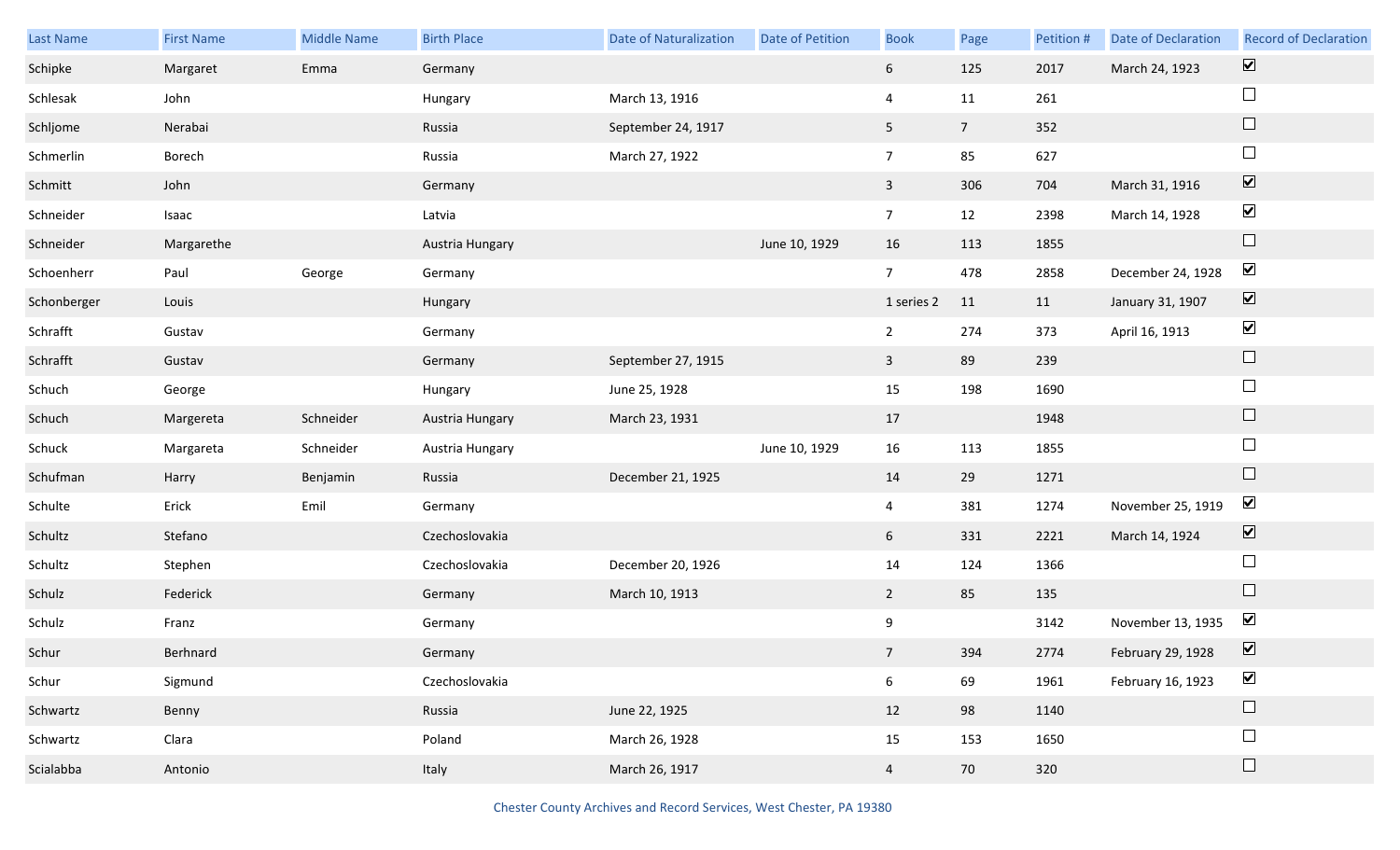| Last Name  | <b>First Name</b> | <b>Middle Name</b>           | <b>Birth Place</b> | Date of Naturalization | Date of Petition | <b>Book</b>     | Page           | Petition # | <b>Date of Declaration</b> | <b>Record of Declaration</b> |
|------------|-------------------|------------------------------|--------------------|------------------------|------------------|-----------------|----------------|------------|----------------------------|------------------------------|
| Scialabbe  | Anthony           |                              | Sicily             |                        | March 16, 1916   | 4               | 32             | 282        |                            | $\Box$                       |
| Scialisco  | Nicholas          |                              | Italy              |                        |                  | $\overline{2}$  | $\overline{3}$ | 103        | November 16, 1908          | $\boxed{\mathbf{v}}$         |
| Scialla    | Michael (Michele) |                              | Italy              | September 27, 1926     |                  | 14              | 116            | 1358       |                            | $\Box$                       |
| Scialla    | Nicola            |                              | Italy              | September 27, 1926     |                  | 14              | 152            | 1394       |                            | $\Box$                       |
| Sciallo    | Aniallo           |                              | Italy              |                        |                  | 5 <sub>1</sub>  | 13             | 1406       | September 2, 1920          | $\blacktriangledown$         |
| Sciallo    | Aniello           |                              | Italy              | June 25, 1923          |                  | 10              | 52             | 894        |                            | $\Box$                       |
| Sciallo    | Giovanna          |                              | Italy              |                        | August 15, 1925  | 14              | 10             | 1252       |                            | $\Box$                       |
| Sciallo    | Nicola            |                              | Italy              |                        |                  | $6\overline{6}$ | 315            | 2205       | March 6, 1924              | $\boxed{\blacktriangledown}$ |
| Sciarietta | Emidio            |                              | Italy              |                        |                  | 7 <sup>7</sup>  | 132            |            | February 11, 1926          | $\blacktriangledown$         |
| Sciarretta | Emidio            |                              | Italy              | June 28, 1926          |                  | 14              | 89             | 1331       |                            | $\hfill \square$             |
| Sciarretti | Michael           |                              | Italy              |                        |                  | 5               | 492            | 1884       | February 10, 1923          | $\blacktriangledown$         |
| Sciutto    | Juan              | Bantista (Bautista?) Uruguay |                    |                        |                  | 9               |                | 3098       | March 26, 1934             | $\overline{\mathbf{v}}$      |
| Scollo     | Giovanno          |                              | Italy              |                        |                  | 6               | 161            | 2053       | May 21, 1923               | $\blacktriangledown$         |
| Sebastian  | Fingerle          |                              | Germany            | September 24, 1923     |                  | 11              | 5 <sub>1</sub> | 947        |                            | $\Box$                       |
| Seebranni  | Frank             |                              | Italy              |                        |                  | $\overline{2}$  | 142            | 241        | June 19, 1911              | $\blacktriangledown$         |
| Segfried   | Emil              | <b>Franz Gottfried</b>       | Germany            |                        |                  | $\overline{2}$  | 162            | 261        | September 23, 1911         | $\overline{\mathbf{v}}$      |
| Segfried   | Emil              | Franz Gottfried              | Germany            |                        | June 14, 1911    | $\overline{2}$  | 29             | 79         |                            | $\Box$                       |
| Segfried   | Emil              | Franz Gottfried              | Germany            | March 4, 1912          |                  | $\overline{2}$  | 39             | 89         |                            | $\Box$                       |
| Seitler    | John              | Wolf                         | Germany            | March 4, 1912          |                  | $\mathbf{1}$    |                | 45         |                            | $\Box$                       |
| Selfinger  | John              | M                            | Hungary            |                        |                  | $\mathbf{3}$    | 277            | 675        | January 31, 1916           | $\boxed{\blacktriangledown}$ |
| Selfinger  | John              | M                            | Austria Hungary    | September 27, 1920     |                  | 5 <sub>1</sub>  | 53             | 398        |                            | $\Box$                       |
| Sellitti   | Joseph            |                              | Italy              |                        |                  | 5 <sub>1</sub>  | 34             | 1426       | September 30, 1920         | $\boxed{\blacktriangledown}$ |
| Seltys     | Petr              |                              | Austria Hungary    | September 27, 1919     |                  | 6               | 12             | 457        |                            | $\Box$                       |
| Sengeri    | Pal               |                              | Hungary            |                        |                  | $\mathbf{3}$    | 148            | 547        | July 29, 1915              | $\boxed{\blacktriangledown}$ |
| Senyk      | Harry             |                              | Poland             |                        |                  | $7\overline{ }$ | 486            | 2866       | January 7, 1929            | $\blacktriangledown$         |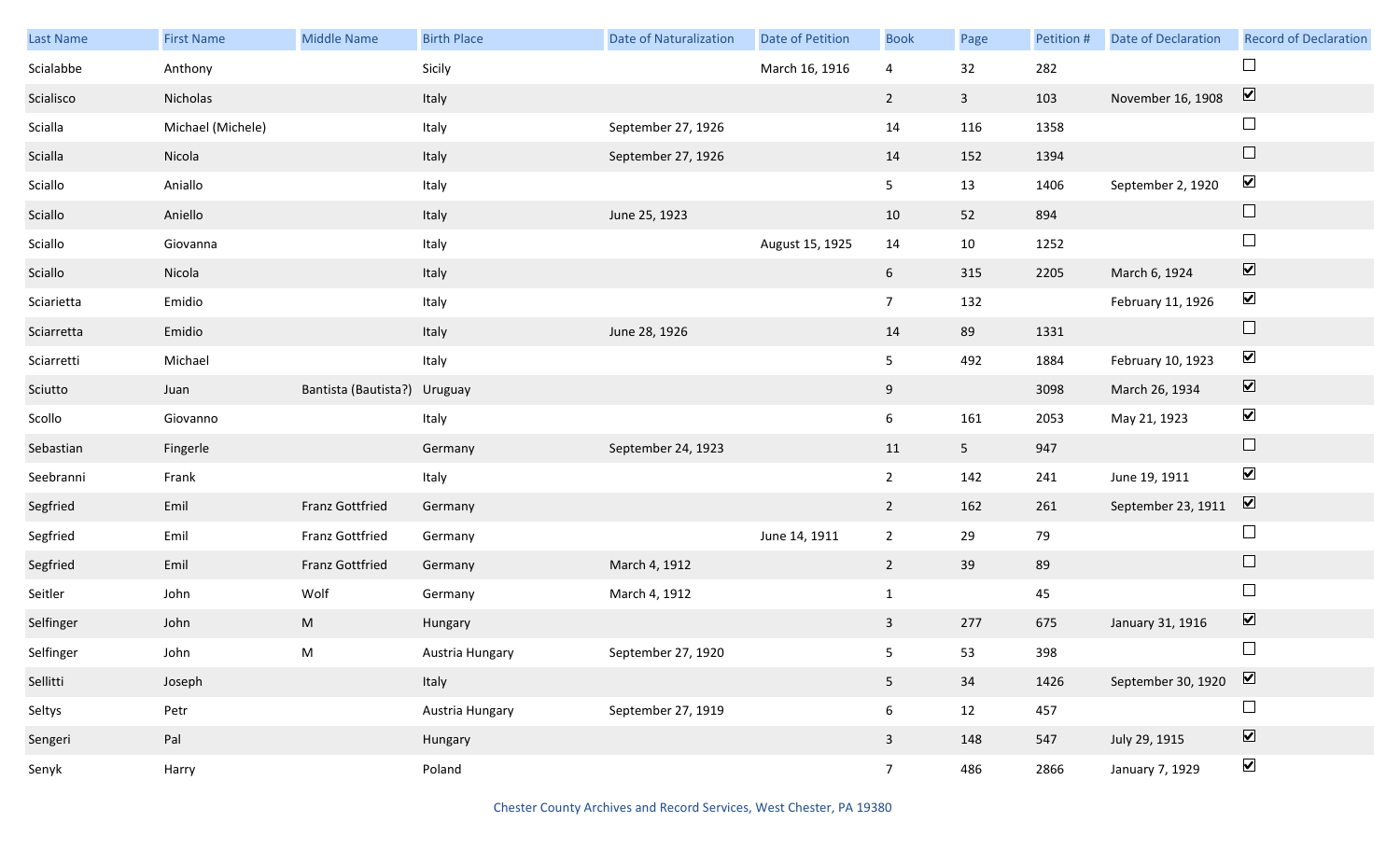| Last Name | <b>First Name</b> | Middle Name | <b>Birth Place</b> | Date of Naturalization | Date of Petition | <b>Book</b>     | Page           | Petition # | Date of Declaration | <b>Record of Declaration</b> |
|-----------|-------------------|-------------|--------------------|------------------------|------------------|-----------------|----------------|------------|---------------------|------------------------------|
| Sepe      | Antonio           |             | Italy              |                        |                  | 5 <sub>1</sub>  | 401            | 1793       | September 23, 1922  | $\overline{\mathbf{v}}$      |
| Sepe      | Felize            | Antonio     | Italy              | June 25, 1928          |                  | 15              | 186            | 1678       |                     | $\Box$                       |
| Sepesy    | John              |             | Hungary            |                        |                  | $2^{\circ}$     | 60             | 160        | January 10, 1910    | $\boxed{\blacktriangledown}$ |
| Sera      | Josef             |             | Hungary            | December 23, 1935      |                  | 19              |                | 2146       |                     | $\Box$                       |
| Serafino  | Lio               |             | Italy              | March 9, 1914          |                  | $2^{\circ}$     | 83             | 133        |                     | $\Box$                       |
| Serafino  | Louis             |             | Italy              |                        |                  | $\mathbf{3}$    | 308            | 706        | April 6, 1916       | $\blacktriangledown$         |
| Sereak    | John (Janos)      |             | Czechoslovakia     | March 28, 1927         |                  | 15              | 10             | 1502       |                     | $\Box$                       |
| Sergovis  | Frank             |             | Czechoslovakia     |                        |                  | $6\overline{6}$ | 33             | 1925       | February 13, 1923   | $\blacktriangledown$         |
| Sergowicz | Frank             |             | Czechoslovakia     | September 28, 1925     |                  | 13              | 66             | 1208       |                     | $\Box$                       |
| Sestak    | Martin            |             | Czechoslovakia     |                        |                  | 6               | 70             | 1962       | February 16, 1923   | $\blacktriangledown$         |
| Sestak    | Martin            |             | Czechoslovakia     | March 26, 1928         |                  | 15              | 175            | 1667       |                     | $\Box$                       |
| Sestak    | Theodore          |             | Austria Hungary    |                        |                  | 5 <sub>1</sub>  | 297            | 1689       | April 12, 1922      | $\blacktriangledown$         |
| Sestak    | Theodore (Teodor) |             | Czechoslovakia     | March 26, 1928         |                  | 15              | 146            | 1638       |                     | $\Box$                       |
| Sestko    | John (Jan)        |             | Czechoslovakia     |                        |                  | 9               |                | 2976       | March 21, 1931      | $\blacktriangledown$         |
| Sestko    | John (Jan)        |             | Czechoslovakia     | April 4, 1938          |                  | 19              |                | 2157       |                     | $\Box$                       |
| Sestock   | John              |             | Czechoslovakia     |                        |                  | 6               | 385            | 2272       | June 6, 1924        | $\blacktriangledown$         |
| Sestock   | John (Johon)      |             | Austria            | September 27, 1926     |                  | 14              | 167            | 1409       |                     | $\Box$                       |
| Shaffer   | Samuel            |             | Russia             |                        |                  | $\mathbf{3}$    | 285            | 683        | February 10, 1916   | $\blacktriangledown$         |
| Shanaughy | Edward            |             | Ireland            |                        |                  | 9               |                | 3111       | December 8, 1934    | $\overline{\mathbf{v}}$      |
| Shannon   | Mary              |             | Ireland            |                        |                  | 9               |                | 2936       | June 5, 1930        | $\blacktriangleright$        |
| Shara     | Joe               |             | Hungary            |                        |                  | 7 <sup>7</sup>  | 410            | 2790       | May 3, 1928         | $\overline{\mathbf{v}}$      |
| Shara     | Joe               |             | Hungary            | December 23, 1935      |                  | $19\,$          |                | 2146       |                     | $\Box$                       |
| Sharo     | Paul              |             | Hungary            | April 10, 1911         |                  | $2^{\circ}$     | 5 <sub>1</sub> | 55         |                     | $\Box$                       |
| Sheeler   | Albert            |             | Germany            |                        | July 25, 1914    | $\mathbf{3}$    | 47             | 197        |                     | $\Box$                       |
| Sheppard  | Percy             | Herbert     | England            |                        |                  | $2^{\circ}$     | 293            | 392        | August 25, 1913     | $\overline{\mathbf{v}}$      |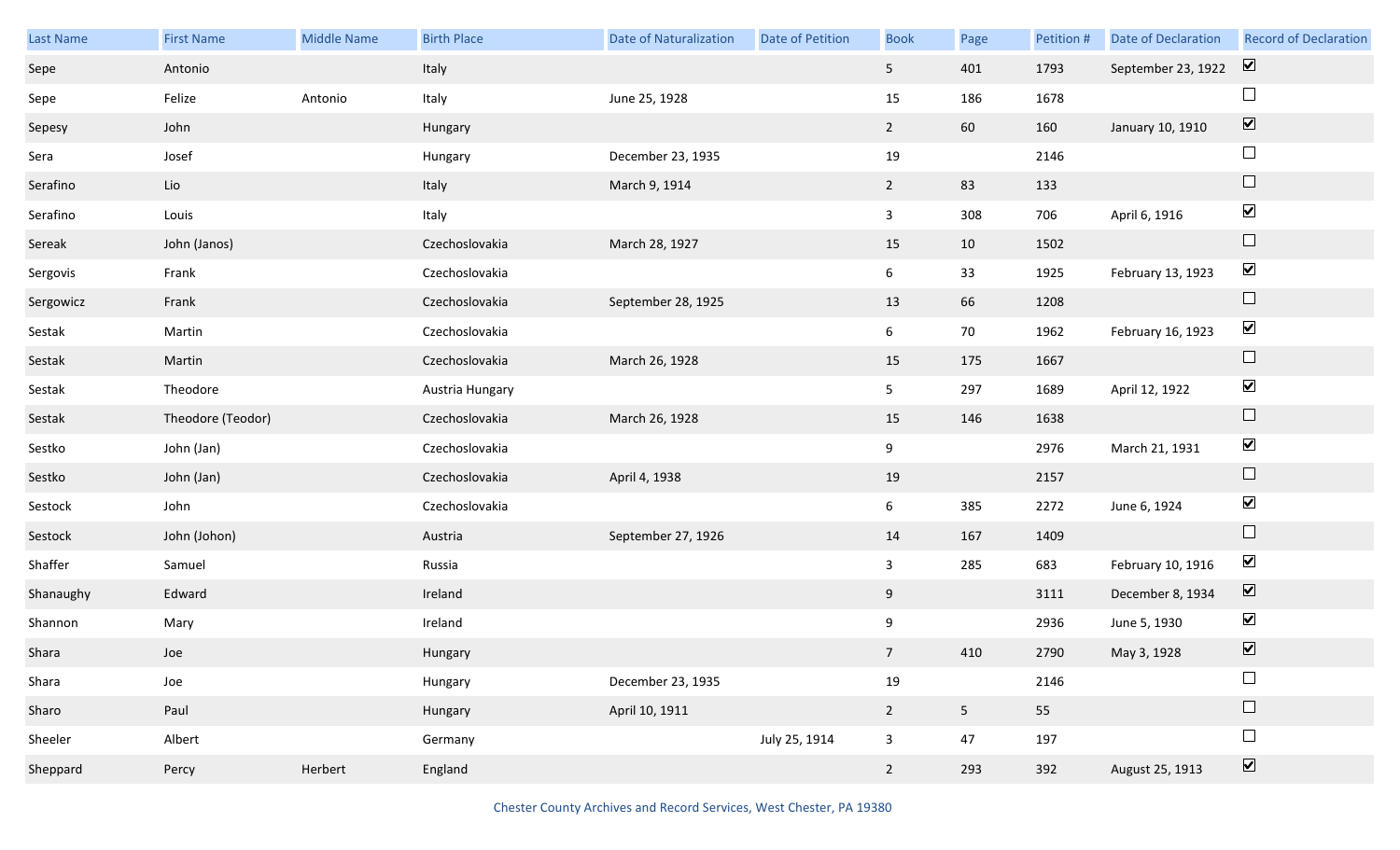| Last Name | <b>First Name</b> | <b>Middle Name</b> | <b>Birth Place</b> | <b>Date of Naturalization</b> | Date of Petition | <b>Book</b>     | Page | Petition # | Date of Declaration | <b>Record of Declaration</b> |
|-----------|-------------------|--------------------|--------------------|-------------------------------|------------------|-----------------|------|------------|---------------------|------------------------------|
| Sheppard  | Percy             | Herbert            | England            | March 13, 1916                |                  | 3               | 99   | 249        |                     |                              |
| Sheppard  | Rosa              |                    | England            |                               |                  | $\overline{3}$  | 276  | 674        | January 28, 1916    | $\boxed{\blacktriangledown}$ |
| Sheremeta | Peter             |                    | Poland             |                               |                  | $6\overline{6}$ | 101  | 1993       | February 26 1923    | $\blacktriangledown$         |
| Sherman   | Dave              |                    | Russia             |                               |                  | 1 series 2      | 55   | 55         | March 11, 1908      | $\boxed{\blacktriangledown}$ |
| Sherman   | Morris            |                    | England            |                               |                  | $7\overline{ }$ | 443  | 2823       | September 25, 1928  | $\blacktriangleright$        |
| Shiban    | Abhas             |                    | Syria              |                               |                  | $\overline{4}$  | 199  | 1093       | January 31, 1919    | $\boxed{\blacktriangledown}$ |
| Shiban    | Joseph            |                    | Syria              |                               |                  | $2^{\circ}$     | 77   | 177        | April 25, 1910      | $\blacktriangledown$         |
| Shiban    | Joseph            |                    | Syria              | December 2, 1912              |                  | $\overline{2}$  | 74   | 124        |                     | $\Box$                       |
| Shibon    | Abhas             |                    | Syria              | December 17, 1923             |                  | $10\,$          | 61   | 903        |                     | $\Box$                       |
| Shidy     | Wasyl             |                    | Russia             |                               |                  | 6               | 320  | 2210       | March 8, 1924       | $\boxed{\blacktriangledown}$ |
| Shinko    | Anthony           |                    | Poland             |                               |                  | $6\overline{6}$ | 319  | 2209       | March 8, 1924       | $\blacktriangledown$         |
| Shmiefsky | Sara              |                    | Poland             | April 4, 1938                 |                  | 19              |      | 2154       |                     | $\hfill \square$             |
| Showrilla | John              |                    | Austria Hungary    |                               |                  | $\mathbf{3}$    | 173  | 572        | August 25, 1915     | $\blacktriangledown$         |
| Shrimpton | William           | Charles            | England            |                               |                  | 1 series 2      | 39   | 39         | November 4, 1907    | $\boxed{\blacktriangledown}$ |
| Shubert   | Thomas            |                    | Russia             |                               |                  | $\overline{4}$  | 53   | 950        | September 10, 1917  | $\blacktriangledown$         |
| Shubert   | Thomas            |                    | Russia             | September 25, 1922            |                  | 9               | 54   | 796        |                     | $\Box$                       |
| Shufman   | Harry             | Benjamin           | Russia             |                               |                  | $6\overline{6}$ | 174  | 2066       | June 13, 1923       | $\blacktriangledown$         |
| Shultz    | Hermann           |                    | Germany            | September 28, 1908            |                  | $\mathbf{1}$    |      | 14         |                     | $\Box$                       |
| Shultz    | Stephen           |                    | Hungary            |                               |                  | 1 series 2      | 33   | 33         | October 8, 1907     | $\blacktriangledown$         |
| Shultz    | Stephen           |                    | Hungary            |                               |                  | $\overline{3}$  | 218  | 617        | October 25, 1915    | $\boxed{\blacktriangledown}$ |
| Shur      | Joseph            |                    | England            |                               |                  | 3 <sup>7</sup>  | 319  | 717        | June 5, 1916        | $\blacktriangledown$         |
| Shur      | Joseph            |                    | Russia             | March 24, 1917                |                  | 5 <sub>1</sub>  | 94   | 439        |                     | $\Box$                       |
| Shurr     | Harry             |                    | Russia             | June 25, 1923                 |                  | $10\,$          | 34   | 876        |                     | $\Box$                       |
| Sicoli    | Domenico          |                    | Italy              |                               |                  | $\overline{4}$  | 71   | 967        | November 23, 1917   | $\boxed{\blacktriangledown}$ |
| Sicoli    | Domenico          |                    | Italy              | September 27, 1920            |                  | $7\overline{ }$ | 59   | 601        |                     | $\Box$                       |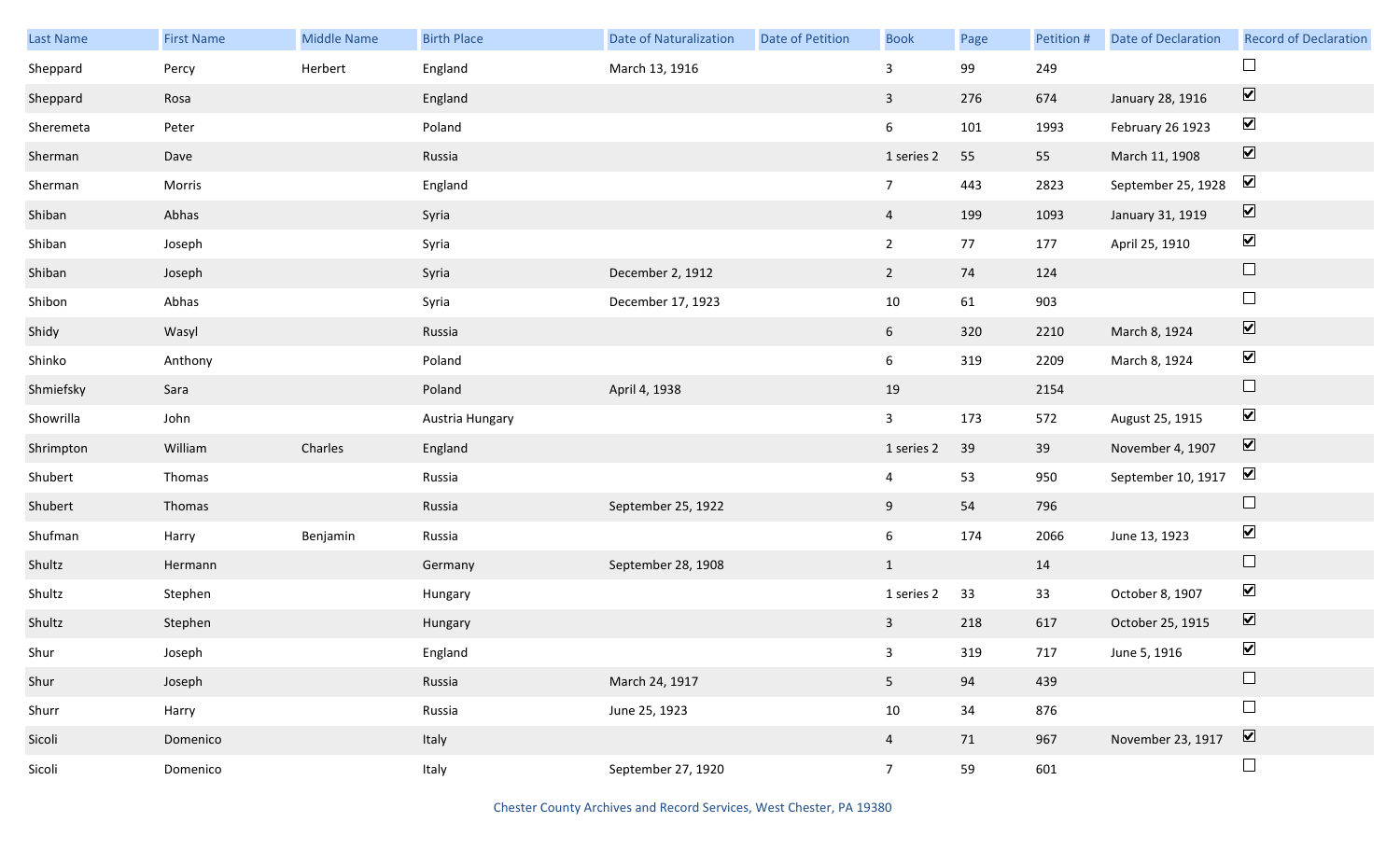| Last Name   | <b>First Name</b> | <b>Middle Name</b> | <b>Birth Place</b> | <b>Date of Naturalization</b> | Date of Petition | <b>Book</b>             | Page | Petition # | <b>Date of Declaration</b> | <b>Record of Declaration</b> |
|-------------|-------------------|--------------------|--------------------|-------------------------------|------------------|-------------------------|------|------------|----------------------------|------------------------------|
| Sicrzega    | Joseph            |                    | Poland             | September 22, 1924            |                  | 12                      | 9    | 1051       |                            | $\Box$                       |
| Sicrzeja    | Joseph            |                    | Austria Hungary    |                               |                  | 5                       | 256  | 1648       | January 16, 1922           | $\blacktriangledown$         |
| Sidor       | John              |                    | Austria Hungary    |                               |                  | $\overline{4}$          | 450  | 1343       | April 26, 1920             | $\boxed{\blacktriangledown}$ |
| Sidor       | John              |                    | Czechoslovakia     | September 24, 1923            |                  | 10                      | 74   | 916        |                            | $\Box$                       |
| Siegel      | Charles           | David              | Russia             | June 25, 1917                 |                  | $2^{\circ}$             | 66   | 116        |                            | $\Box$                       |
| Siegel      | Harry             |                    | Russia             |                               |                  | $2^{\circ}$             | 272  | 371        | April 4, 1913              | $\blacktriangledown$         |
| Siegel      | Harry             |                    | Russia             | December 6, 1915              |                  | 3 <sup>1</sup>          | 91   | 241        |                            | $\Box$                       |
| Sienko      | Eugene            |                    | Poland             |                               |                  | 5                       | 491  | 1883       | February 9, 1923           | $\blacktriangledown$         |
| Sieracki    | Joseph            |                    | Russia             |                               |                  | 5 <sub>1</sub>          | 342  | 1734       | June 12, 1922              | $\overline{\mathbf{v}}$      |
| Sieradzki   | Joseph (Josef)    |                    | Russia             | June 28, 1926                 |                  | 14                      | 78   | 1320       |                            | $\Box$                       |
| Sierocinski | Martin            |                    | Poland             |                               |                  | 7 <sup>7</sup>          | 436  | 2816       | September 6, 1928          | $\boxed{\mathbf{v}}$         |
| Sierrega    | Thomas            |                    | Austria Hungary    |                               |                  | 5                       | 271  | 1663       | February 13, 1922          | $\blacktriangledown$         |
| Sierrega    | Thomas            |                    | Poland             | March 22, 1926                |                  | 14                      | 60   | 1302       |                            | $\Box$                       |
| Sikora      | Irvin             |                    | Austria Hungary    |                               |                  | $\mathbf{3}$            | 163  | 562        | August 13, 1915            | $\blacktriangledown$         |
| Sikora      | Steven            |                    | Austria Hungary    |                               |                  | $\overline{3}$          | 162  | 561        | August 13, 1915            | $\blacktriangledown$         |
| Sikora      | Steven (Stiven)   |                    | Austria Hungary    | September 27, 1919            |                  | 5                       | 28   | 373        |                            | $\Box$                       |
| Silverstein | Ruth              | Lokshin            | Russia             | March 24, 1930                |                  | 17                      |      | 1870       |                            | $\Box$                       |
| Silvestri   | Antonio           |                    | Italy              |                               |                  | 5                       | 112  | 1504       | January 27, 1921           | $\blacktriangledown$         |
| Silvestri   | Antonio           |                    | Italy              | June 25, 1923                 |                  | 10                      | 67   | 909        |                            | $\Box$                       |
| Sim         | Joseph            |                    | Czechoslovakia     |                               | June 11, 1924    | 12                      | 32   | 1074       |                            | $\Box$                       |
| Simeone     | Frederick         |                    | Italy              |                               |                  | 3 <sup>1</sup>          | 21   | 420        | January 29, 1914           | $\sum$                       |
| Simeone     | Frederick         |                    | Italy              | March 26, 1917                |                  | $\overline{\mathbf{4}}$ | 64   | 314        |                            | $\Box$                       |
| Simon       | Carl              |                    | Hungary            | December 19, 1927             |                  | 15                      | 132  | 1624       |                            | $\hfill \square$             |
| Simon       | Charles           |                    | Hungary            |                               |                  | 6 <sup>1</sup>          | 117  | 2009       | March 16, 1923             | $\blacktriangledown$         |
| Simon       | John              |                    | Italy              |                               |                  | $2\overline{ }$         | 35   | 136        | July 7, 1909               | $\overline{\mathbf{v}}$      |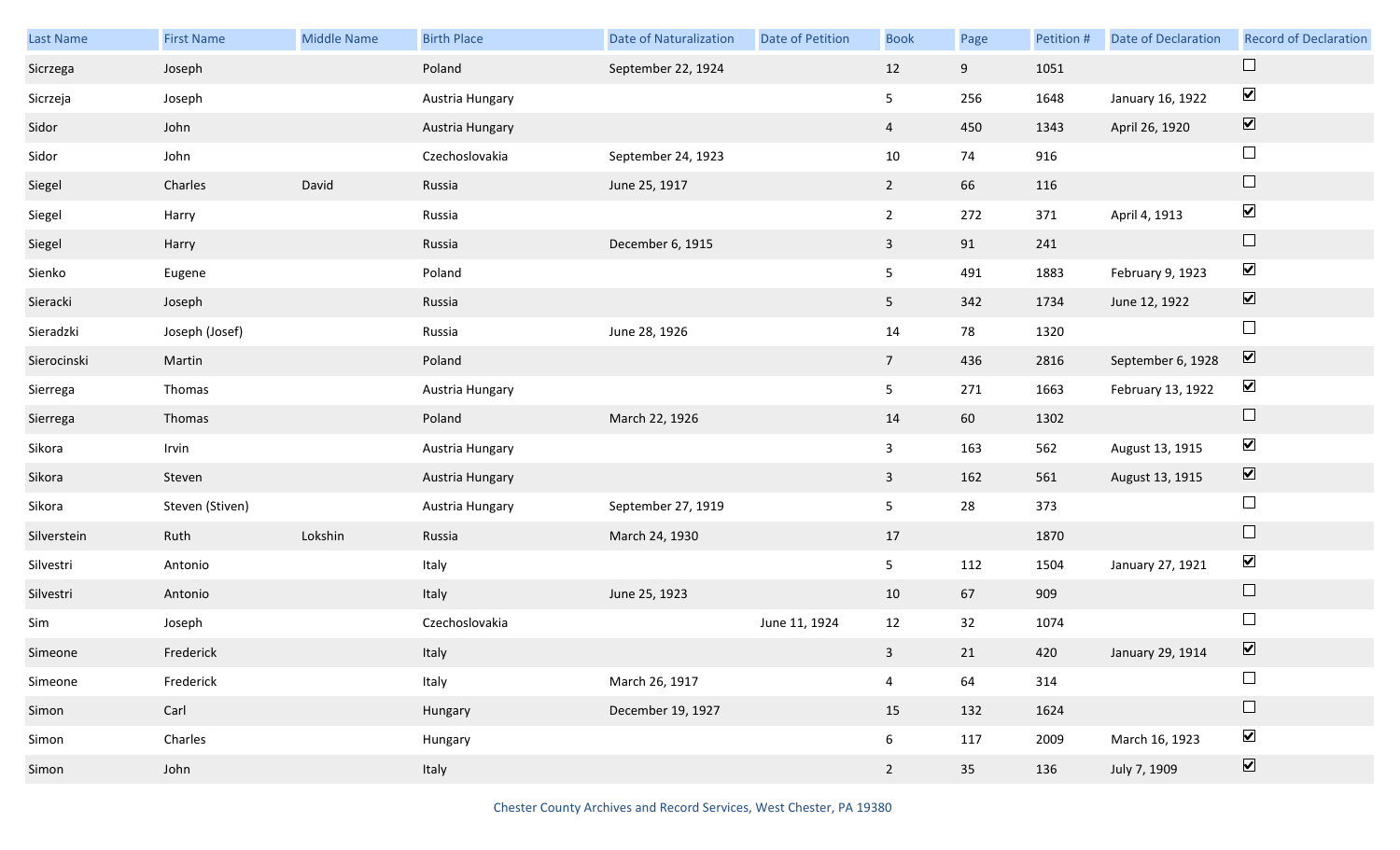| Last Name  | <b>First Name</b> | <b>Middle Name</b> | <b>Birth Place</b> | <b>Date of Naturalization</b> | <b>Date of Petition</b> | <b>Book</b>     | Page            | Petition # | <b>Date of Declaration</b> | <b>Record of Declaration</b> |
|------------|-------------------|--------------------|--------------------|-------------------------------|-------------------------|-----------------|-----------------|------------|----------------------------|------------------------------|
| Simon      | Steve (Istvan)    |                    | Czechoslovakia     | December 20, 1926             |                         | 14              | 196             | 1438       |                            | $\Box$                       |
| Simon      | Stif              |                    | Czechoslovakia     |                               |                         | 6 <sup>1</sup>  | 157             | 2049       | May 5, 1923                | $\boxed{\blacktriangledown}$ |
| Simone     | Domenico          |                    | Italy              | June 23, 1930                 |                         | 17              |                 | 1894       |                            | $\Box$                       |
| Simone     | Giovanni          |                    | Italy              | March 28, 1927                |                         | 15              | 17              | 1509       |                            | $\hfill \square$             |
| Simonescki | Mario             |                    | Italy              |                               |                         | $\overline{4}$  | 108             | 1004       | March 15, 1918             | $\blacktriangledown$         |
| Simonescki | Mario             |                    | Rome               | June 27, 1921                 |                         | 8               | 33              | 675        |                            | $\hfill \square$             |
| Simonett   | Francesco         |                    | Italy              |                               |                         | $\mathbf{3}$    | 368             | 766        | December 28, 1916          | $\blacktriangledown$         |
| Simonie    | Giovanni          |                    | Italy              |                               |                         | 6               | 460             | 2346       | December 24, 1924          | $\boxed{\blacktriangledown}$ |
| Simons     | Joseph            |                    | England            |                               |                         | 1 series 2      | 12              | 12         | February 12, 1907          | $\blacktriangledown$         |
| Sinka      | George            |                    | Austria Hungary    |                               |                         | 5 <sub>5</sub>  | 18              | 1411       | September 11, 1920         | $\boxed{\blacktriangledown}$ |
| Sinka      | Gyorgy (George)   |                    | Hungary            | March 26, 1923                |                         | 10              | 37              | 879        |                            | $\Box$                       |
| Sirianni   | Antonio           |                    | Italy              |                               |                         | $7\overline{ }$ | 417             | 2797       | July 2, 1928               | $\boxed{\blacktriangledown}$ |
| Sirianni   | Antonio           |                    | Italy              | December 18, 1933             |                         | 19              |                 | 2075       |                            | $\Box$                       |
| Siskind    | Myer              |                    | Russia             |                               |                         | $\mathbf{3}$    | 51              | 448        | July 14, 1914              | $\boxed{\blacktriangledown}$ |
| Siskind    | Myer              |                    | Russia             | March 25, 1918                |                         | 5               | 36              | 381        |                            | $\Box$                       |
| Sitarrsky  | Antonio           |                    | Russia             |                               |                         | 5 <sub>1</sub>  | 375             | 1767       | July 29, 1922              | $\boxed{\blacktriangledown}$ |
| Skalka     | Bartalomy         |                    | Austria Hungary    |                               |                         | 5               | 362             | 1754       | July 3, 1922               | $\blacktriangledown$         |
| Skalka     | Bartolom          |                    | Czechoslovakia     | December 15, 1924             |                         | 12              | 57              | 1099       |                            | $\hfill \square$             |
| Skalka     | Joseph            |                    | Czechoslovakia     |                               |                         | 5               | 437             | 1829       | December 18, 1922          | $\blacktriangledown$         |
| Skalka     | Joseph            |                    | Czechoslovakia     |                               |                         | $7\overline{ }$ | 409             | 2789       | May 1, 1928                | $\boxed{\blacktriangledown}$ |
| Skalka     | Joseph            | Francis            | Czechoslovakia     | September 16, 1935            |                         | 19              |                 | 2145       |                            | $\Box$                       |
| Skalka     | Joseph (Josef)    |                    | Czechoslovakia     | March 23, 1925                |                         | 13              | 20              | 1162       |                            | $\Box$                       |
| Skaringi   | Lawrence          |                    | Italy              |                               |                         | $\overline{4}$  | $6\overline{6}$ | 903        | June 18, 1917              | $\blacktriangledown$         |
| Skilas     | Georgias          | Antonio            | Greece             | June 22, 1925                 |                         | 13              | 31              | 1173       |                            | $\Box$                       |
| Skrobot    | Alexander         |                    | Russia             |                               |                         | 6 <sup>1</sup>  | 44              | 1936       | February 13, 1923          | $\blacktriangledown$         |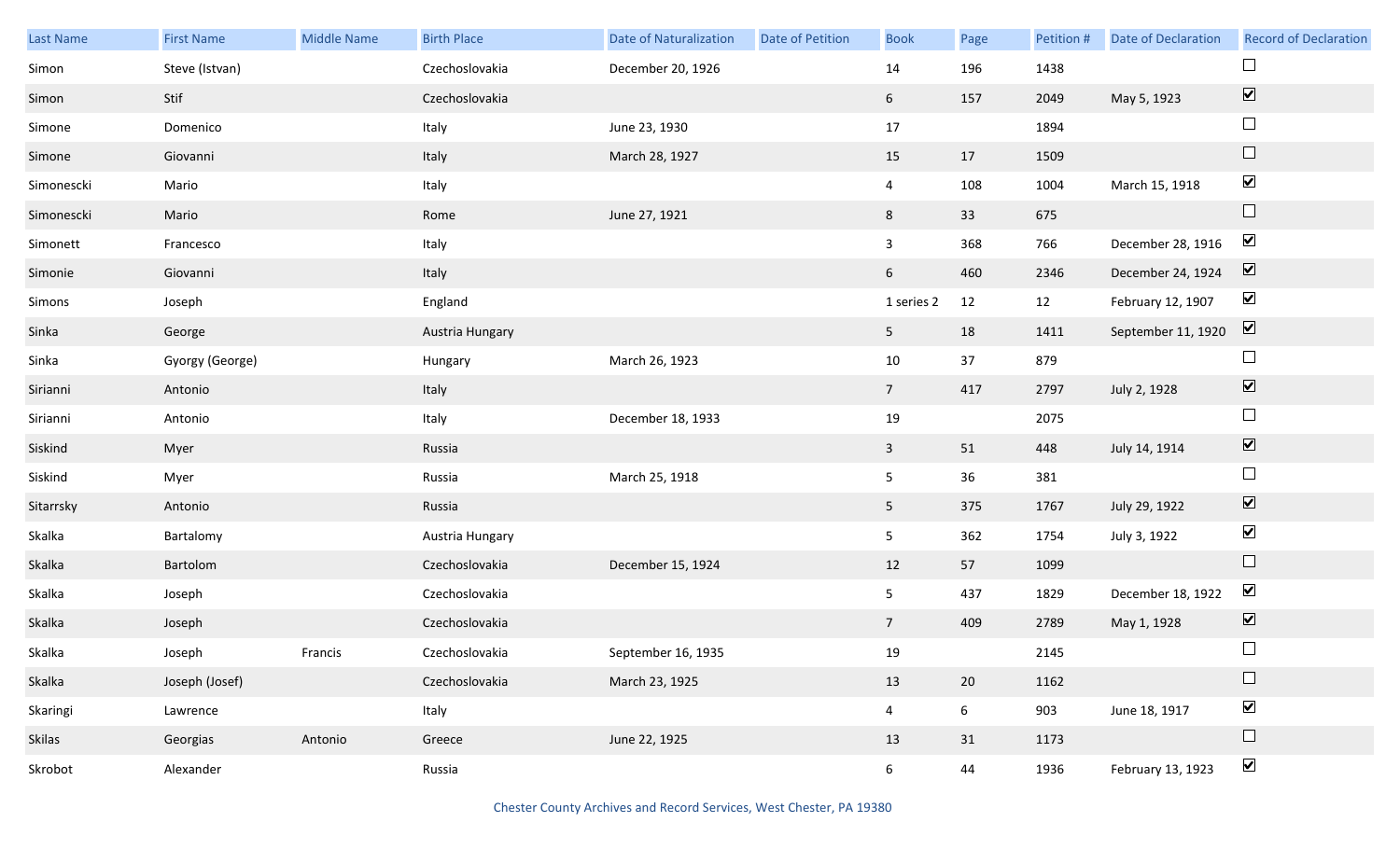| Last Name   | <b>First Name</b> | Middle Name               | <b>Birth Place</b> | <b>Date of Naturalization</b> | Date of Petition | <b>Book</b>    | Page            | Petition # | <b>Date of Declaration</b> | <b>Record of Declaration</b>    |
|-------------|-------------------|---------------------------|--------------------|-------------------------------|------------------|----------------|-----------------|------------|----------------------------|---------------------------------|
| Skrotsky    | Bohdan            | Marcus                    | Austria            | December 18, 1922             |                  | 10             | 12              | 854        |                            | $\Box$                          |
| Skyba       | Nikolai           |                           | Poland             |                               |                  | 9              |                 | 3110       | November 14, 1934          | $\blacktriangleright$           |
| Slade       | Ernest            |                           | England            |                               |                  | 5 <sub>1</sub> | 121             | 1513       | February 9, 1921           | $\overline{\mathbf{v}}$         |
| Slavitz     | Benjamin (Benie)  |                           | Russia             | September 22, 1924            |                  | 11             | 53              | 995        |                            | $\Box$                          |
| Slavitz     | Benny             |                           | Russia             |                               |                  | 5 <sub>1</sub> | 250             | 1642       | January 9, 1922            | $\overline{\blacktriangledown}$ |
| Slawko      | Huat              |                           | Austria Hungary    |                               |                  | 5              | 340             | 1732       | June 12, 1922              | $\blacktriangledown$            |
| Slifkan     | Solomon           |                           | Latvia Republic    |                               |                  | 6              | 190             | 2081       | June 26, 1923              | $\overline{\mathbf{v}}$         |
| Slifkin     | Abram             |                           | Russia             |                               |                  | $\overline{2}$ | 125             | 225        | March 14, 1911             | $\blacktriangledown$            |
| Slifkin     | Abram             |                           | Russia             | September 24, 1917            |                  | 5 <sub>1</sub> | $6\overline{6}$ | 351        |                            | $\Box$                          |
| Slifkin     | Solomon           |                           | Latvia             | June 25, 1929                 |                  | 16             | 72              | 1814       |                            | $\Box$                          |
| Sliwkin     | Abram             |                           | Russia             | September 24, 1917            |                  | 5 <sub>1</sub> | $6\overline{6}$ | 351        |                            | $\Box$                          |
| Slusarenko  | Trofin            |                           | Russia             |                               |                  | 6              | 391             | 2278       | June 16, 1924              | $\blacktriangledown$            |
| Smarra      | Peter (Pietro)    |                           | Italy              | March 22, 1920                |                  | 7 <sup>7</sup> | 23              | 565        |                            | $\Box$                          |
| Smarrey     | Peter             |                           | Italy              |                               |                  | $\mathbf{3}$   | 498             | 895        | June 11, 1917              | $\blacktriangledown$            |
| Smarror     | Peter (Pietro)    |                           | Italy              | March 22, 1920                |                  | 7 <sup>7</sup> | 23              | 565        |                            | $\Box$                          |
| Smiechowski | Edmond            |                           | Russia             | June 23, 1919                 |                  | 5              | 99              | 444        |                            | $\Box$                          |
| Smiechowski | Edmund            |                           | Russia Poland      |                               |                  | $\mathbf{3}$   | 209             | 608        | October 6, 1915            | $\blacktriangledown$            |
| Smith       | Alfred            | $\boldsymbol{\mathsf{H}}$ | England            |                               |                  | $2^{\circ}$    | 289             | 388        | August 16, 1913            | $\blacktriangledown$            |
| Smith       | Alfred            | Hodgson                   | England            | September 22, 1919            |                  | 6              | 31              | 474        |                            | $\Box$                          |
| Smith       | Arthur            | W. C.                     | England            |                               |                  | $\mathbf{3}$   | 59              | 458        | August 31, 1914            | $\blacktriangledown$            |
| Smith       | Arthur            | William Carlton           | England            | September 24, 1917            |                  | 5 <sub>1</sub> | $\overline{2}$  | 347        |                            | $\Box$                          |
| Smith       | Catharine         |                           | England            |                               |                  | 6              | 448             | 2334       | December 5, 1924           | $\blacktriangledown$            |
| Smith       | Catharine         |                           | England            | December 16, 1929             |                  | 16             | 61              | 1803       |                            | $\Box$                          |
| Smith       | Charles           |                           | England            |                               |                  | 6              | 449             | 2335       | December 5, 1924           | $\blacktriangledown$            |
| Smith       | Charles           |                           | Czechoslovakia     |                               |                  | 6              | 79              | 1971       | February 17, 1923          | $\overline{\mathbf{v}}$         |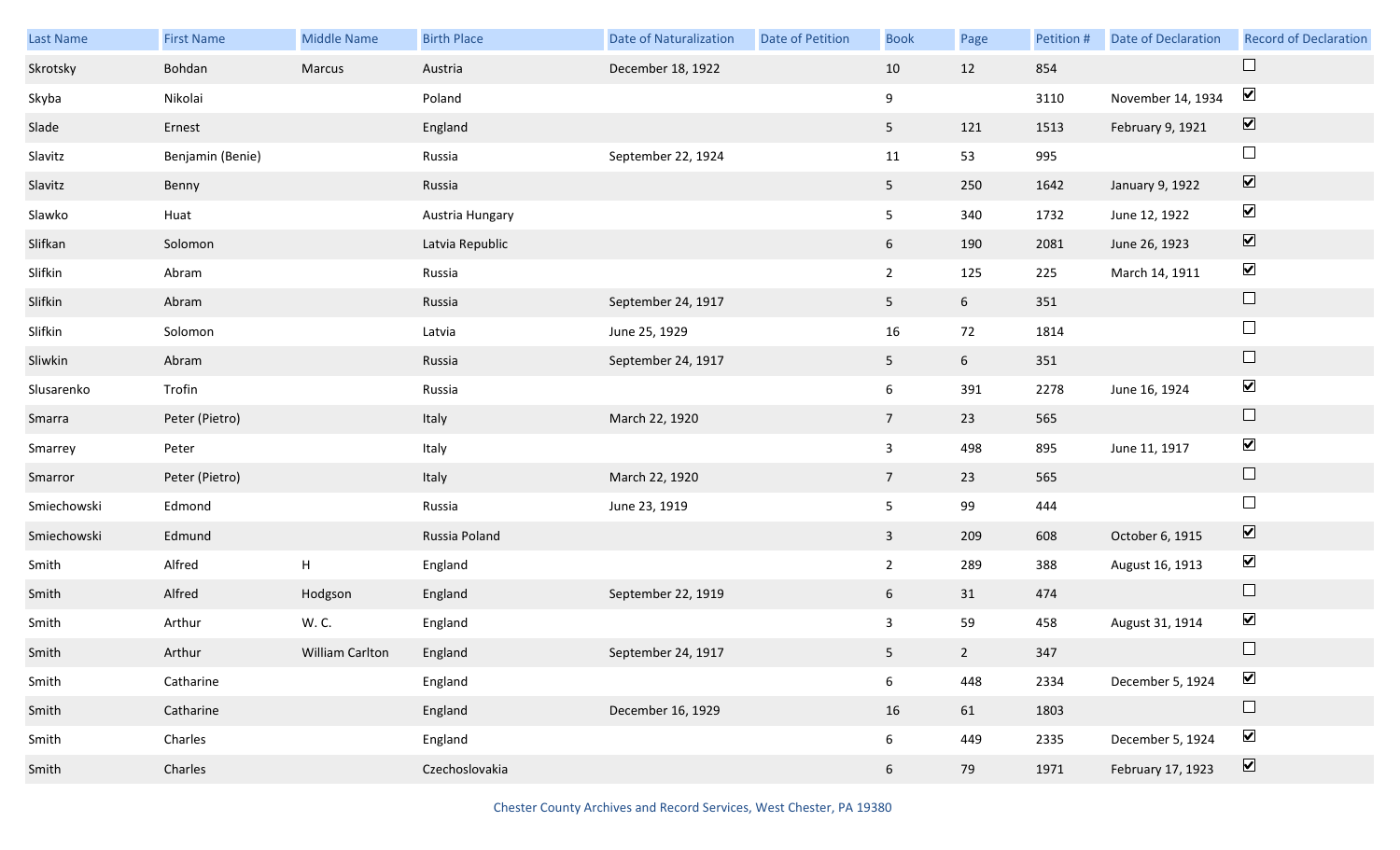| Last Name                | <b>First Name</b> | <b>Middle Name</b> | <b>Birth Place</b> | <b>Date of Naturalization</b> | Date of Petition    | <b>Book</b>     | Page           | Petition # | Date of Declaration | <b>Record of Declaration</b> |
|--------------------------|-------------------|--------------------|--------------------|-------------------------------|---------------------|-----------------|----------------|------------|---------------------|------------------------------|
| Smith                    | Charles           |                    | England            | December 16, 1929             |                     | 16              | 62             | 1804       |                     |                              |
| Smith                    | Charles           | E                  | England            |                               |                     | $\mathbf{3}$    | 60             | 459        | August 31, 1914     | $\boxed{\blacktriangledown}$ |
| Smith                    | Charles           | Edward             | England            | September 24, 1917            |                     | 5 <sub>5</sub>  | $\mathbf{3}$   | 348        |                     | $\Box$                       |
| Smith                    | George            | Andrew             | England            |                               |                     | $\overline{4}$  | 329            | 1223       | October 6, 1919     | $\boxed{\blacktriangledown}$ |
| Smith                    | George            | Andrew             | England            | March 27, 1922                |                     | 8               | 89             | 731        |                     | $\Box$                       |
| Smith                    | Henry             | Hancock            | England            |                               |                     | $\mathbf{3}$    | 358            | 756        | November 27, 1916   | $\boxed{\blacktriangledown}$ |
| Smith                    | Jack              |                    | England            |                               |                     | 6               | 366            | 2256       | May 8, 1924         | $\blacktriangledown$         |
| Smith                    | Jack              |                    | England            | December 19, 1927             |                     | 15              | 80             | 1572       |                     | $\Box$                       |
| Smith                    | Joseph            | John               | Austria            |                               |                     | $\overline{4}$  | 234            | 1128       | May 19, 1919        | $\blacktriangledown$         |
| Smith                    | Patrick           |                    | La France          |                               |                     | $7\overline{ }$ | $\mathbf{3}$   | 2389       | February 26, 1925   | $\boxed{\blacktriangledown}$ |
| Smith                    | Thomas            |                    | Ireland            |                               |                     | $\overline{2}$  | 46             | 117        | February 5, 1909    | $\blacktriangledown$         |
| Smith                    | Thomas            |                    | Ireland            | June 8, 1914                  |                     | $\mathbf{3}$    | 31             | 181        |                     | $\Box$                       |
| Smith                    | William           |                    | England            |                               |                     | $\overline{4}$  | 72             | 968        | November 26, 1917   | $\blacktriangledown$         |
| Smouke (Smouhe? Sw Alero |                   |                    | Italy              | December 20, 1920             |                     | 8               | 13             | 655        |                     | $\Box$                       |
| Sobol                    | John              |                    | Hungary            |                               | July 21, 1913       | $\mathbf{3}$    | 5 <sub>1</sub> | 155        |                     | $\Box$                       |
| Sockso                   | George            |                    | Hungary            |                               |                     | $\overline{4}$  | 437            | 1330       | April 5, 1920       | $\boxed{\blacktriangledown}$ |
| Sockso                   | George            |                    | Hungary            |                               |                     | 1 series 2      | 97             | 97         | November 10, 1908   | $\blacktriangledown$         |
| Sockso                   | George            |                    | Hungary            | March 26, 1923                |                     | 9               | 84             | 826        |                     | $\Box$                       |
| Sokol (Syakol)           | John (Janos)      |                    | Czechoslovakia     | September 22, 1924            |                     | 12              | 43             | 1085       |                     | $\Box$                       |
| Soldo                    | Stojan            |                    | Yugoslavia         |                               |                     | $7\overline{ }$ | 250            | 2631       | December 14, 1926   | $\overline{\mathbf{v}}$      |
| Soldo                    | Stojan            |                    | Yugoslavia         | March 25, 1929                |                     | 16              | 57             | 1799       |                     | $\Box$                       |
| Soler                    | Rosendo           | Puig               | Spain              |                               | December 15, 1908 1 |                 |                | 28         |                     |                              |
| Soler                    | Rosendo           | Puig               | Spain              | March 7, 1910                 |                     | $\mathbf{1}$    |                | 40         |                     | $\Box$                       |
| Soli                     | Ahmet             |                    | Arabia             |                               |                     | $7\overline{ }$ | 290            | 2671       | May 3, 1927         | $\boxed{\blacktriangledown}$ |
| Soli                     | Ahmet             |                    | Arabia (Turkey)    | March 28, 1932                |                     | 18              |                | 1988       |                     | $\Box$                       |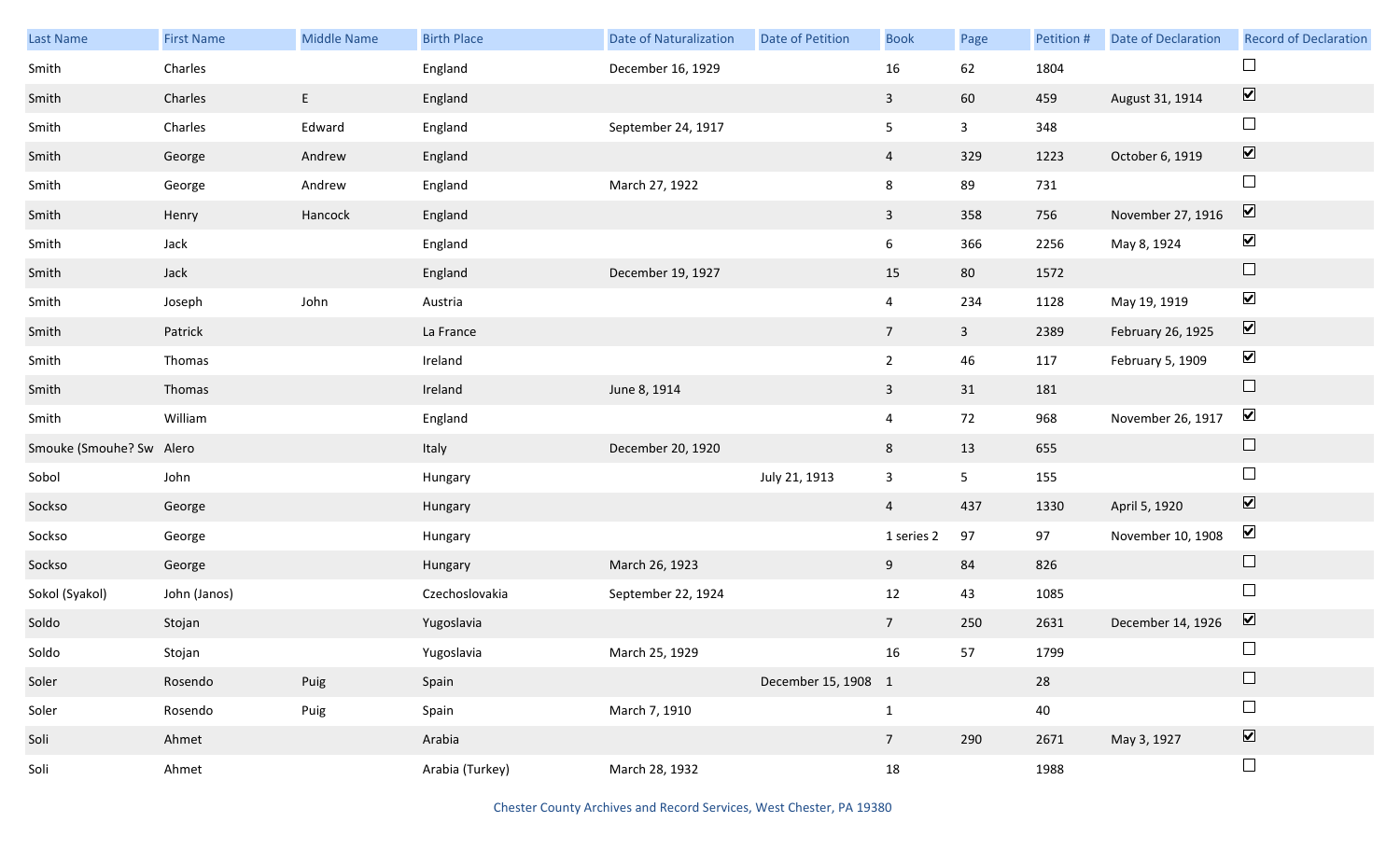| Last Name | <b>First Name</b> | Middle Name | <b>Birth Place</b> | <b>Date of Naturalization</b> | Date of Petition | <b>Book</b>     | Page           | Petition # | <b>Date of Declaration</b> | <b>Record of Declaration</b>    |
|-----------|-------------------|-------------|--------------------|-------------------------------|------------------|-----------------|----------------|------------|----------------------------|---------------------------------|
| Soli      | John              |             | Yugoslavia         |                               |                  | $7\overline{ }$ | 234            | 2615       | October 27, 1926           | $\overline{\mathbf{v}}$         |
| Solimani  | Umberto           |             | Italy              | June 22, 1925                 |                  | 12              | 65             | 1107       |                            | $\Box$                          |
| Solitario | Francesco         |             | Italy              | March 23, 1925                |                  | 13              | 7 <sup>7</sup> | 1149       |                            | $\Box$                          |
| Solitario | Giovanni          |             | Italy              |                               |                  | 6 <sup>1</sup>  | 235            | 2126       | October 25, 1923           | $\blacktriangledown$            |
| Solitario | Giovanni          |             | Italy              | December 20, 1926             |                  | 14              | 205            | 1447       |                            | $\Box$                          |
| Solitaris | Francesco         |             | Italy              |                               |                  | 5               | 390            | 1782       | September 6, 1922          | $\blacktriangledown$            |
| Soltys    | Petr              |             | Austria Hungary    |                               |                  | $\overline{3}$  | 250            | 649        | December 1, 1915           | $\overline{\mathbf{v}}$         |
| Soltz     | Mike              |             | Russia             |                               |                  | $\overline{4}$  | 431            | 1324       | March 8, 1920              | $\blacktriangledown$            |
| somber    | Joseph            |             | Poland Russia      |                               |                  | $\overline{4}$  | 198            | 1092       | January 29, 1919           | $\boxed{\blacktriangledown}$    |
| Somber    | Joseph            |             | Poland             | September 22, 1924            |                  | 12              | 10             | 1052       |                            | $\Box$                          |
| Sommer    | Ella              | Yvonne      | Switzerland        | June 24, 1930                 |                  | 17              |                | 1891       |                            | $\Box$                          |
| Sonzini   | Pasquale          |             | Italy              | March 24, 1930                |                  | 17              |                | 1872       |                            | $\Box$                          |
| Soos      | John              |             | Hungary            |                               |                  | 5 <sub>1</sub>  | 324            | 1716       | May 23, 1922               | $\blacktriangledown$            |
| Soos      | John (Janos)      |             | Hungary            | March 23, 1925                |                  | 13              | $\overline{4}$ | 1146       |                            | $\Box$                          |
| Soos      | Victor            |             | Hungary            |                               |                  | 7 <sup>7</sup>  | 273            | 2654       | March 16, 1927             | $\blacktriangledown$            |
| Soos      | Victor (Viktor)   |             | Hungary            | September 29, 1930            |                  | 17              |                | 1890       |                            | $\Box$                          |
| Sorensen  | Martin            |             | Germany            |                               |                  | $\mathbf{3}$    | 167            | 565        | August 18, 1915            | $\blacktriangledown$            |
| Sorenson  | Martin            |             | Germany            | June 27, 1921                 |                  | 5               | 19             | 364        |                            | $\Box$                          |
| Sornecz   | George            |             | Austria Hungary    |                               |                  | 5 <sub>1</sub>  | 327            | 1719       | May 25, 1922               | $\overline{\mathbf{v}}$         |
| Sorocka   | Peter             |             | Austria            |                               |                  | 5               | 467            | 1859       | February 7, 1923           | $\blacktriangledown$            |
| Sosigian  | Joseph            |             | Turkey             |                               |                  | $\overline{4}$  | 444            | 1337       | April 10, 1920             | $\blacktriangledown$            |
| Sosnoskey | Stanley           |             | Germany            | September 27, 1920            |                  | $\sqrt{6}$      | 84             | 527        |                            | $\Box$                          |
| Souflas   | Themistocles      |             | Greece             |                               |                  | 7 <sup>7</sup>  | 450            | 2830       | October 8, 1928            | $\overline{\blacktriangledown}$ |
| Souzini   | Pasquale          |             | Italy              |                               |                  | 7 <sup>7</sup>  | 327            | 2708       | August 25, 1927            | $\blacktriangledown$            |
| Souzini   | Pasquale          |             | Italy              | March 24, 1930                |                  | 17              |                | 1872       |                            | $\Box$                          |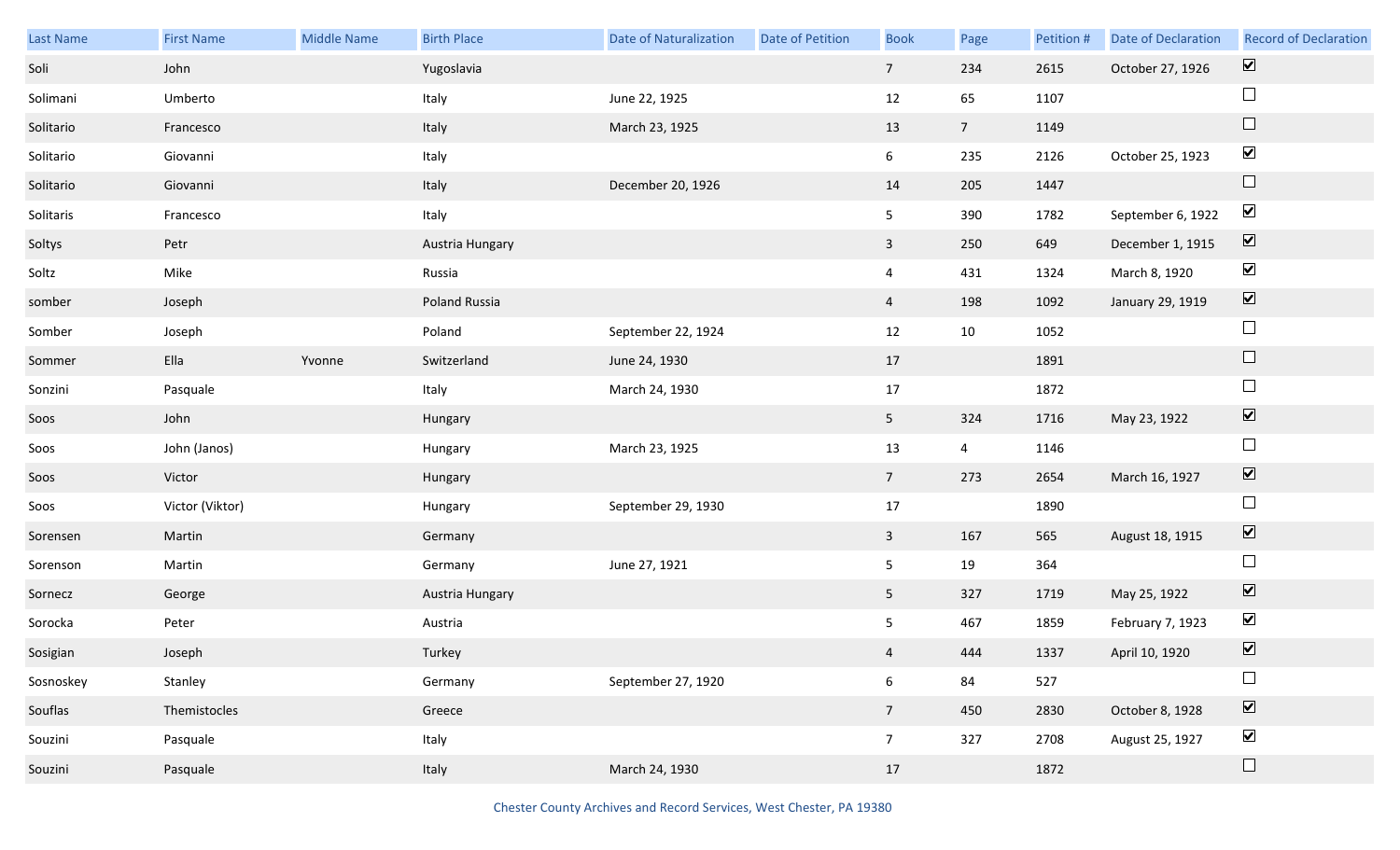| Last Name  | <b>First Name</b> | <b>Middle Name</b>  | <b>Birth Place</b> | <b>Date of Naturalization</b> | <b>Date of Petition</b> | <b>Book</b>     | Page           | Petition # | Date of Declaration | <b>Record of Declaration</b> |
|------------|-------------------|---------------------|--------------------|-------------------------------|-------------------------|-----------------|----------------|------------|---------------------|------------------------------|
| Sowden     | Edward            | Kenneth             | England            |                               |                         | 6               | 210            | 2101       | August 14, 1923     | $\blacktriangledown$         |
| Sowden     | Edward            | Kenneth             | England            | June 27, 1927                 |                         | 15              | 54             | 1546       |                     | $\Box$                       |
| Spadano    | Antonio           |                     | Italy              |                               |                         | 9               |                | 2977       | March 23, 1931      | $\blacktriangledown$         |
| Spadano    | Antonio           |                     | Italy              | September 25, 1933            |                         | 19              |                | 2069       |                     | $\Box$                       |
| Spangler   | John              | Carl                | Germany            |                               |                         | 1 series 2      | 15             | 15         | March 5, 1907       | $\blacktriangledown$         |
| Spano      | Giuseppe          |                     | Italy              |                               |                         | 6               | 306            | 2196       | February 26, 1924   | $\boxed{\blacktriangledown}$ |
| Spanos     | Nicholas          | Prokopi             | Greece             | September 22, 1924            |                         | 11              | 51             | 993        |                     | $\Box$                       |
| Sparano    | Giuseppe          |                     | Italy              | September 26, 1921            |                         | 6               | 77             | 521        |                     | $\Box$                       |
| Sparano    | Guiseppe          |                     | Italy              |                               |                         | $\mathbf{3}$    | 140            | 539        | July 22, 1915       | $\blacktriangledown$         |
| Spaugler   | John              | Carl                | Germany            |                               |                         | 5 <sub>1</sub>  | 442            | 1834       | December 23, 1922   | $\boxed{\blacktriangledown}$ |
| Spaziani   | Nicola            |                     | Italy              |                               |                         | $\overline{2}$  | 11             | 111        | December 26, 1908   | $\blacktriangledown$         |
| Spaziani   | Nicola            |                     | Italy              | March 20, 1916                |                         | $\overline{4}$  | 15             | 265        |                     | $\Box$                       |
| Spaziani   | Pantaleone        |                     | Italy              |                               |                         | $2^{\circ}$     | $2^{\circ}$    | 102        | November 16, 1908   | $\blacktriangledown$         |
| Spaziani   | Pantaleone        |                     | Italy              | November 20, 1911             |                         | $\overline{2}$  | 17             | 67         |                     | $\Box$                       |
| Spear      | James             |                     | Greece             | September 29, 1930            |                         | 17              |                | 1897       |                     | $\Box$                       |
| Spears     | James             |                     | Scotland           |                               |                         | 6               | 359            | 2249       | April 17, 1924      | $\blacktriangledown$         |
| Speckhardt | Stephen           |                     | Hungary            |                               |                         | 7 <sup>7</sup>  | 346            | 2725       | September 10, 1927  | $\blacktriangledown$         |
| Speirs     | Emma              | May                 | Canada             | March 26, 1928                |                         | 15              | 174            | 1666       |                     | $\Box$                       |
| Speirs     | James             |                     | Scotland           | September 26, 1927            |                         | 15              | 82             | 1574       |                     | $\Box$                       |
| Spence     | Thomas            | <b>Edward Scott</b> | Jamaica            | September 24, 1917            |                         | 5 <sub>1</sub>  | 5 <sub>1</sub> | 350        |                     | $\Box$                       |
| Spencer    | John              |                     | England            |                               |                         | 3 <sup>7</sup>  | 453            | 851        | May 14, 1917        | $\blacktriangledown$         |
| Spencer    | Thomas            | <b>Henry Thorpe</b> | England            |                               |                         | $\mathbf{3}$    | 402            | 800        | March 6, 1917       | $\boxed{\blacktriangledown}$ |
| Spencer    | Thomas            | <b>Henry Thorpe</b> | England            | October 17, 1919              |                         | $6\overline{6}$ | 25             | 468        |                     | $\Box$                       |
| Spera      | Adelina           |                     | Italy              | March 24, 1930                |                         | 17              |                | 1875       |                     | $\Box$                       |
| Speranzo   | Giuseppe          |                     | Italy              |                               |                         | 6 <sup>1</sup>  | 241            | 2132       | November 5, 1923    | $\blacktriangledown$         |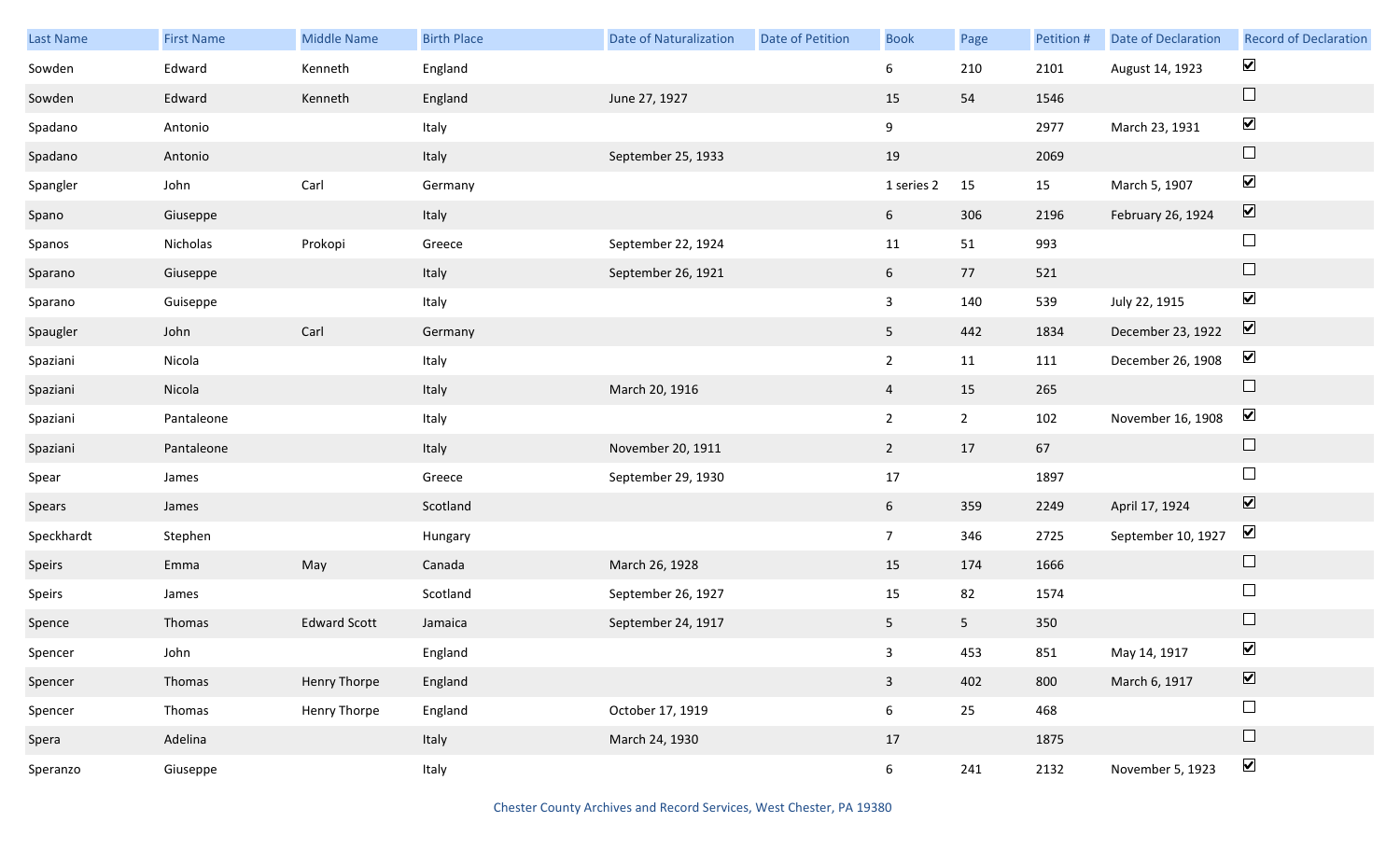| <b>Last Name</b> | <b>First Name</b> | <b>Middle Name</b> | <b>Birth Place</b> | <b>Date of Naturalization</b> | Date of Petition | <b>Book</b>    | Page | Petition # | <b>Date of Declaration</b> | <b>Record of Declaration</b> |
|------------------|-------------------|--------------------|--------------------|-------------------------------|------------------|----------------|------|------------|----------------------------|------------------------------|
| Spiros           | Kanakis           |                    | Greece             | December 21, 1931             |                  | 18             |      | 1996       |                            | $\Box$                       |
| Spitz            | Harry             |                    | Austria Hungary    |                               |                  | $\overline{4}$ | 400  | 1293       | January 7, 1920            | $\blacktriangledown$         |
| Spitz            | Hermann           |                    | Hungary            | June 26, 1922                 |                  | 9              | 33   | 775        |                            | $\Box$                       |
| Spitz            | Louis             |                    | Czechoslovakia     |                               |                  | 6              | 281  | 2171       | January 14, 1924           | $\blacktriangledown$         |
| Spitz            | Louis (Ludovic)   |                    | Czechoslovakia     | December 20, 1926             |                  | 14             | 187  | 1429       |                            | $\Box$                       |
| Sprano           | Angelo            |                    | Italy              |                               |                  | $\overline{4}$ | 287  | 1181       | July 28, 1919              | $\blacktriangledown$         |
| Sprano           | Angelo            |                    | Italy              | December 15, 1924             |                  | 12             | 66   | 1108       |                            | $\Box$                       |
| Ssatomassino     | Antonio           |                    | Italy              |                               |                  | $2^{\circ}$    | 110  | 210        | January 2, 1911            | $\blacktriangledown$         |
| Stabilito        | Reginaldo         |                    | Italy              |                               |                  | $2^{\circ}$    | 14   | 114        | January 26, 1909           | $\overline{\mathbf{v}}$      |
| Stabilito        | Reginaldo         |                    | Italy              | November 13, 1911             |                  | $\overline{2}$ | 21   | 71         |                            | $\Box$                       |
| Stafetas         | Nicholas          |                    | Greece             |                               |                  | $\overline{4}$ | 317  | 1211       | September 24, 1919         | $\blacktriangledown$         |
| Staffieri        | Samuelo           |                    | Italy              |                               |                  | 5 <sub>1</sub> | 490  | 1882       | February 9, 1923           | $\blacktriangledown$         |
| Stamier          | Adolf             |                    | Austria Hungary    |                               |                  | 5 <sub>1</sub> | 46   | 1438       | October 19, 1920           | $\blacktriangledown$         |
| Staneski         | Alexander (Alexa) |                    | Ukraine            |                               |                  | 9              |      | 3095       | March 3, 1934              | $\blacktriangledown$         |
| Stanford         | Reginald          | George             | England            |                               |                  | $\overline{2}$ | 89   | 189        | July 21, 1910              | $\blacktriangledown$         |
| Stanford         | Reginald          | George             | England            | November 11, 1912             |                  | $\overline{2}$ | 69   | 119        |                            | $\Box$                       |
| Stangato         | Guiseppe          |                    | Italy              |                               |                  | $\overline{4}$ | 87   | 983        | January 12, 1918           | $\blacktriangledown$         |
| Stanislaw        | Maciejewski       |                    | Russia Poland      |                               |                  | $\mathbf{3}$   | 208  | 607        | October 6, 1915            | $\blacktriangledown$         |
| Stanislaw        | Rylke             |                    | Russia Poland      |                               |                  | $\overline{3}$ | 22   | 421        | January 30, 1914           | $\blacktriangledown$         |
| Stanko           | Stephen           |                    | Hungary            |                               |                  | 4              | 155  | 1049       | August 12, 1918            | $\blacktriangledown$         |
| Stanko           | Stephen           |                    | Austria Hungary    | September 26, 1921            |                  | 8              | 69   | 711        |                            | $\Box$                       |
| Stankova         | Anna              |                    | Czechoslovakia     |                               |                  | 9              |      | 3147       | December 20, 1935          | $\blacktriangledown$         |
| Stark            | Henry (Henrik)    |                    | Czechoslovakia     | March 26, 1928                |                  | 15             | 158  | 1650       |                            | $\Box$                       |
| Stathis          | Christ            | Louis              | Greece             |                               |                  | 6              | 421  | 2307       | September 19, 1924         | $\blacktriangledown$         |
| Stathis          | John              |                    | Greece             | December 15, 1924             |                  | 12             | 71   | 1113       |                            | $\Box$                       |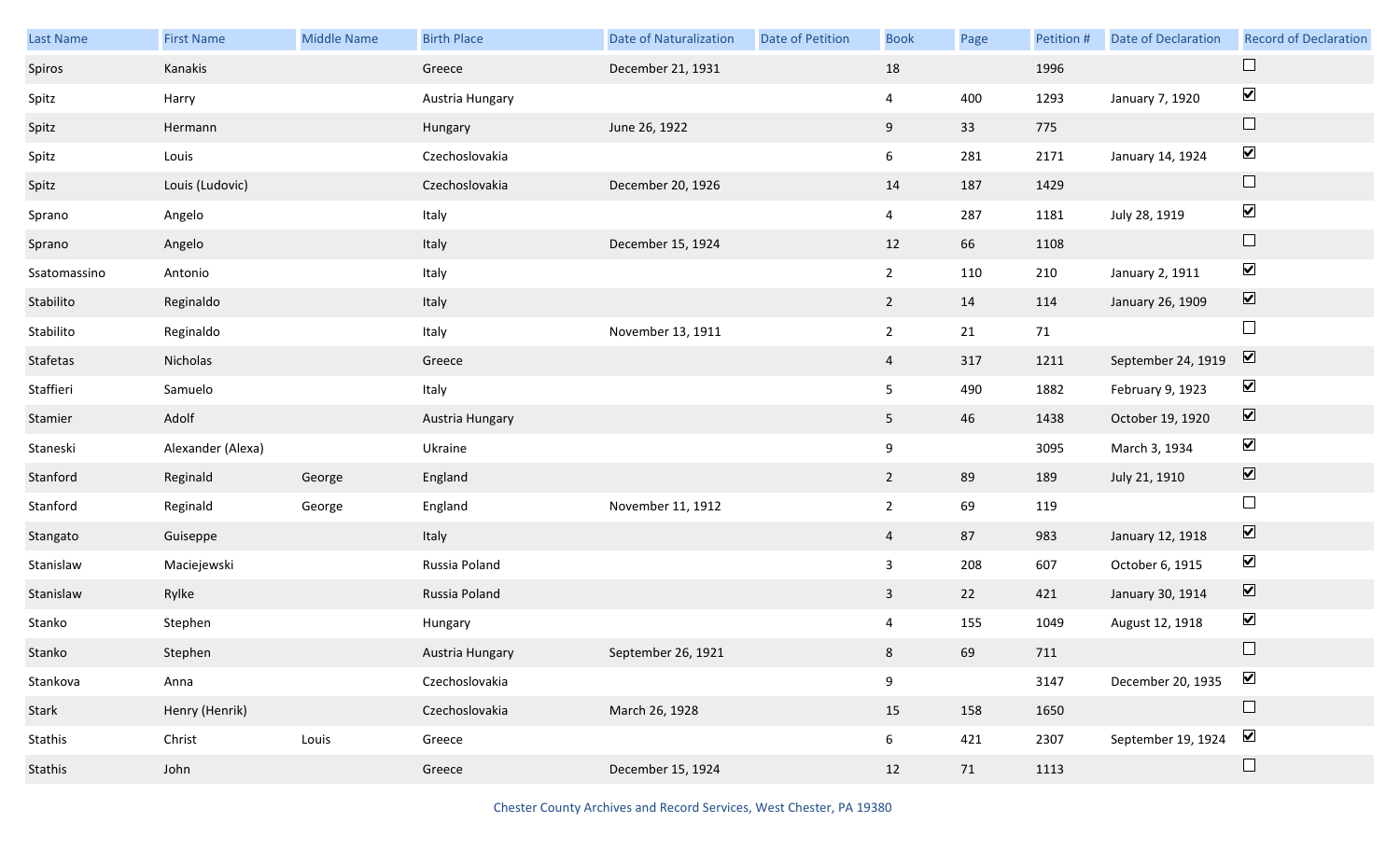| <b>Last Name</b> | <b>First Name</b>  | <b>Middle Name</b> | <b>Birth Place</b> | <b>Date of Naturalization</b> | Date of Petition | <b>Book</b>     | Page           | Petition # | <b>Date of Declaration</b> | <b>Record of Declaration</b> |
|------------------|--------------------|--------------------|--------------------|-------------------------------|------------------|-----------------|----------------|------------|----------------------------|------------------------------|
| Stathis          | John               | Louis              | Greece             |                               |                  | 5               | 373            | 1765       | July 27, 1922              | $\blacktriangledown$         |
| Stathis          | <b>Nick</b>        | Louis              | Greece             |                               |                  | 5 <sup>5</sup>  | 441            | 1833       | December 21, 1922          | $\boxed{\blacktriangledown}$ |
| Stathis          | Nicolas            | Louis              | Greece             | March 23, 1925                |                  | 13              | 23             | 1165       |                            | $\Box$                       |
| Stathis          | Peter              | Louis              | Greece             |                               |                  | 5 <sub>1</sub>  | 372            | 1764       | July 26, 1922              | $\boxed{\blacktriangledown}$ |
| Stathis          | Peter (Panagiotis) | Louis              | Greece             | December 15, 1924             |                  | 12              | 72             | 1114       |                            | $\Box$                       |
| Statis           | Christ (Christo)   | Louis              | Greece             | June 27, 1927                 |                  | 15              | 46             | 1538       |                            | $\hfill \square$             |
| Stawsnezy        | Jacob              |                    | Austria Hungary    |                               |                  | 5 <sub>5</sub>  | 356            | 1748       | June 26, 1922              | $\blacktriangledown$         |
| Stebelski        | Konstantin         |                    | Poland             | June 27, 1927                 |                  | 15              | 49             | 1541       |                            | $\hfill \square$             |
| Stebelski        | Magdalena          |                    | Croatia            | September 30, 1929            |                  | 16              | 98             | 1840       |                            | $\Box$                       |
| Stecz            | John               |                    | Poland             |                               |                  | $6\overline{6}$ | 400            | 2287       | June 25, 1924              | $\boxed{\blacktriangledown}$ |
| Stecz            | John (Janos)       |                    | Poland             | March 28, 1927                |                  | 14              | 209            | 1451       |                            | $\Box$                       |
| Stecz            | Joseph             |                    | Poland             | March 28, 1927                |                  | 14              | 210            | 1452       |                            | $\hfill \square$             |
| Stecz            | Margaret           |                    | Czechoslovakia     | October 1, 1928               |                  | 15              | 230            | 1722       |                            | $\Box$                       |
| Steczak          | Joseph             |                    | Austria Hungary    |                               |                  | $\overline{4}$  | 425            | 1318       | February 17, 1920          | $\boxed{\blacktriangledown}$ |
| Stedelski        | Constantine        |                    | Czechoslovakia     |                               |                  | $6\overline{6}$ | 495            | 2380       | February 6, 1925           | $\blacktriangledown$         |
| Steele           | William            |                    | Scotland           | September 27, 1915            |                  | $\mathbf{3}$    | 84             | 234        |                            | $\hfill \square$             |
| Stefan           | Jozef              |                    | Hungary            |                               |                  | $\overline{4}$  | 161            | 1055       | August 27, 1918            | $\blacktriangledown$         |
| Stefan           | Jozef              |                    | Hungary            | March 24, 1924                |                  | 11              | 25             | 967        |                            | $\hfill \square$             |
| Steffan          | Michel             |                    | Hungary            |                               |                  | $\overline{4}$  | 168            | 1062       | September 11, 1918         | $\blacktriangledown$         |
| Steffen          | Michel             |                    | Hungary            | March 28, 1921                |                  | 8               | 5 <sub>1</sub> | 647        |                            | $\Box$                       |
| Stein            | Rubin              |                    | Russia             |                               |                  | 7 <sup>7</sup>  | 303            | 2684       | May 19, 1927               | $\blacktriangledown$         |
| Steinmetz        | Laurence (Lorenz)  |                    | Germany            |                               |                  | 6 <sup>1</sup>  | 182            | 2073       | June 19, 1923              | $\boxed{\blacktriangledown}$ |
| Stelitano        | Antonio            |                    | Italy              | March 22, 1920                |                  | 7 <sup>7</sup>  | 49             | 591        |                            | $\Box$                       |
| Stepanian        | Steve              |                    | Romania            |                               |                  | $\overline{4}$  | 245            | 1139       | May 27, 1919               | $\boxed{\blacktriangledown}$ |
| Stephens         | Charles            | Henry              | England            |                               |                  | $\overline{4}$  | 470            | 1363       | June 9, 1920               | $\blacktriangledown$         |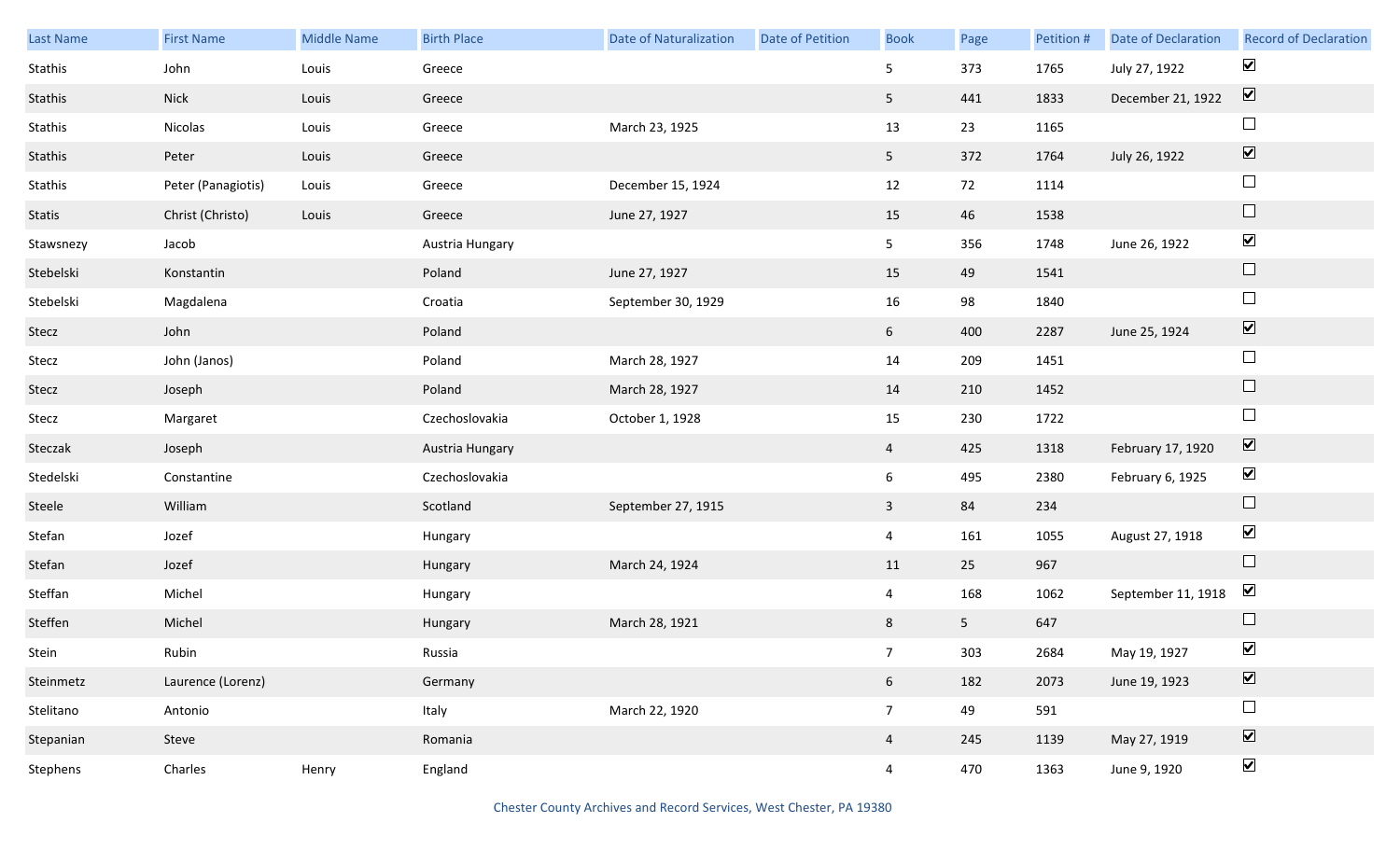| Last Name  | <b>First Name</b>  | <b>Middle Name</b> | <b>Birth Place</b> | <b>Date of Naturalization</b> | Date of Petition | <b>Book</b>    | Page | Petition # | <b>Date of Declaration</b> | <b>Record of Declaration</b> |
|------------|--------------------|--------------------|--------------------|-------------------------------|------------------|----------------|------|------------|----------------------------|------------------------------|
| Stephens   | Charles            | Henry              | England            | September 22, 1924            |                  | 12             | 34   | 1076       |                            | $\Box$                       |
| Stercula   | Joseph             |                    | Austria Hungary    |                               |                  | 4              | 321  | 1215       | September 29, 1919         | $\blacktriangledown$         |
| Stercula   | Joseph (Josef)     | John               | Czechoslovakia     | September 22, 1924            |                  | 12             | 17   | 1059       |                            | $\Box$                       |
| Stetz      | Joseph             |                    | Poland             |                               |                  | 6              | 401  | 2288       | June 25, 1924              | $\blacktriangledown$         |
| Steurer    | Joseph (Josef)     |                    | German             | March 28, 1932                |                  | 18             |      | 2008       |                            | $\Box$                       |
| Stevenson  | Isabella           |                    | Ireland            |                               |                  | 9              |      | 3059       | January 20, 1933           | $\blacktriangledown$         |
| Stevenson  | James              |                    | Ireland            |                               |                  | $\overline{3}$ | 424  | 822        | April 9, 1917              | $\blacktriangledown$         |
| Stigmicki  | Helko              |                    | Poland             |                               |                  | 6              | 21   | 1913       | February 12, 1923          | $\blacktriangledown$         |
| Stiklinski | Wladislaw          |                    | Russia Poland      |                               |                  | $2^{\circ}$    | 223  | 322        | September 9, 1912          | $\overline{\mathbf{v}}$      |
| Stobadzan  | Mitro              |                    | Poland             |                               |                  | 6              | 276  | 2166       | January 9, 1924            | $\blacktriangledown$         |
| Stobodzian | Mitro (Daytro?)    |                    | Poland             | March 28, 1927                |                  | 14             | 213  | 1455       |                            | $\Box$                       |
| Stockley   | Sidney             |                    | England            |                               |                  | 9              |      | 3053       | November 9, 1932           | $\blacktriangledown$         |
| Stoessel   | Ernest             | $\mathsf{L}$       | Germany            |                               |                  | $\mathbf{3}$   | 19   | 418        | January 23, 1914           | $\blacktriangledown$         |
| Stombach   | Philip             | John               | Russia             | September 28, 1908            |                  | $\mathbf{1}$   |      | 16         |                            | $\Box$                       |
| Storto     | Thomas             |                    | Italy              |                               |                  | 7 <sup>7</sup> | 114  | 2497       | December 21, 1925          | $\blacktriangledown$         |
| Storto     | Thomas             |                    | Italy              | June 25, 1928                 |                  | 15             | 184  | 1676       |                            | $\Box$                       |
| Stover     | Hannah             | Mary               | Phoenixville, PA   | March 26, 1928                |                  | 15             | 160  | 1652       |                            | $\Box$                       |
| Stover     | Per                | Nilson             | Sweden             |                               |                  | 7 <sup>7</sup> | 28   | 2412       | April 15, 1925             | $\blacktriangledown$         |
| Stover     | Per                | Nilsson            | Sweden             | September 26, 1927            |                  | 15             | 77   | 1569       |                            | $\Box$                       |
| Stover     | Percy              | Harold             | Sweden             |                               |                  | $\overline{7}$ | 29   | 2413       | April 15, 1925             | $\blacktriangledown$         |
| Stover     | Percy              | Harold             | Sweden             | September 26, 1927            |                  | 15             | 76   | 1568       |                            | $\Box$                       |
| Stracke    | Karl               | George Friedrich   | Germany            | March 26, 1934                |                  | 19             |      | 2091       |                            | $\Box$                       |
| Stramieri  | Natale             |                    | Italy              | September 26, 1921            |                  | 8              | 27   | 669        |                            | $\Box$                       |
| Strangler  | Frederick          | Karl               | Germany            |                               |                  | 1 series 2     | 72   | 72         | August 27, 1908            | $\blacktriangledown$         |
| Stranieri  | Lorenzo (Terenzio) |                    | Italy              | March 26, 1928                |                  | 15             | 137  | 1629       |                            | $\Box$                       |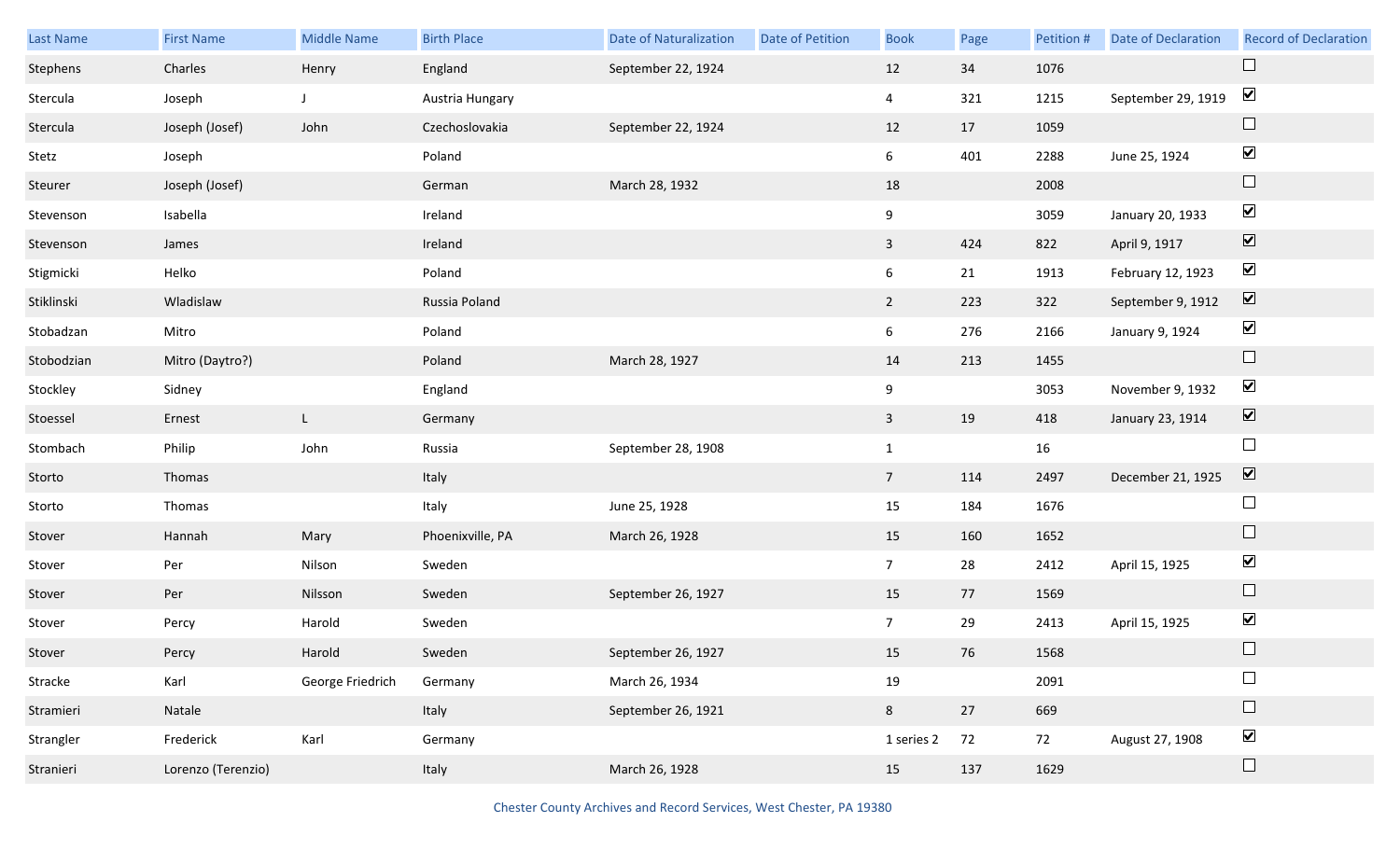| Last Name   | <b>First Name</b>   | Middle Name | <b>Birth Place</b> | <b>Date of Naturalization</b> | <b>Date of Petition</b> | <b>Book</b>     | Page | Petition # | Date of Declaration | <b>Record of Declaration</b> |
|-------------|---------------------|-------------|--------------------|-------------------------------|-------------------------|-----------------|------|------------|---------------------|------------------------------|
| Straniri    | Natale              |             | Italy              |                               |                         | $\mathbf{3}$    | 448  | 846        | May 8, 1917         | $\blacktriangledown$         |
| Strelecki   | William             |             | Poland             | March 22, 1926                |                         | 14              | 58   | 1300       |                     | $\Box$                       |
| Striegler   | Ella                |             | Germany            | December 17, 1923             |                         | 11              | 13   | 955        |                     | $\Box$                       |
| Striparchuk | Joseph              |             | Russia             |                               |                         | 5 <sub>1</sub>  | 450  | 1842       | January 24, 1923    | $\boxed{\blacktriangledown}$ |
| Stromeyer   | Hans                |             | Germany            |                               |                         | 7 <sup>7</sup>  | 413  | 2793       | May 28, 1928        | $\blacktriangledown$         |
| Stronieri   | Lorenzo             |             | Italy              |                               |                         | 5 <sub>5</sub>  | 276  | 1668       | February 24, 1922   | $\overline{\mathbf{v}}$      |
| Stropko     | John                |             | Austria            |                               |                         | $\overline{4}$  | 262  | 1156       | June 10, 1919       | $\blacktriangledown$         |
| Stropko     | John                |             | Austria Hungary    | September 25, 1922            |                         | 9               | 60   | 802        |                     | $\Box$                       |
| Strug       | Wojcujch            |             | Austria            |                               |                         | 5 <sub>1</sub>  | 300  | 1692       | April 17, 1922      | $\blacktriangledown$         |
| Strutynski  | Julian              |             | Poland             | March 25, 1929                |                         | 16              | 37   | 1779       |                     | $\Box$                       |
| Strutynski  | Julius              |             | Austria Hungary    |                               |                         | 5 <sub>1</sub>  | 313  | 1705       | May 11, 1922        | $\blacktriangledown$         |
| Struz       | Wojcujch            |             | Poland             | September 22, 1924            |                         | 11              | 43   | 985        |                     | $\hfill \square$             |
| Strychar    | Joseph              |             | Russia             | December 21, 1925             |                         | 13              | 71   | 1213       |                     | $\Box$                       |
| Strzalecky  | William             |             | Russia             |                               |                         | 5 <sub>1</sub>  | 262  | 1654       | January 20, 1922    | $\overline{\mathbf{v}}$      |
| Strzelecki  | Joseph (Joszef)     |             | Austria            | December 17, 1928             |                         | 15              | 250  | 1742       |                     | $\Box$                       |
| Strzelecki  | William (Wladislaw) |             | Poland             | March 22, 1926                |                         | 14              | 58   | 1299       |                     | $\Box$                       |
| Stupinski   | Nicholas            |             | Poland             |                               |                         | $6\overline{6}$ | 493  | 2378       | February 6, 1925    | $\blacktriangledown$         |
| Stupinski   | Nikolas             |             | Poland             | June 27, 1927                 |                         | 15              | 51   | 1543       |                     | $\Box$                       |
| Stygniska   | Oleksa              |             | Ukraine            |                               |                         | 9               |      | 3095       | March 3, 1934       | $\blacktriangledown$         |
| Sudzina     | George              |             | Czechoslovakia     |                               |                         | 5 <sub>1</sub>  | 427  | 1819       | November 8, 1922    | $\boxed{\blacktriangledown}$ |
| Sudzina     | Michael             |             | Czechoslovakia     |                               |                         | 5 <sub>5</sub>  | 426  | 1818       | November 8, 1922    | $\blacktriangledown$         |
| Suello      | Leo                 |             | Italy              |                               |                         | $6\overline{6}$ | 30   | 1922       | February 12, 1923   | $\overline{\mathbf{v}}$      |
| Suga        | Louis               |             | Austria Hungary    |                               |                         | $\mathbf{3}$    | 161  | 560        | August 12, 1915     | $\blacktriangledown$         |
| Sugel       | Charles             | David       | Russia             |                               |                         | 1 series 2      | 87   | 87         | October 14, 1908    | $\boxed{\blacktriangledown}$ |
| Sullivan    | Daniel              | Paul        | England            |                               |                         | $\overline{4}$  | 99   | 995        | March 1, 1918       | $\blacktriangledown$         |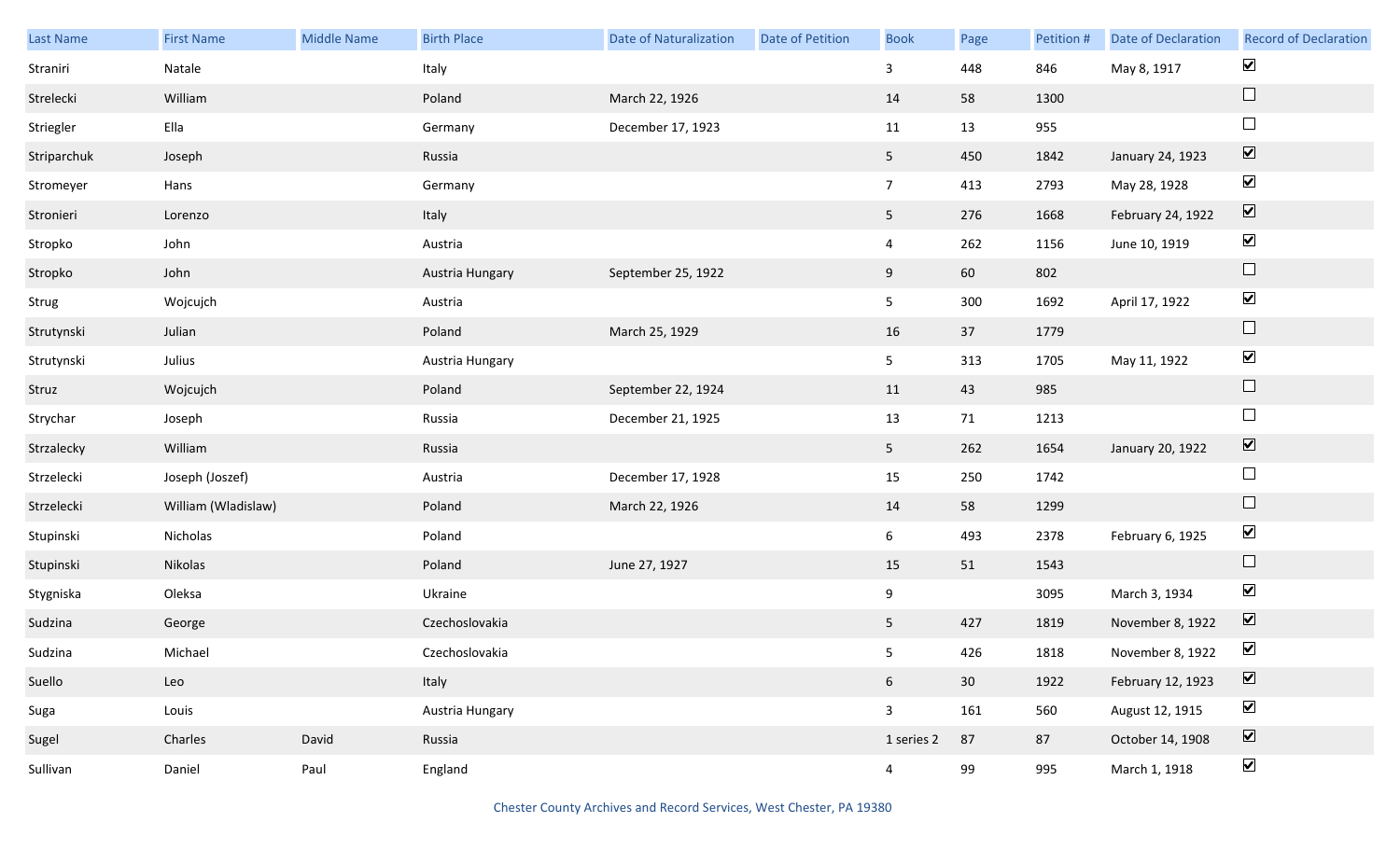| Last Name  | <b>First Name</b> | <b>Middle Name</b> | <b>Birth Place</b> | <b>Date of Naturalization</b> | Date of Petition | <b>Book</b>    | Page         | Petition #   | <b>Date of Declaration</b> | <b>Record of Declaration</b>    |
|------------|-------------------|--------------------|--------------------|-------------------------------|------------------|----------------|--------------|--------------|----------------------------|---------------------------------|
| Sullivan   | Daniel            | Paul               | England            | June 27, 1921                 |                  | 8              | 44           | 686          |                            | $\Box$                          |
| Sullivan   | Demis             | J                  | Ireland            |                               |                  | $\overline{4}$ | 141          | 1035         | July 1, 1918               | $\blacktriangledown$            |
| Sullivan   | Dennis (Denner)   | John               | Ireland            | September 22, 1924            |                  | 11             | 65           | 1007         |                            | $\Box$                          |
| Sullivan   | James             |                    | Ireland            |                               |                  | $\mathbf{3}$   | 62           | 461          | September 5, 1914          | $\blacktriangledown$            |
| Sullivan   | James             |                    | Ireland            | March 26, 1917                |                  | $\overline{4}$ | 55           | 305          |                            | $\Box$                          |
| Sullivan   | Jeremiah          | John               | Ireland            |                               |                  | 1 series 2     | $\mathbf{1}$ | $\mathbf{1}$ | October 2, 1906            | $\blacktriangledown$            |
| Sulpizi    | Guido             |                    | Italy              |                               |                  | 9              |              | 3060         | January 30, 1933           | $\overline{\mathbf{v}}$         |
| Sulpizi    | Guido             |                    | Italy              | December 23, 1935             |                  | 19             |              | 2158         |                            | $\Box$                          |
| Summers    | Maurice           | Richards           | England            | June 12, 1916                 |                  | $\overline{4}$ | 30           | 280          |                            | $\hfill \square$                |
| Suovc      | John              |                    | Hungary            |                               |                  | $\overline{4}$ | 153          | 1047         | July 29, 1918              | $\blacktriangledown$            |
| Sur        | Harry             |                    | Russia             |                               |                  | $\overline{4}$ | 294          | 1188         | August 14, 1919            | $\overline{\mathbf{v}}$         |
| Susko      | John              |                    | Czechoslovakia     |                               |                  | 6              | 354          | 2244         | April 15, 1924             | $\blacktriangledown$            |
| Susko      | John              |                    | Czechoslovakia     |                               | April 19, 1926   | 14             | 120          | 1362         |                            | $\Box$                          |
| Susman     | Simon             |                    | Russia             |                               |                  | $\overline{2}$ | 30           | 131          | April 27, 1909             | $\blacktriangledown$            |
| Susman     | Simon             |                    | Russia             | July 1, 1912                  |                  | $2^{\circ}$    | 57           | 107          |                            | $\Box$                          |
| Sutack     | John              |                    | Austria Hungary    |                               |                  | 5 <sub>1</sub> | 365          | 1757         | July 5, 1922               | $\blacktriangledown$            |
| Sutak      | John              |                    | Hungary            | December 15, 1924             |                  | 12             | 77           | 1119         |                            | $\Box$                          |
| Suter      | Fridolin (Fred)   |                    | Switzerland        |                               |                  | 7 <sup>7</sup> | 283          | 2664         | April 16, 1927             | $\blacktriangledown$            |
| Swan       | Samuel            | Ottis              | Bermuda            |                               |                  | $\overline{4}$ | 91           | 987          | February 8, 1918           | $\blacktriangledown$            |
| Swanenborg | Honor             |                    | Holland            | March 10, 1913                |                  | $\overline{2}$ | 81           | 131          |                            | $\Box$                          |
| Swanenborg | Watson            |                    | Holland            | March 10, 1913                |                  | $2^{\circ}$    | 82           | 132          |                            | $\Box$                          |
| Swanenburg | Elizabeth         |                    | Bowmansville, PA   | June 25, 1928                 |                  | 15             | 183          | 1675         |                            | $\Box$                          |
| Swanenburg | Fred              |                    | Holland            |                               |                  | 6 <sup>1</sup> | 458          | 2344         | December 23, 1924          | $\boxed{\blacktriangledown}$    |
| Swanenburg | Fred              |                    | Holland            | June 27, 1927                 |                  | 15             | 21           | 1513         |                            | $\Box$                          |
| Swanenburg | Honor             |                    | Holland            |                               |                  | $2^{\circ}$    | 74           | 174          | March 30, 1910             | $\overline{\blacktriangledown}$ |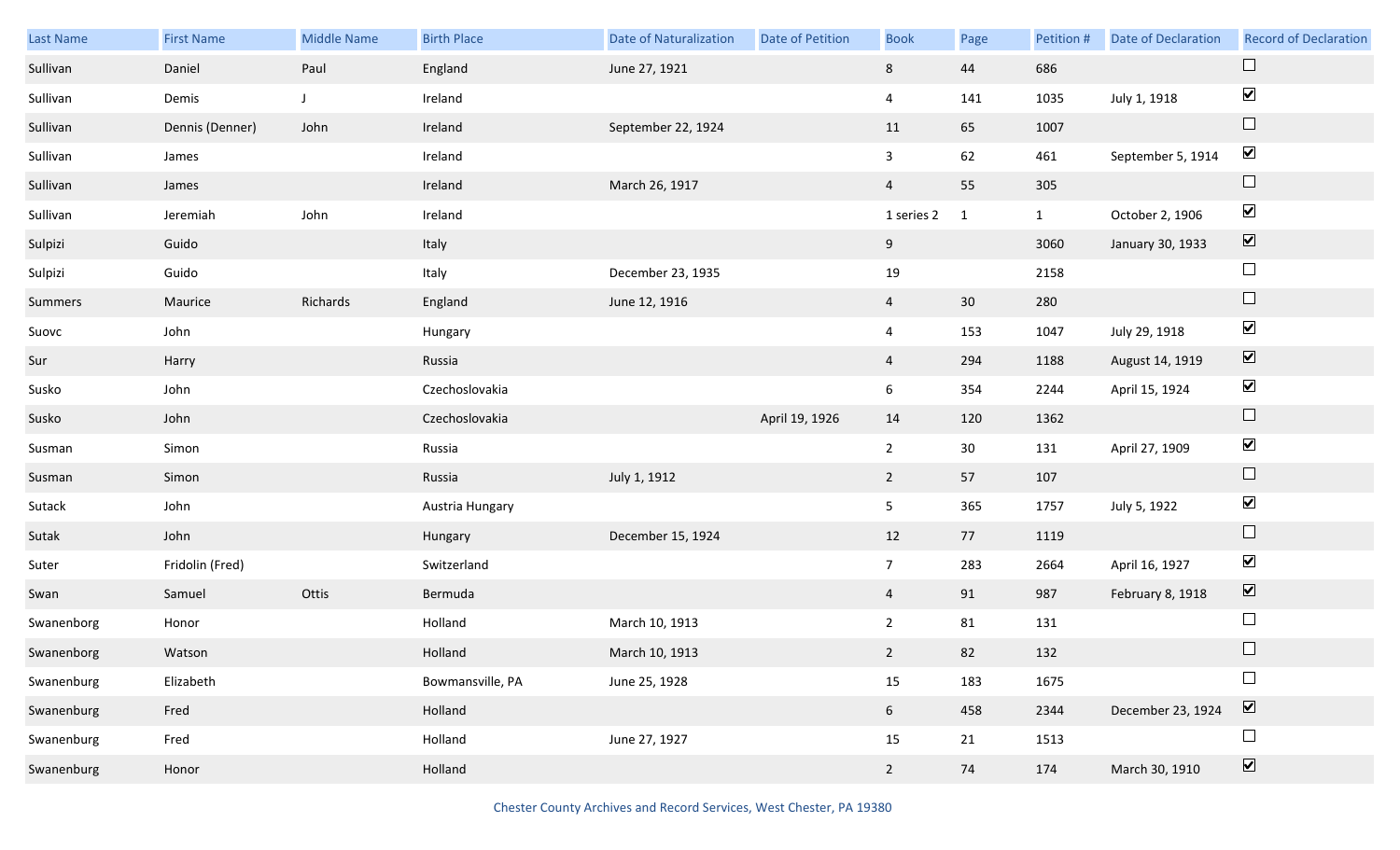| Last Name  | <b>First Name</b> | <b>Middle Name</b> | <b>Birth Place</b> | <b>Date of Naturalization</b> | Date of Petition | <b>Book</b>     | Page | Petition # | <b>Date of Declaration</b> | <b>Record of Declaration</b> |
|------------|-------------------|--------------------|--------------------|-------------------------------|------------------|-----------------|------|------------|----------------------------|------------------------------|
| Swanenburg | Marcus            |                    | Holland            |                               |                  | $\overline{7}$  | 286  | 2667       | April 21, 1927             | $\blacktriangledown$         |
| Swanenburg | Watson            |                    | Holland            |                               |                  | $\overline{2}$  | 75   | 175        | March 30, 1910             | $\boxed{\blacktriangledown}$ |
| Swanesburg | Christine         | Van Dernon         | Holland            |                               |                  | 7 <sup>7</sup>  | 243  | 2624       | December 1, 1926           | $\blacktriangledown$         |
| Swider     | Adam              |                    | Poland             |                               |                  | $6\overline{6}$ | 91   | 1983       | February 23, 1923          | $\boxed{\blacktriangledown}$ |
| Swider     | Anthony           | Josef              | Poland             | June 22, 1925                 |                  | 13              | 34   | 1176       |                            | $\Box$                       |
| Swidey     | Anthony           | Joseph             | Poland             |                               |                  | $6\overline{6}$ | 22   | 1914       | February 12, 1923          | $\boxed{\blacktriangledown}$ |
| Swift      | Beatrice          | Muriel             | England            |                               |                  | $\overline{4}$  | 347  | 1240       | October 25, 1919           | $\blacktriangledown$         |
| Swift      | Beatrice          | Muriel             | England            | June 26, 1922                 |                  | 9               | 41   | 783        |                            | $\hfill \square$             |
| Syerenzi   | Steve             |                    | Hungary            |                               |                  | $\mathbf{3}$    | 125  | 524        | July 7, 1915               | $\blacktriangledown$         |
| Sykes      | Edward            | Thomas             | Barbados           |                               |                  | $7\overline{ }$ | 449  | 2829       | October 8, 1928            | $\boxed{\blacktriangledown}$ |
| Sykes      | Thomas            | Campbell           | Barbados           |                               |                  | 7 <sup>7</sup>  | 108  | 2491       | November 16, 1925          | $\blacktriangledown$         |
| Sykes      | Thomas            | Campbell           | Barbados           | October 1, 1928               |                  | 15              | 199  | 1691       |                            | $\hfill \square$             |
| Sykes      | Walter            | Garnet             | Barbardos          |                               |                  | 5 <sub>1</sub>  | 58   | 1450       | November 11, 1920          | $\blacktriangledown$         |
| Sylvester  | Benito            |                    | Italy              | December 15, 1919             |                  | $\overline{7}$  | 26   | 568        |                            | $\hfill \square$             |
| Syrata     | Yusko             |                    | Poland             |                               |                  | $6\overline{6}$ | 147  | 2039       | May 1, 1923                | $\blacktriangledown$         |
| Syrellis   | Anthony           | John               | Greece             |                               |                  | $6\overline{6}$ | 353  | 2243       | April 9, 1924              | $\boxed{\blacktriangledown}$ |
| Szaba      | Nander            |                    | Hungary            |                               |                  | $\overline{4}$  | 132  | 1026       | June 6, 1918               | $\blacktriangledown$         |
| Szabi      | Nander            |                    | Hungary            | March 28, 1921                |                  | $7\overline{ }$ | 76   | 618        |                            | $\Box$                       |
| Szabo      | Ferencz           |                    | Hungary            | March 26, 1928                |                  | 15              | 72   | 1564       |                            | $\Box$                       |
| Szabo      | Ferenez           |                    | Hungary            |                               |                  | 9               |      | 3078       | July 28, 1933              | $\boxed{\blacktriangledown}$ |
| Szabo      | George (Gyorgy)   |                    | Czechoslovakia     | September 22, 1924            |                  | 12              | 2    | 1044       |                            | $\Box$                       |
| Szabo      | John (Janos)      |                    | Czechoslovakia     | December 17, 1928             |                  | 16              | 14   | 1756       |                            | $\hfill \square$             |
| Szabo      | Joseph            |                    | Hungary            |                               |                  | $\overline{4}$  | 376  | 1269       | November 22, 1919          | $\blacktriangledown$         |
| Szabo      | Joseph (Josef)    |                    | Hungary            | June 28, 1926                 |                  | 14              | 11   | 1253       |                            | $\Box$                       |
| Szabo      | Jozsef            |                    | Hungary            |                               |                  | 9               |      | 2950       | August 9, 1930             | $\blacktriangledown$         |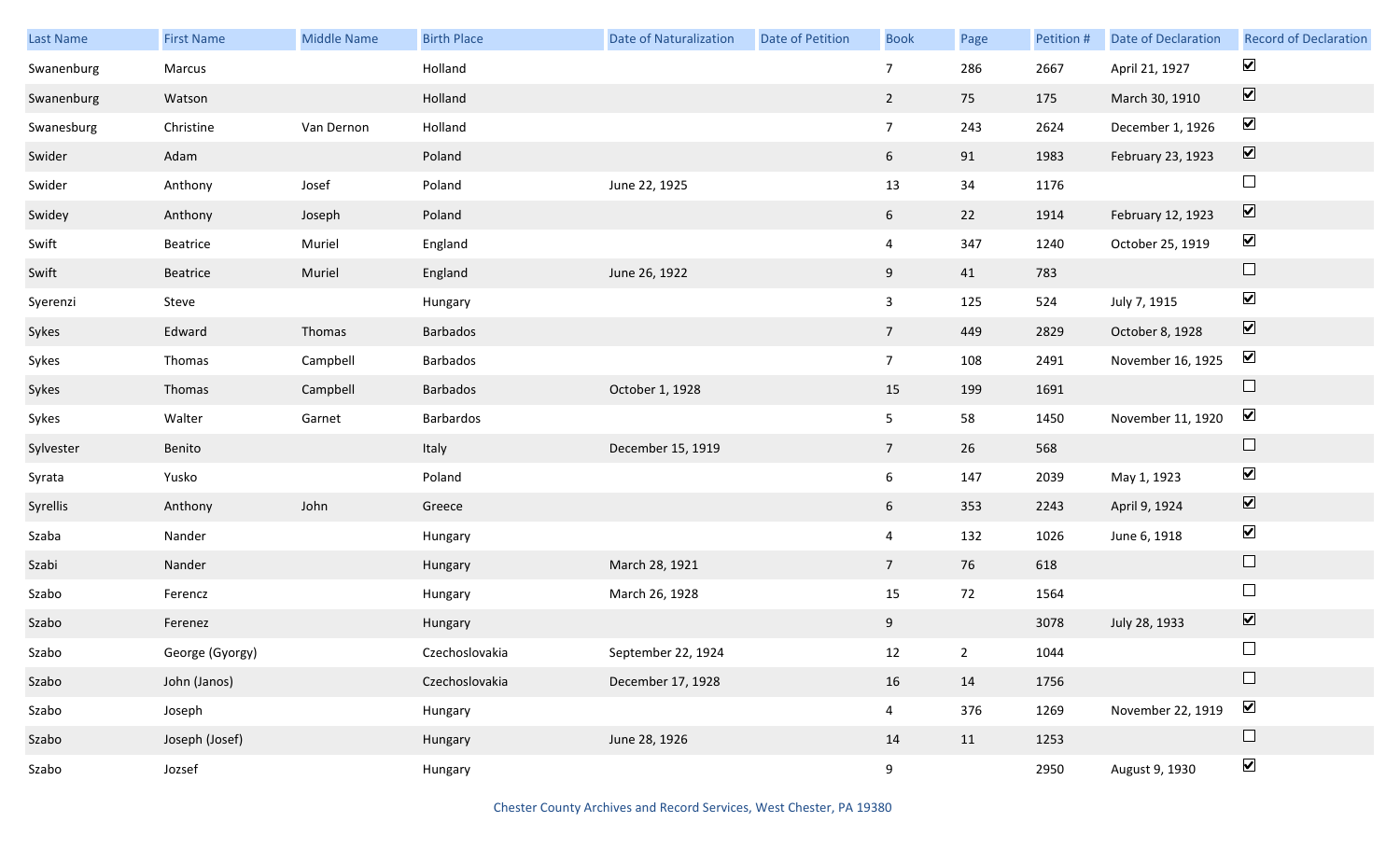| Last Name   | <b>First Name</b>    | <b>Middle Name</b> | <b>Birth Place</b> | <b>Date of Naturalization</b> | <b>Date of Petition</b> | <b>Book</b>     | Page         | Petition # | <b>Date of Declaration</b> | <b>Record of Declaration</b> |
|-------------|----------------------|--------------------|--------------------|-------------------------------|-------------------------|-----------------|--------------|------------|----------------------------|------------------------------|
| Szabo       | Jozsef               |                    | Hungary            | June 24, 1935                 |                         | 19              |              | 2138       |                            | $\Box$                       |
| Szabo       | Sandov               |                    | Hungary            |                               |                         | $\overline{4}$  | 375          | 1268       | November 22, 1919          | $\blacktriangledown$         |
| Szabo       | Stefan               |                    | Czechoslovakia     |                               | March 16, 1925          | 13              | 60           | 1202       |                            | $\Box$                       |
| Szabocsik   | Mike                 |                    | Hungary            |                               |                         | $7\overline{ }$ | 59           | 2442       | July 15, 1925              | $\blacktriangledown$         |
| Szafran     | Josef                |                    | Poland             |                               |                         | 6               | 206          | 2097       | August 16, 1923            | $\boxed{\blacktriangledown}$ |
| Szalcrenski | Andrew               |                    | Russia Poland      |                               |                         | $\overline{2}$  | 220          | 319        | September 9, 1912          | $\blacktriangledown$         |
| Szallesy    | Michael              |                    | Hungary            |                               |                         | $\mathbf{3}$    | $\mathbf{3}$ | 402        | October 6, 1913            | $\boxed{\blacktriangledown}$ |
| Szallesy    | Michael              |                    | Hungary            | March 13, 1916                |                         | $\overline{4}$  | $\mathbf{3}$ | 253        |                            | $\Box$                       |
| Szalnowski  | Dominik              |                    | Russia Poland      |                               |                         | $\overline{2}$  | 229          | 328        | September 25, 1912         | $\boxed{\blacktriangledown}$ |
| Szalocze    | Paul                 |                    | Hungary            |                               |                         | 7 <sup>7</sup>  | 285          | 2666       | April 20, 1927             | $\blacktriangledown$         |
| Szarck      | Henry                |                    | Austria            | March 22, 1920                |                         | 5 <sub>1</sub>  | 15           | 360        |                            | $\hfill \square$             |
| Szarek      | Henry                |                    | Czechoslovakia     |                               |                         | $\mathbf{3}$    | 107          | 506        | June 1, 1915               | $\blacktriangledown$         |
| Szczepura   | John                 |                    | Russia Poland      |                               |                         | $\mathbf{3}$    | 149          | 548        | August 2, 1915             | $\boxed{\blacktriangledown}$ |
| Szczepura   | John                 |                    | Russia Poland      | September 23, 1918            |                         | 5 <sub>5</sub>  | 18           | 363        |                            | $\Box$                       |
| Szegedy     | Julius               | Rimaszecsi         | Hungary            | September 27, 1920            |                         | 7 <sup>7</sup>  | 56           | 598        |                            | $\Box$                       |
| Szell       | Louis                |                    | Czechoslovakia     |                               |                         | 7 <sup>7</sup>  | 121          | 2504       | January 19, 1926           | $\blacktriangledown$         |
| Szerenzi    | Steve                |                    | Hungary            | December 18, 1922             |                         | 9               | 87           | 829        |                            | $\Box$                       |
| Szijijjarto | Andras               |                    | Czechoslovakia     |                               |                         | 9               |              | 3121       | April 6, 1935              | $\blacktriangledown$         |
| Szizerbak   | Fed                  |                    | Poland             |                               |                         | 6 <sup>1</sup>  | 115          | 2007       | March 15, 1923             | $\boxed{\blacktriangledown}$ |
| Szotak      | Janos                |                    | Hungary            | December 15, 1924             |                         | 12              | 77           | 1119       |                            | $\Box$                       |
| Szterczula  | Joseph (Josef)       | John               | Czechoslovakia     | September 22, 1924            |                         | 12              | 17           | 1059       |                            |                              |
| Sztropkai   | Janos                |                    | Austria Hungary    | September 25, 1922            |                         | 9               | 60           | 802        |                            | $\Box$                       |
| Szucs       | Alexander            |                    | Czechoslovakia     |                               |                         | 6               | 384          | 2271       | June 5, 1924               | $\boxed{\blacktriangledown}$ |
| Szucs       | Alexander            |                    | Hungary            | December 20, 1926             |                         | 14              | 190          | 1432       |                            | $\Box$                       |
| Szucs       | Elizabeth (Erssebet) |                    | Hungary            |                               |                         | 9               |              | 2930       | May 14, 1930               | $\boxed{\blacktriangledown}$ |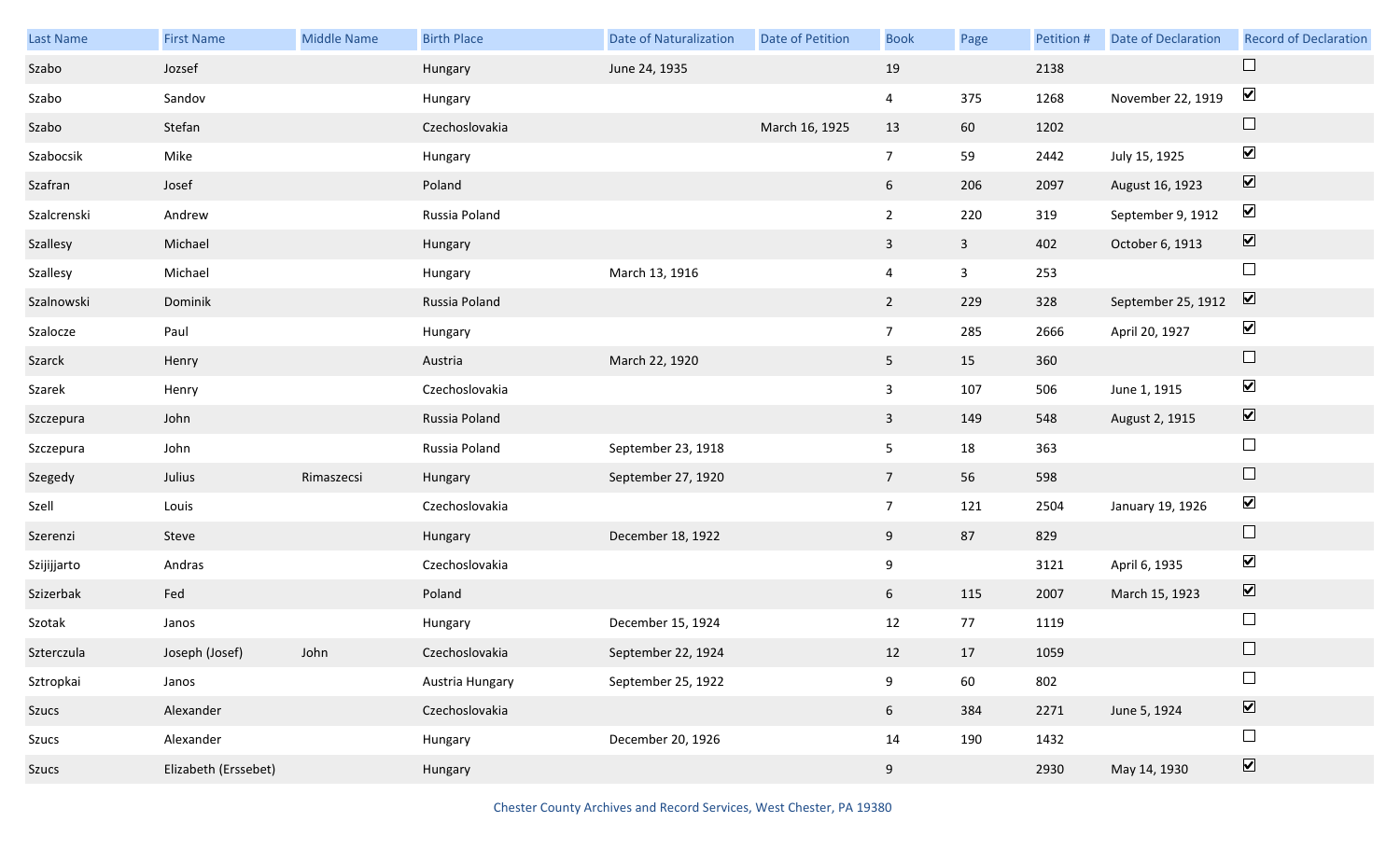| Last Name   | <b>First Name</b> | <b>Middle Name</b> | <b>Birth Place</b> | <b>Date of Naturalization</b> | <b>Date of Petition</b> | <b>Book</b>     | Page   | Petition # | Date of Declaration | <b>Record of Declaration</b> |
|-------------|-------------------|--------------------|--------------------|-------------------------------|-------------------------|-----------------|--------|------------|---------------------|------------------------------|
| Szucsne     | Sandor            | Borbala            | Hungary            | December 20, 1926             |                         | 14              | 190    | 1432       |                     | $\Box$                       |
| Szudor      | Antoni            |                    | Poland             | March 28, 1927                |                         | 14              | 240    | 1482       |                     | $\hfill \square$             |
| Szupawal    | Michael           |                    | Poland             |                               |                         | 5 <sub>1</sub>  | 438    | 1830       | December 18, 1922   | $\blacktriangledown$         |
| Szupowol    | Majk (Maciej)     |                    | Poland             | March 28, 1927                |                         | 14              | 231    | 1473       |                     | $\hfill \square$             |
| Szylo       | Anna              |                    | Hungary            |                               |                         | 7 <sup>7</sup>  | 141    | 2523       | March 8, 1926       | $\blacktriangledown$         |
| Szylo       | Anna              |                    | Hungary            | June 25, 1928                 |                         | 15              | 196    | 1688       |                     | $\hfill \square$             |
| Szylo       | Wasyl             |                    | Poland             |                               |                         | 7 <sup>7</sup>  | 142    | 2534       | March 8, 1926       | $\blacktriangledown$         |
| Szylo       | Wasyl             |                    | Poland             | June 25, 1928                 |                         | 15              | 195    | 1687       |                     | $\hfill \square$             |
| Szymanski   | Daniel            |                    | Poland             |                               |                         | $6\overline{6}$ | 32     | 1924       | February 13, 1923   | $\blacktriangledown$         |
| Szymanski   | Danko             |                    | Poland             | September 28, 1925            |                         | 13              | 93     | 1235       |                     | $\hfill \square$             |
| Szymanski   | Michal (Maik)     |                    | Russia             | September 24, 1917            |                         | $\overline{4}$  | 78     | 328        |                     | $\Box$                       |
| Szymanski   | Mike              |                    | Russia             |                               |                         | $\mathbf{3}$    | 46     | 443        | June 29, 1914       | $\blacktriangledown$         |
| Szymanski   | Walentz           |                    | Poland             |                               |                         | 5 <sub>1</sub>  | 494    | 1886       | February 10, 1923   | $\blacktriangledown$         |
| Szymkewicz  | Stanislaw         |                    | Poland             | December 21, 1925             |                         | 14              | 13     | 1255       |                     | $\hfill \square$             |
| Szymkiewicz | Stanislaw         |                    | Poland             |                               |                         | $6\overline{6}$ | 145    | 2037       | May 1, 1923         | $\blacktriangledown$         |
| Tablonofki  | Morris            |                    | Hungary            |                               |                         | $\overline{4}$  | 152    | 1048       | July 29, 1918       | $\overline{\mathbf{v}}$      |
| Taddea      | Rinaldo           |                    | Italy              |                               |                         | $2^{\circ}$     | 282    | 381        | July 19, 1913       | $\blacktriangledown$         |
| Taliercio   | Vincent           |                    | Italy              |                               |                         | 9               |        | 3119       | March 23, 1935      | $\overline{\mathbf{V}}$      |
| Tallone     | Vincenzo          |                    | Italy              |                               |                         | $2^{\circ}$     | 253    | 352        | January 13, 1913    | $\blacktriangledown$         |
| Tallucci    | Dominick          |                    | Italy              |                               |                         | $\overline{4}$  | 190    | 1084       | January 24, 1919    | $\boxed{\blacktriangledown}$ |
| Talogos     | George            | Athanasion         | Greece             |                               |                         | 3 <sup>7</sup>  | 280    | 678        | February 10, 1916   | $\blacktriangledown$         |
| Talucci     | Andrea            |                    | Italy              |                               | August 28, 1922         | 10              | 9      | 851        |                     | $\Box$                       |
| Talucci     | Andrew            |                    | Italy              |                               |                         | $\overline{4}$  | 438    | 1331       | April 5, 1920       | $\blacktriangledown$         |
| Talucci     | Anthony           |                    | Italy              | September 27, 1919            |                         | $6\overline{6}$ | 60     | 504        |                     | $\Box$                       |
| Talucci     | Domenico          |                    | Italy              | June 26, 1922                 |                         | 9               | $20\,$ | 762        |                     | $\Box$                       |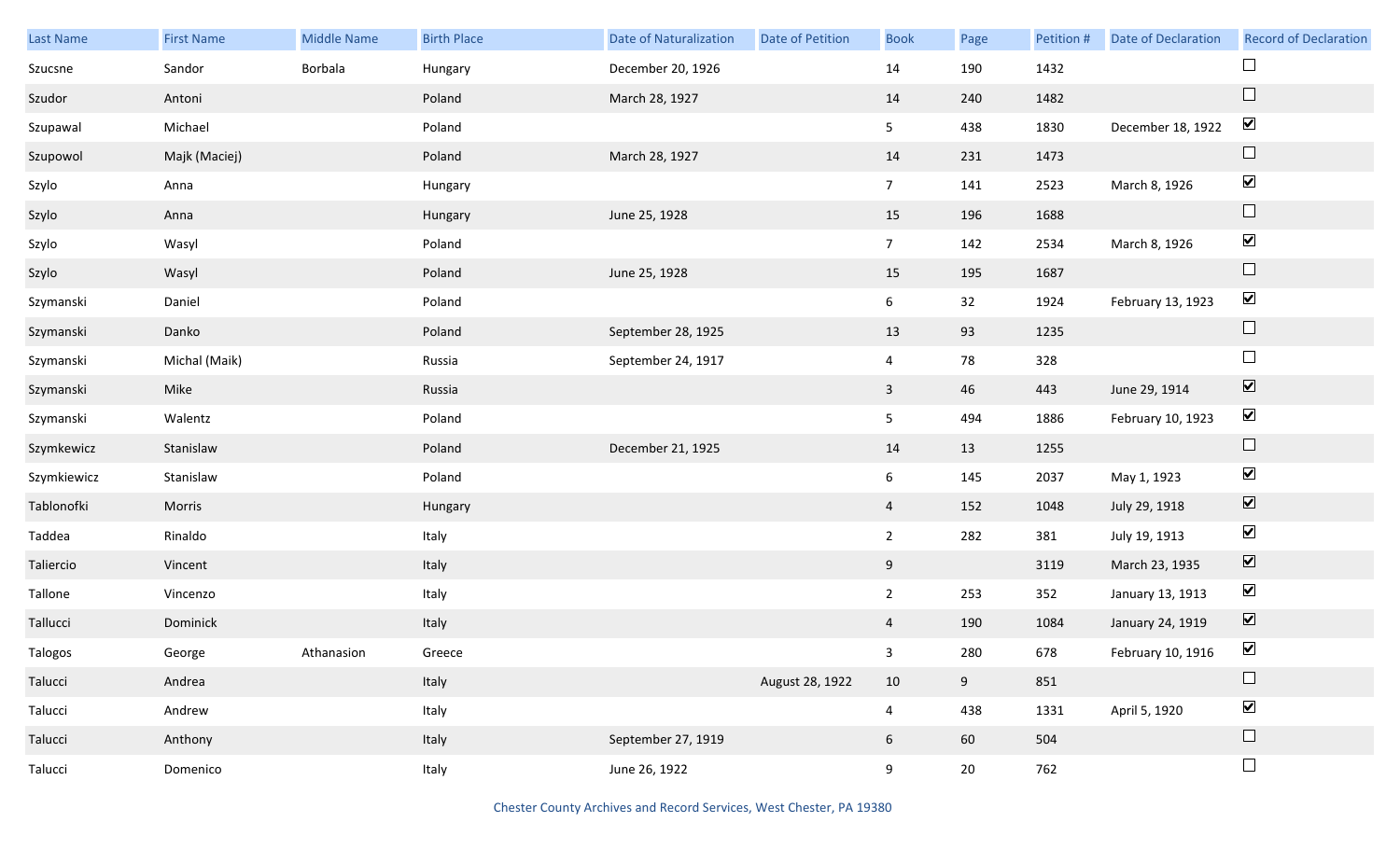| Last Name   | <b>First Name</b>   | <b>Middle Name</b> | <b>Birth Place</b> | Date of Naturalization | Date of Petition | <b>Book</b>     | Page   | Petition # | <b>Date of Declaration</b> | <b>Record of Declaration</b> |
|-------------|---------------------|--------------------|--------------------|------------------------|------------------|-----------------|--------|------------|----------------------------|------------------------------|
| Talucci     | Gabriel             |                    | Italy              |                        |                  | $7\overline{ }$ | 414    | 2794       | May 28, 1928               | $\boxed{\blacktriangledown}$ |
| Talucci     | Sabatino            |                    | Italy              |                        |                  | 6               | 151    | 2043       | May 1, 1923                | $\blacktriangledown$         |
| Tamas       | Frank (Ferenc)      |                    | Hungary            |                        |                  | 9               |        | 2933       | May 16, 1930               | $\boxed{\blacktriangledown}$ |
| Tammarelli  | Umberto             |                    | Italy              |                        |                  | 7 <sup>7</sup>  | 245    | 2626       | December 6, 1926           | $\blacktriangledown$         |
| Tammaro     | Francesco           |                    | Italy              |                        |                  | $7\overline{ }$ | $20\,$ | 2405       | March 28, 1925             | $\boxed{\blacktriangledown}$ |
| Tammatelli  | Umberto (Herbert)   |                    | Italy              | June 23, 1930          |                  | 17              |        | 1901       |                            | $\Box$                       |
| Tamons      | Zaccen              |                    | Syria              | March 22, 1920         |                  | 6 <sup>1</sup>  | 47     | 491        |                            | $\Box$                       |
| Taneubelich | Mathew              |                    | Yugoslavia         | December 15, 1924      |                  | 12              | 83     | 1125       |                            | $\Box$                       |
| Tannello    | Nicholas            |                    | Italy              |                        |                  | $\overline{4}$  | 31     | 928        | July 16, 1917              | $\boxed{\blacktriangledown}$ |
| Tannucci    | Vincenzo            |                    | Italy              | March 28, 1927         |                  | 14              | 245    | 1487       |                            | $\Box$                       |
| Tanzella    | Vincenzo            |                    | Italy              |                        |                  | 9               |        | 3057       | December 17, 1932          | $\overline{\mathbf{v}}$      |
| Taralli     | Luco                |                    | Italy              |                        |                  | $7\overline{ }$ | 43     | 2427       | May 18, 1925               | $\blacktriangledown$         |
| Taran       | Paul                |                    | Austria            |                        |                  | $\overline{3}$  | 472    | 870        | June 4, 1917               | $\boxed{\blacktriangledown}$ |
| Taran       | Paul                |                    | Austria            | September 25, 1922     |                  | 9               | 82     | 824        |                            | $\Box$                       |
| Taraschi    | Paolo (Paolantonio) |                    | Italy              |                        |                  | 9               |        | 3064       | March 20, 1933             | $\boxed{\blacktriangledown}$ |
| Taraschi    | Paolo (Paolantonio) |                    | Italy              | December 23, 1935      |                  | 20              |        | 2174       |                            | $\Box$                       |
| Tarasco     | Giovanni            |                    | Italy              |                        |                  | 6 <sup>1</sup>  | 365    | 2255       | May 2, 1924                | $\boxed{\blacktriangledown}$ |
| Tarasco     | Giovanni            |                    | Italy              | September 27, 1926     |                  | 14              | 153    | 1395       |                            | $\Box$                       |
| Tarcsenyk   | Mike                |                    | Czechoslovakia     |                        |                  | $7\overline{ }$ | 107    | 2490       | November 13, 1925          | $\overline{\mathbf{v}}$      |
| Tarcsenyk   | Mike (Mihaly)       |                    | Czechoslovakia     | March 24, 1930         |                  | 16              | 109    | 1851       |                            | $\Box$                       |
| Tarka       | Frank               |                    | Austria            |                        |                  | $\overline{4}$  | 237    | 1131       | May 22, 1919               | $\triangledown$              |
| Tarmucci    | Vincenzo            |                    | Italy              |                        |                  | $6\overline{6}$ | 402    | 2289       | June 27, 1924              | $\blacktriangledown$         |
| Tarroni     | Sabatino            |                    | Italy              |                        |                  | 7 <sup>7</sup>  | 81     | 2464       | September 28, 1925         | $\overline{\mathbf{v}}$      |
| Tassoni     | Sabatino            |                    | Italy              | October 1, 1928        |                  | 15              | 236    | 1728       |                            | $\Box$                       |
| Tavani      | Alberto             |                    | Italy              | December 19, 1927      |                  | 15              | 133    | 1625       |                            | $\Box$                       |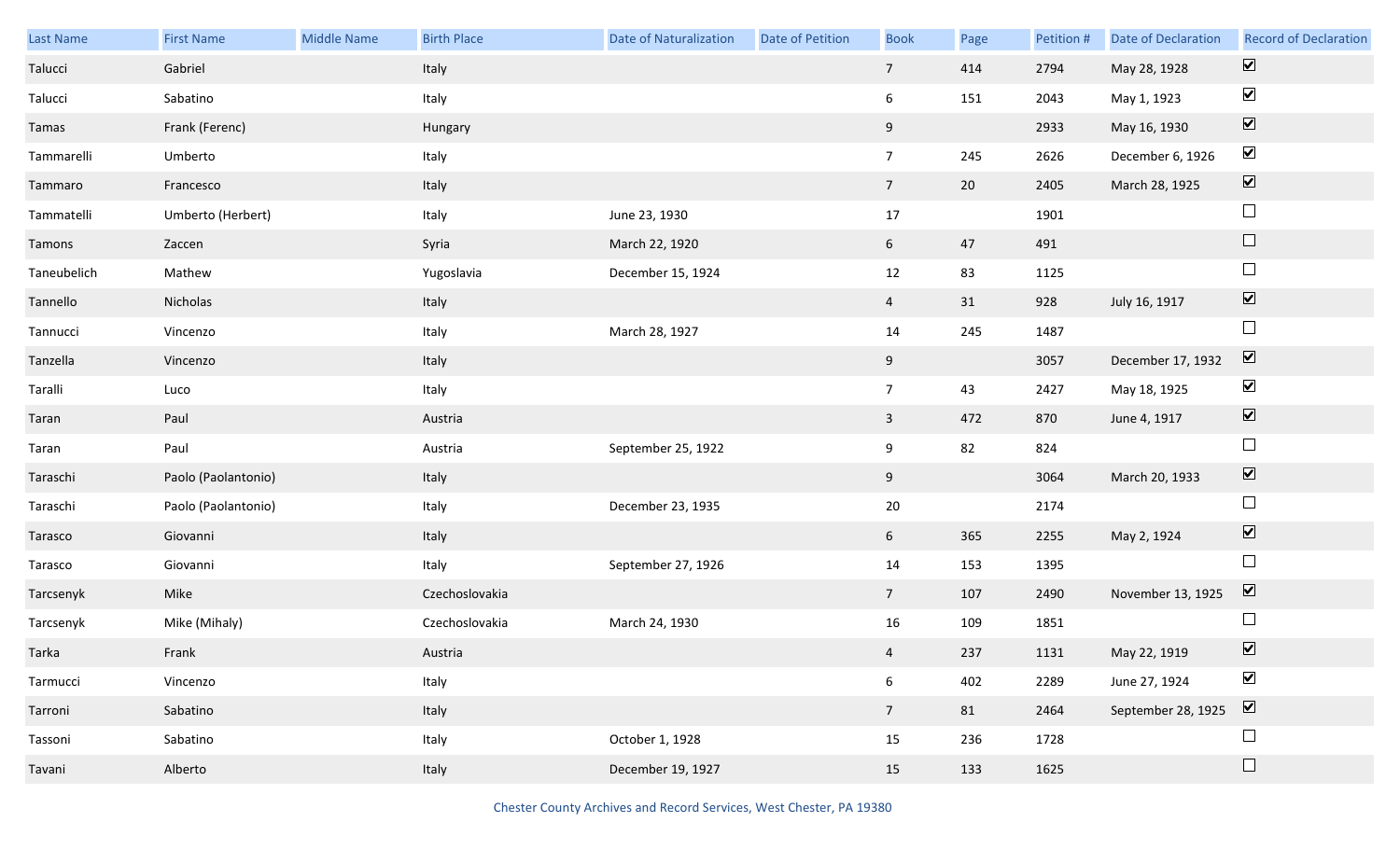| Last Name       | <b>First Name</b> | Middle Name | <b>Birth Place</b> | <b>Date of Naturalization</b> | Date of Petition     | <b>Book</b>     | Page | Petition # | <b>Date of Declaration</b> | <b>Record of Declaration</b> |
|-----------------|-------------------|-------------|--------------------|-------------------------------|----------------------|-----------------|------|------------|----------------------------|------------------------------|
| Tavani          | Antontio          |             | Italy              |                               |                      | $\mathbf{3}$    | 399  | 797        | March 5, 1917              | $\blacktriangledown$         |
| Tavani          | Michele           |             | Italy              |                               |                      | $\overline{2}$  | 161  | 260        | September 19, 1911         | $\boxed{\mathbf{v}}$         |
| Tavani          | Michele           |             | Italy              |                               | September 25, 1913 3 |                 | 16   | 166        |                            | $\sqcup$                     |
| Tavannie        | Antonio           |             | Italy              | June 28, 1920                 |                      | $7\overline{ }$ | 37   | 579        |                            | $\hfill \square$             |
| Tavoni          | Domenico          |             | Italy              | September 27, 1926            |                      | 14              | 109  | 1351       |                            | $\Box$                       |
| Tavshajian      | Merkerdich        |             | Turkey             |                               |                      | $\overline{4}$  | 179  | 1073       | October 23, 1918           | $\boxed{\blacktriangledown}$ |
| Tawber          | Sawa              |             | Austria            | June 22, 1925                 |                      | 13              | 30   | 1172       |                            | $\Box$                       |
| Taylor          | Herbert           | James       | England            | December 21, 1908             |                      | $\mathbf{1}$    |      | 26         |                            | $\Box$                       |
| Taylor          | Nora              | Lehane      | Ireland            | December 18, 1933             |                      | 19              |      | 2074       |                            | $\Box$                       |
| Taylor          | Norah             |             | Ireland            | September 16, 1935            |                      | 19              |      | 2151       |                            | $\hfill \square$             |
| Tedeschi        | Lorenzo           |             | Italy              |                               |                      | $\mathbf{3}$    | 281  | 679        | February 10, 1916          | $\blacktriangledown$         |
| Tedeschi        | Lorenzo           |             | Italy              | December 16, 1918             |                      | 5 <sub>1</sub>  | 85   | 430        |                            | $\Box$                       |
| Teichmann       | Henry             |             | Germany            |                               | October 26, 1914     | $\mathbf{3}$    | 53   | 203        |                            | $\Box$                       |
| Teichmann       | Henry             |             | Germany            | September 27, 1915            |                      | $\mathbf{3}$    | 76   | 226        |                            | $\Box$                       |
| Tempest         | Herbert           | Kendall     | England            |                               |                      | $2^{\circ}$     | 156  | 255        | April 23, 1911             | $\blacktriangledown$         |
| Tenaglia        | Fiordino          |             | Italy              | December 15, 1924             |                      | 12              | 50   | 1092       |                            | $\Box$                       |
| Tenaglia        | Fiorindo          |             | Italy              |                               |                      | $\overline{4}$  | 485  | 1378       | July 20, 1920              | $\blacktriangledown$         |
| Tenaglio        | Consiglio         |             | Italy              |                               |                      | $\overline{4}$  | 75   | 971        | December 1, 1917           | $\boxed{\blacktriangledown}$ |
| Terdik          | Frank             |             | Hungary            |                               |                      | $7\overline{ }$ | 278  | 2659       | March 18, 1927             | $\blacktriangledown$         |
| Terizzi         | Antonio           |             | Italy              | December 15, 1919             |                      | 6               | 41   | 485        |                            | $\Box$                       |
| Terizzi         | Francesco         |             | Italy              | December 15, 1919             |                      | 6               | 40   | 484        |                            | $\Box$                       |
| Terriman        | Joseph            |             | Italy              | September 22, 1924            |                      | 11              | 70   | 1012       |                            | $\Box$                       |
| Terriman (sp.?) | Joseph            |             | Italy              |                               |                      | 5               | 158  | 1550       | April 9, 1921              | $\blacktriangledown$         |
| Terrizzi        | Antonio           |             | Italy              |                               |                      | $2^{\circ}$     | 49   | 149        | November 1, 1909           | $\boxed{\blacktriangledown}$ |
| Terrizzi        | Antonio           |             | Italy              |                               |                      | $\overline{3}$  | 370  | 768        | January 13, 1917           | $\blacktriangledown$         |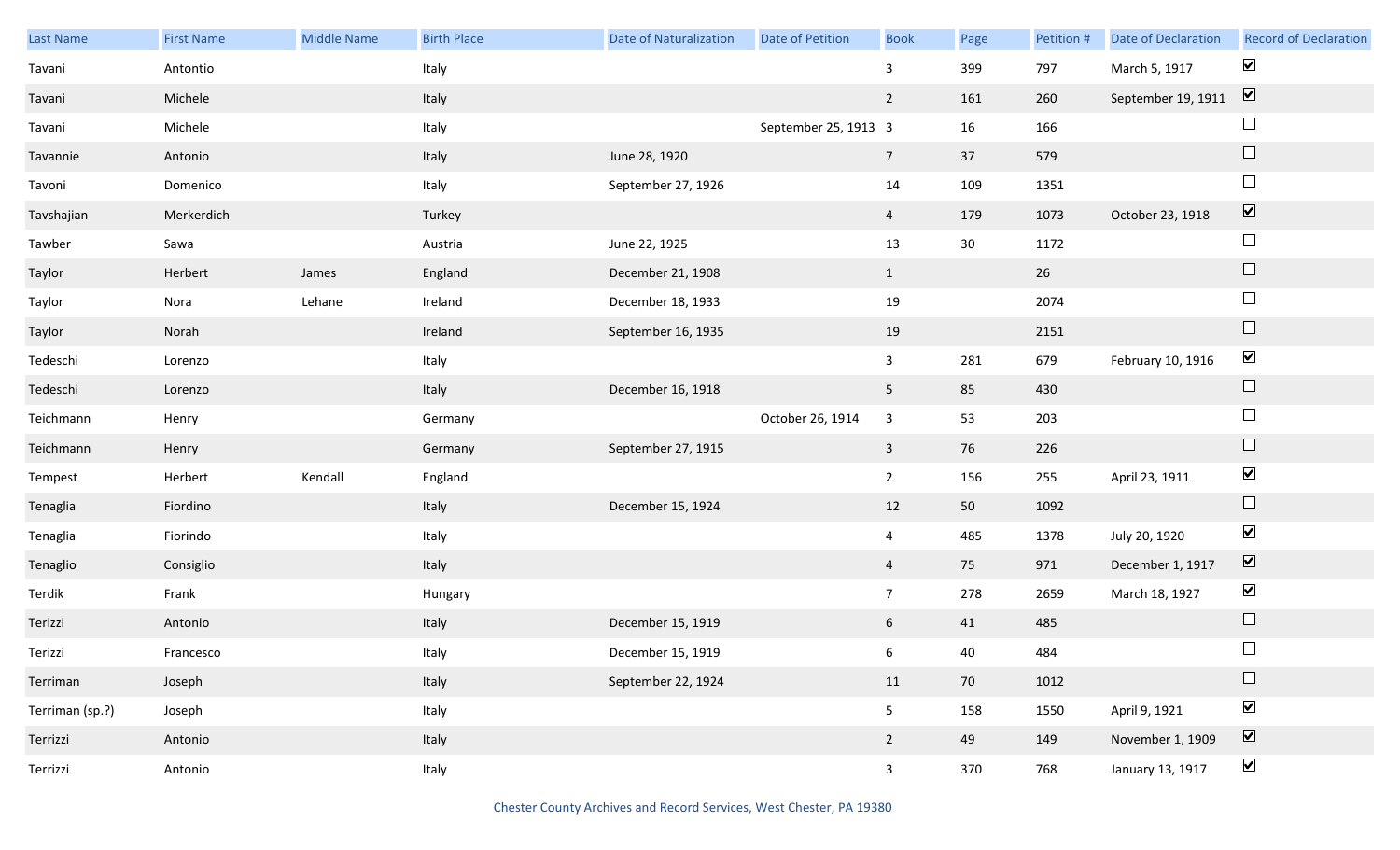| Last Name     | <b>First Name</b> | <b>Middle Name</b> | <b>Birth Place</b> | <b>Date of Naturalization</b> | Date of Petition     | <b>Book</b>     | Page | Petition # | Date of Declaration | <b>Record of Declaration</b> |
|---------------|-------------------|--------------------|--------------------|-------------------------------|----------------------|-----------------|------|------------|---------------------|------------------------------|
| Terrizzi      | Antonio           |                    | Italy              |                               | June 12, 1912        | $\overline{2}$  | 63   | 113        |                     |                              |
| Terrizzi      | Carmelo           |                    | Italy              |                               |                      | 9               |      | 3035       | May 10, 1932        | $\blacktriangledown$         |
| Terrizzi      | Carmelo           |                    | Italy              | July 1, 1935                  |                      | 19              |      | 2142       |                     | $\Box$                       |
| Terrizzi      | Francisco         |                    | Italy              |                               |                      | $\mathbf{3}$    | 369  | 767        | January 8, 1917     | $\blacktriangledown$         |
| Terrizzi      | Mariano           |                    | Italy              | December 20, 1920             |                      | 8               | 16   | 658        |                     | $\Box$                       |
| Terry         | Alfred            |                    | England            |                               |                      | $\mathbf{3}$    | 307  | 705        | April 1, 1916       | $\blacktriangledown$         |
| Terry         | Alfred            |                    | England            |                               | September 11, 1915 3 |                 | 100  | 250        |                     | $\Box$                       |
| Test          | Louis             |                    | Italy              | October 27, 1919              |                      | 6               | 93   | 536        |                     | $\Box$                       |
| Teti          | Antonio           |                    | Italy              |                               |                      | $7\overline{ }$ | 237  | 2618       | November 12, 1926   | $\boxed{\blacktriangledown}$ |
| Teti          | Antonio           |                    | Italy              | March 24, 1930                |                      | 17              |      | 1873       |                     | $\Box$                       |
| Teti          | Giuseppe          |                    | Italy              | December 20, 1926             |                      | 14              | 108  | 1350       |                     | $\Box$                       |
| Teti          | Joseph            |                    | Italy              |                               |                      | $6\overline{6}$ | 299  | 2189       | February 6, 1924    | $\blacktriangledown$         |
| Teti          | Nicholas          |                    | Italy              |                               |                      | $\overline{2}$  | 194  | 296        | May 22, 1912        | $\boxed{\blacktriangledown}$ |
| Teti          | Nicholas          |                    | Italy              | September 27, 1915            |                      | $\mathbf{3}$    | 87   | 237        |                     | $\Box$                       |
| Teti          | Nicola            |                    | Italy              |                               |                      | 5 <sub>1</sub>  | 77   | 1469       | December 20, 1920   | $\overline{\mathbf{v}}$      |
| Teti          | Pantaleone        |                    | Italy              |                               |                      | 1 series 2      | 24   | 24         | July 26, 1907       | $\blacktriangledown$         |
| Teti          | Pantaleone        |                    | Italy              | March 27, 1911                |                      | $2^{\circ}$     | 8    | 59         |                     | $\Box$                       |
| Teti          | Pietro            |                    | Italy              | June 22, 1925                 |                      | 13              | 50   | 1192       |                     | $\Box$                       |
| Teti          | Vincenzo          |                    | Italy              |                               |                      | 6 <sup>1</sup>  | 347  | 2237       | April 1, 1924       | $\boxed{\blacktriangledown}$ |
| Teti          | Vincenzo          |                    | Italy              | September 27, 1926            |                      | 14              | 119  | 1361       |                     | $\Box$                       |
| Tevis         | Mike              |                    | Czechoslovakia     |                               |                      | 9               |      | 3001       | September 9, 1931   | $\overline{\mathbf{v}}$      |
| Tezzi         | Angelo            |                    | Italy              |                               |                      | $6\overline{6}$ | 326  | 2216       | March 11, 1924      | $\blacktriangledown$         |
| Tezzi         | Angelo            |                    | Italy              | March 28, 1927                |                      | 14              | 226  | 1468       |                     | $\Box$                       |
| Thalassinos   | Thalassinos       |                    | Turkey             | September 27, 1919            |                      | $6\overline{6}$ | 59   | 503        |                     | $\Box$                       |
| Theodorakakis | James             |                    | Greece             |                               |                      | $7\overline{ }$ | 21   | 2406       | April 2, 1925       | $\boxed{\blacktriangledown}$ |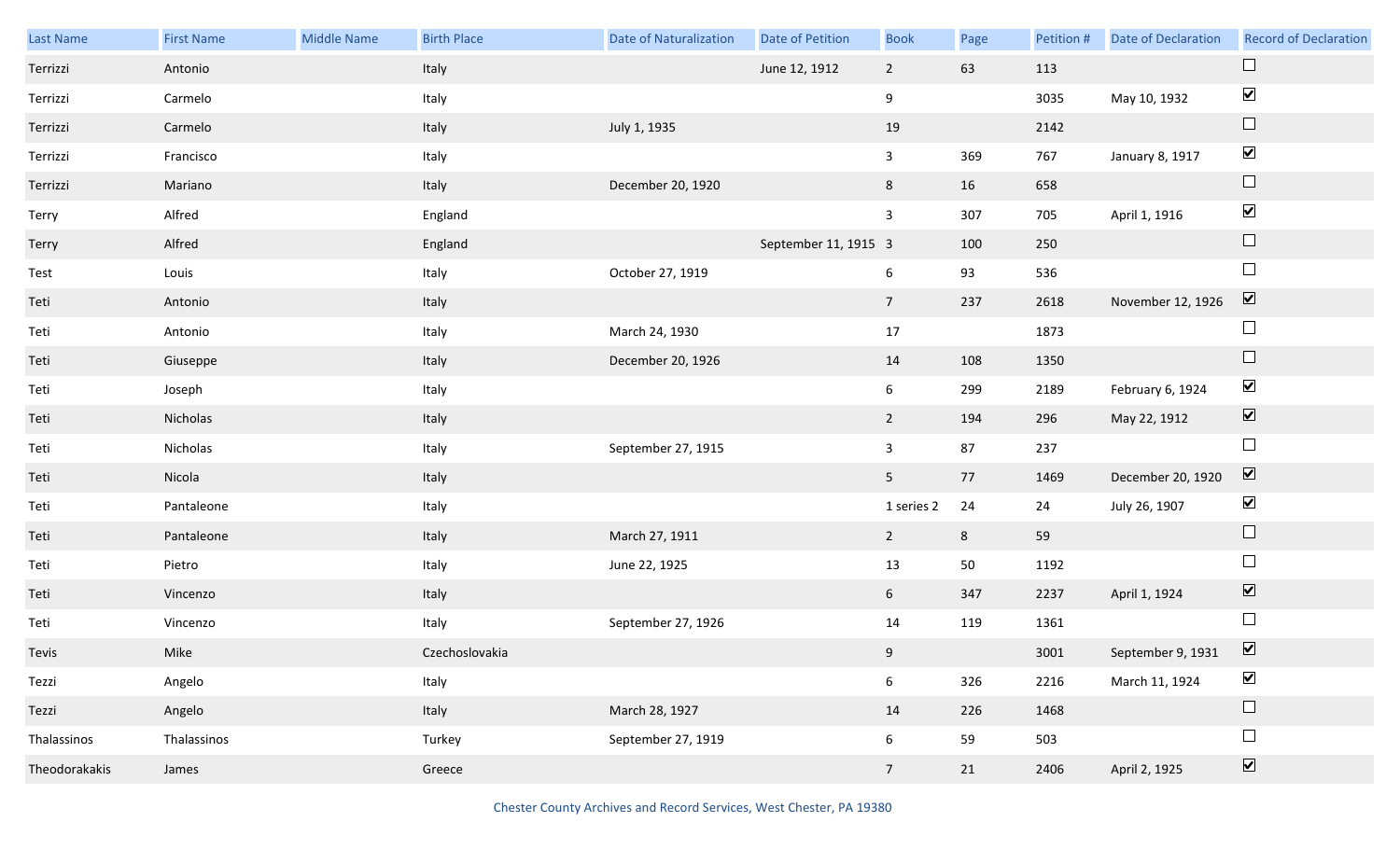| Last Name     | <b>First Name</b> | <b>Middle Name</b> | <b>Birth Place</b> | <b>Date of Naturalization</b> | Date of Petition | <b>Book</b>     | Page         | Petition # | <b>Date of Declaration</b> | <b>Record of Declaration</b> |
|---------------|-------------------|--------------------|--------------------|-------------------------------|------------------|-----------------|--------------|------------|----------------------------|------------------------------|
| Therkildson   | Knute             |                    | Denmark            | June 22, 1908                 |                  | $\mathbf{1}$    |              | 12         |                            |                              |
| Thode         | Max               |                    | Germany            |                               |                  | $\overline{4}$  | 398          | 1291       | January 6, 1920            | $\boxed{\blacktriangledown}$ |
| Thode         | Max               |                    | Germany            | December 15, 1924             |                  | 12              | 62           | 1104       |                            | $\Box$                       |
| Thomas        | Assad             | Nassao             | Syria              | December 19, 1927             |                  | 15              | 128          | 1620       |                            | $\Box$                       |
| Thomas        | Assad             | Nassar             | Syria              |                               |                  | 5 <sub>1</sub>  | 10           | 1403       | September 1, 1920          | $\blacktriangledown$         |
| Thomas        | George            |                    | Czechoslovakia     |                               |                  | 6               | 377          | 2264       | May 27, 1924               | $\boxed{\blacktriangledown}$ |
| Thomas        | George            |                    | Czechoslovakia     | December 20, 1926             |                  | 14              | 161          | 1403       |                            | $\Box$                       |
| Thomas        | Zither            |                    | Syria              | March 22, 1920                |                  | 6 <sup>1</sup>  | 47           | 491        |                            | $\Box$                       |
| Thomas        | Zyther            |                    | Syria              |                               |                  | $\mathbf{3}$    | 279          | 677        | February 9, 1916           | $\blacktriangledown$         |
| Thompson      | Frank             |                    | England            |                               |                  | $\overline{4}$  | 409          | 1302       | January 24, 1920           | $\boxed{\blacktriangledown}$ |
| Thompson      | Frank             |                    | England            | Decmeber 18, 1922             |                  | 9               | 58           | 800        |                            | $\Box$                       |
| Thompson      | George            | William            | England            |                               |                  | $\overline{4}$  | 95           | 991        | February 21, 1918          | $\boxed{\blacktriangledown}$ |
| Thompson      | George            | William            | England            | September 27, 1919            |                  | 6               | 75           | 519        |                            | $\Box$                       |
| Thompson      | Thomas            |                    | Ireland            |                               |                  | 5 <sub>1</sub>  | 367          | 1759       | July 10, 1922              | $\boxed{\blacktriangledown}$ |
| Thompson      | William           | Henry              | England            |                               |                  | $\overline{4}$  | 137          | 1031       | June 20, 1918              | $\blacktriangledown$         |
| Thompson      | William           | Henry              | England            | March 23, 1925                |                  | 12              | 51           | 1093       |                            | $\hfill \square$             |
| Thoraldsen    | Ole               |                    | Norway             |                               |                  | $\mathbf{3}$    | 175          | 574        | August 30, 1915            | $\blacktriangledown$         |
| Thornton      | Patrick           | Joseph             | Ireland            |                               |                  | 9               |              | 3134       | September 28, 1935         | $\boxed{\blacktriangledown}$ |
| Thrasher      | Alexader          |                    | Greece             |                               |                  | $\mathbf{3}$    | 342          | 740        | October 12, 1916           | $\blacktriangleright$        |
| Thrasher      | Alexander         |                    | Greece             | April 12, 1920                |                  | $7\overline{ }$ | 11           | 554        |                            | $\Box$                       |
| Thrassevaulon | Alex              |                    | Greece             | April 12, 1920                |                  | 7 <sup>7</sup>  | 11           | 554        |                            | $\Box$                       |
| Thull         | Maria             | Theresia           | Germany            |                               |                  | 9               |              | 3128       | June 17, 1935              | $\boxed{\blacktriangledown}$ |
| Tiedemann     | Arthur            | Ernest             | Germany            |                               |                  | 9               |              | 2928       | May 12, 1930               | $\blacktriangledown$         |
| Tiedemann     | Mary              |                    | Germany            |                               |                  | 9               |              | 2929       | May 12, 1930               | $\boxed{\blacktriangledown}$ |
| Tierney       | John              | Joseph             | Ireland            |                               |                  | $\overline{4}$  | $\mathbf{1}$ | 898        | June 12, 1917              | $\blacktriangledown$         |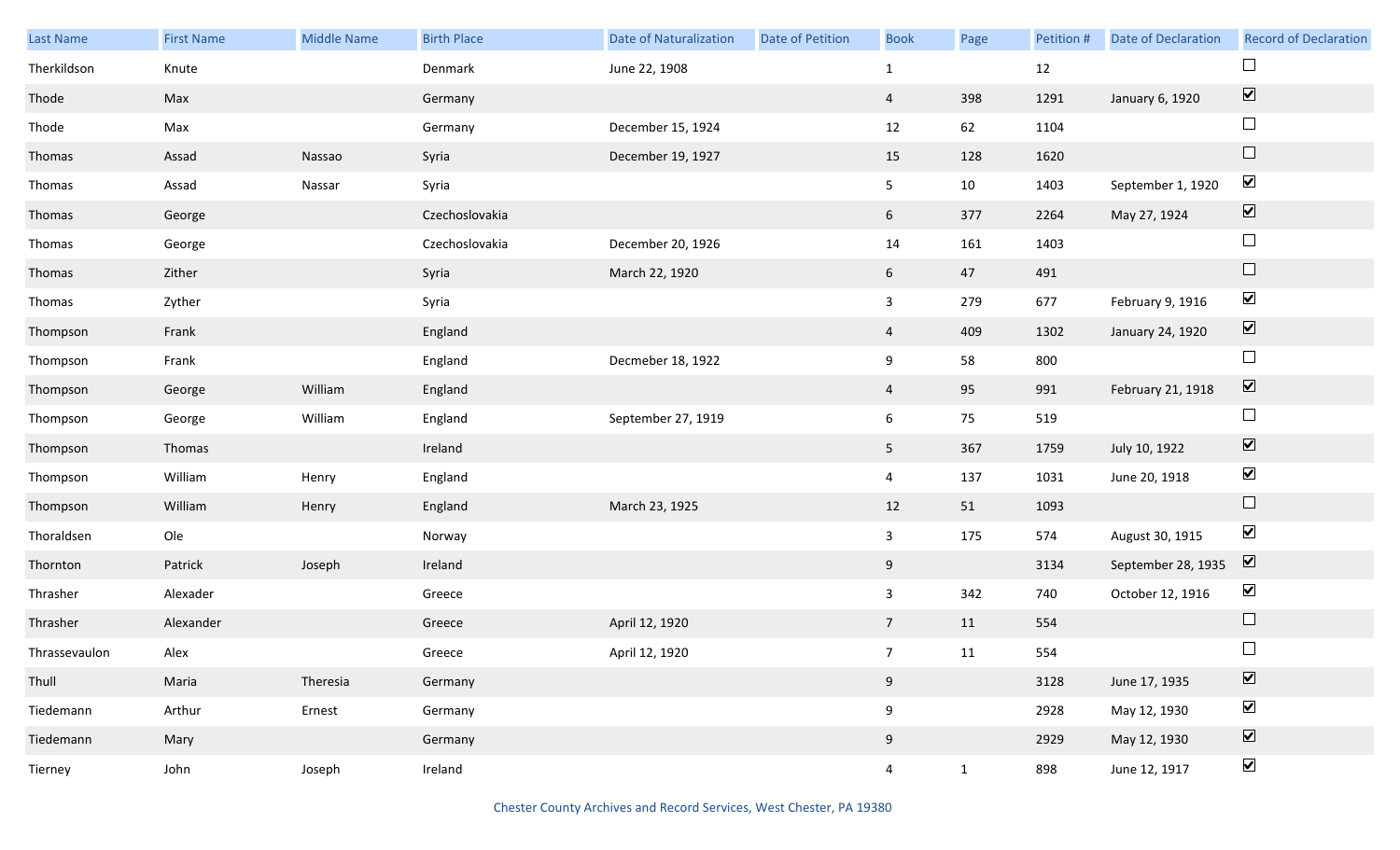| Last Name   | <b>First Name</b> | <b>Middle Name</b> | <b>Birth Place</b> | <b>Date of Naturalization</b> | <b>Date of Petition</b> | <b>Book</b>             | Page           | Petition # | <b>Date of Declaration</b> | <b>Record of Declaration</b> |
|-------------|-------------------|--------------------|--------------------|-------------------------------|-------------------------|-------------------------|----------------|------------|----------------------------|------------------------------|
| Tierney     | John              | Joseph             | Ireland            | December 15, 1919             |                         | 6 <sup>1</sup>          | 58             | 502        |                            | $\Box$                       |
| Tieti       | Pietro            |                    | Italy              |                               |                         | 5                       | 177            | 1569       | May 3, 1921                | $\blacktriangledown$         |
| Tilli       | Carlo             |                    | Italy              |                               |                         | $7\overline{ }$         | 230            | 2611       | October 20, 1926           | $\overline{\mathbf{v}}$      |
| Tilli       | Carlo             |                    | Italy              |                               | January 4, 1929         | 16                      | 63             | 1805       |                            | $\Box$                       |
| Tinaro      | Luigi             |                    | Italy              |                               |                         | $2^{\circ}$             | 181            | 280        | January 19, 1912           | $\boxed{\blacktriangledown}$ |
| Tinaro      | Luigi             |                    | Italy              | March 13, 1916                |                         | 4                       | 22             | 272        |                            | $\Box$                       |
| Tindik      | John              |                    | Austria Hungary    |                               |                         | 5 <sub>1</sub>          | 251            | 1643       | January 9, 1922            | $\blacktriangledown$         |
| Tirosvoutis | Dimitrios         |                    | Greece             | September 29, 1930            |                         | 17                      |                | 1897       |                            | $\Box$                       |
| Toby        | Joseph            |                    | Austria Hungary    |                               |                         | $\overline{3}$          | 217            | 616        | October 16, 1915           | $\boxed{\blacktriangledown}$ |
| Toby        | Joseph            |                    | Austria Hungary    | March 28, 1921                |                         | 8                       | 12             | 654        |                            | $\Box$                       |
| Todd        | Martin            |                    | Austria Hungary    |                               |                         | $\mathbf{3}$            | 408            | 806        | March 16, 1917             | $\boxed{\blacktriangledown}$ |
| Todd        | Samuel            | James              | Ireland            |                               |                         | $2^{\circ}$             | 91             | 191        | July 26, 1910              | $\blacktriangledown$         |
| Todd        | Samuel            | James              | Ireland            | June 12, 1916                 |                         | $\overline{\mathbf{3}}$ | 97             | 247        |                            | $\Box$                       |
| Tokocs      | Michael           |                    | Austria Hungary    |                               |                         | $\mathbf{3}$            | 394            | 792        | February 23, 1917          | $\blacktriangledown$         |
| Tolarovich  | Janus (John)      |                    | Austria Hungary    | September 26, 1921            |                         | 8                       | 66             | 708        |                            | $\Box$                       |
| Tolarovich  | John              |                    | Hungary            |                               |                         | $\mathbf{3}$            | 118            | 517        | June 25, 1915              | $\blacktriangledown$         |
| Tolomei     | Pasquale          |                    | Italy              | December 17, 1923             |                         | 11                      | 31             | 973        |                            | $\Box$                       |
| Tolomei     | Ugo               |                    | Italy              |                               |                         | 6                       | 93             | 1985       | February 24, 1923          | $\blacktriangledown$         |
| Tolomei     | Ugo               |                    | Italy              | March 22, 1926                |                         | 14                      | $\overline{4}$ | 1246       |                            | $\Box$                       |
| Tomas       | Walter            |                    | Russia             | June 22, 1925                 |                         | 13                      | 39             | 1181       |                            | $\Box$                       |
| Tomasovic   | Joseph (Josef)    |                    | Czechoslovakia     | March 26, 1928                |                         | 15                      | 149            | 1641       |                            | $\Box$                       |
| Tomasunas   | Walder            |                    | Russia             | June 22, 1925                 |                         | 13                      | 39             | 1181       |                            | $\Box$                       |
| Tomasunas   | Wolder            |                    | Russia             |                               |                         | 5 <sub>1</sub>          | 347            | 1739       | May 22, 1922 (June?)       | $\boxed{\blacktriangledown}$ |
| Tommaro     | Domenico          |                    | Italy              |                               |                         | 7 <sup>7</sup>          | 10             | 2396       | March 7, 1925              | $\blacktriangledown$         |
| Tommaro     | Domenico          |                    | Italy              | September 26, 1927            |                         | 15                      | 67             | 1559       |                            | $\Box$                       |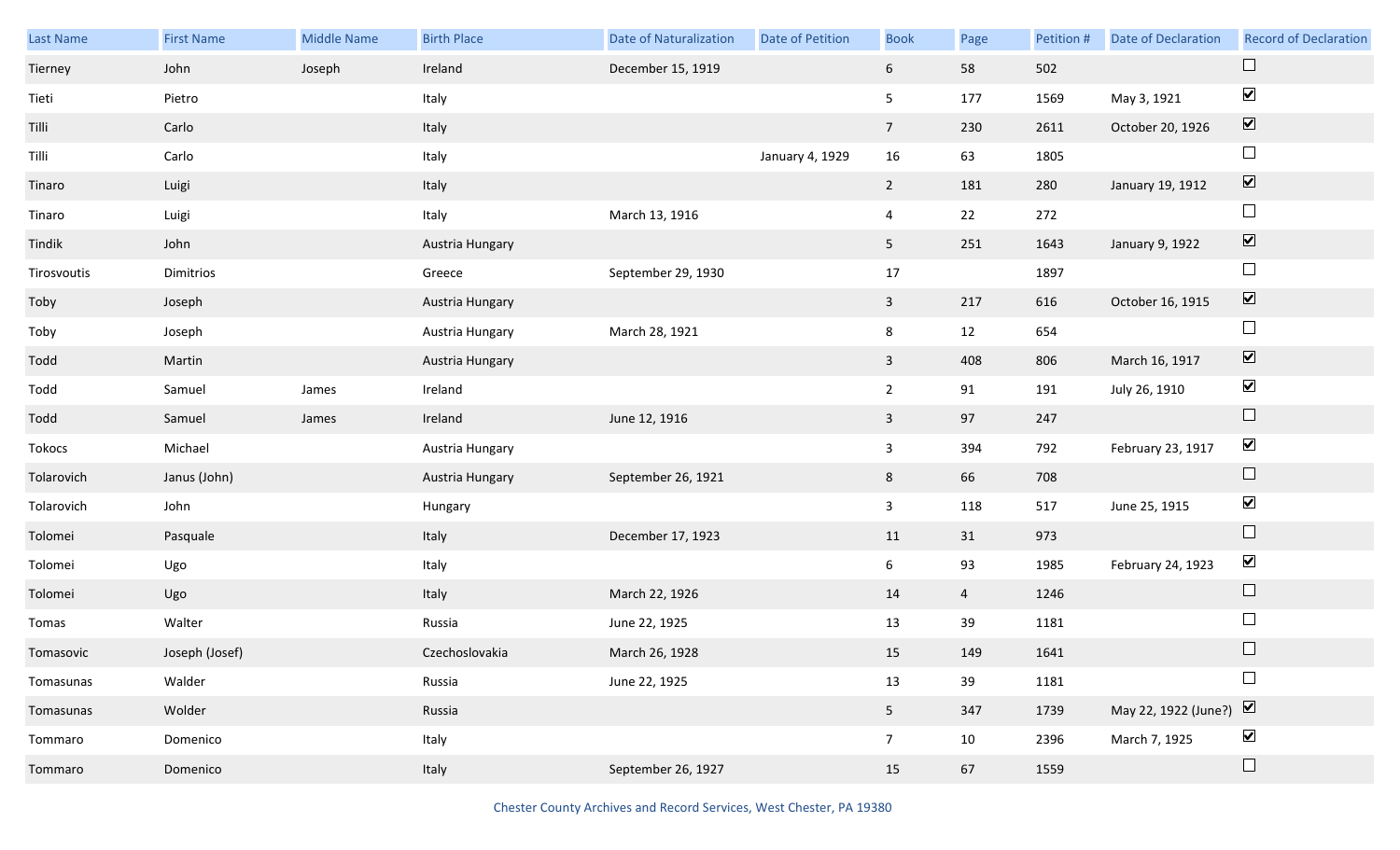| <b>Last Name</b> | <b>First Name</b> | Middle Name | <b>Birth Place</b> | <b>Date of Naturalization</b> | Date of Petition | <b>Book</b>     | Page           | Petition # | <b>Date of Declaration</b> | <b>Record of Declaration</b>    |
|------------------|-------------------|-------------|--------------------|-------------------------------|------------------|-----------------|----------------|------------|----------------------------|---------------------------------|
| Tommaro          | Francesco         |             | Italy              | September 26, 1927            |                  | 15              | 68             | 1560       |                            |                                 |
| Tomosnik         | Roman             |             | Poland             | June 22, 1925                 |                  | 13              | 43             | 1185       |                            | $\Box$                          |
| Tomosuik         | Roman             |             | Poland             |                               |                  | $6\overline{6}$ | 87             | 1979       | February 19, 1923          | $\blacktriangledown$            |
| Toombs           | Edgar             |             | England            |                               |                  | $\mathbf{3}$    | 176            | 575        | September 1, 1915          | $\boxed{\blacktriangledown}$    |
| Toombs           | Edgar             |             | England            | March 25, 1918                |                  | 5 <sub>5</sub>  | 30             | 375        |                            | $\Box$                          |
| Topf             | Herman            |             | Germany            |                               |                  | $\mathbf{3}$    | 392            | 790        | February 19, 1917          | $\overline{\mathbf{v}}$         |
| Torbar           | Theodore          |             | Austria            |                               |                  | $\mathbf{3}$    | 242            | 641        | November 22, 1915          | $\blacktriangledown$            |
| Torcaso          | Antonio           |             | Italy              | October 1, 1929               |                  | 17              |                | 1868       |                            | $\Box$                          |
| Torelli          | Antonio           |             | Italy              |                               |                  | 5 <sub>1</sub>  | 391            | 1783       | September 6, 1922          | $\blacktriangledown$            |
| Torelli          | Ettore            |             | Italy              |                               |                  | 5 <sub>1</sub>  | 389            | 1781       | September 6, 1922          | $\overline{\mathbf{v}}$         |
| Torelli          | Ettore            |             | Italy              | March 23, 1925                |                  | 13              | 5 <sub>1</sub> | 1147       |                            | $\Box$                          |
| Torelli          | Giovanni          |             | Italy              |                               |                  | $\mathbf{3}$    | 166            | 564        | August 16, 1915            | $\blacktriangledown$            |
| Torelli          | Giovanni          |             | Italy              | September 27, 1919            |                  | $6\overline{6}$ | 68             | 512        |                            | $\Box$                          |
| Torelli          | Giuseppe          |             | Italy              |                               |                  | 9               |                | 3140       | October 29, 1935           | $\blacktriangledown$            |
| Torelli          | Vincenzo          |             | Italy              |                               |                  | $\overline{4}$  | 488            | 1381       | July 20, 1920              | $\blacktriangledown$            |
| Toro             | Vincenzo          |             | Italy              |                               |                  | $6\overline{6}$ | 432            | 2318       | September 30, 1924         | $\blacktriangledown$            |
| Toro             | Vincenzo          |             | Italy              | March 28, 1927                |                  | 14              | 246            | 1488       |                            | $\Box$                          |
| Torok            | Andy (Andrea)     |             | Rumania            | March 22, 1926                |                  | 14              | 31             | 1273       |                            | $\Box$                          |
| Torok            | Stefan            |             | Austria            |                               |                  | $\mathbf{3}$    | 150            | 549        | August 4, 1915             | $\blacktriangledown$            |
| Torok            | Stefan            |             | Austria Hungary    | September 27, 1919            |                  | 5 <sub>1</sub>  | 27             | 372        |                            | $\Box$                          |
| Toroni           | Fernando          |             | Italy              | December 20, 1926             |                  | 14              | 200            | 1442       |                            |                                 |
| Toroski          | Shandon           |             | Czechoslovakia     |                               |                  | 6 <sup>1</sup>  | 496            | 2381       | February 9, 1925           | $\overline{\mathbf{v}}$         |
| Torrone          | Fernando          |             | Italy              |                               |                  | $6\overline{6}$ | 192            | 2083       | July 12, 1923              | $\blacktriangledown$            |
| Torroni          | Enrico            |             | Italy              |                               |                  | $\overline{4}$  | 489            | 1382       | July 30, 1920              | $\overline{\blacktriangledown}$ |
| Torroni          | Enrico            |             | Italy              | December 17, 1923             |                  | 11              | 17             | 959        |                            | $\Box$                          |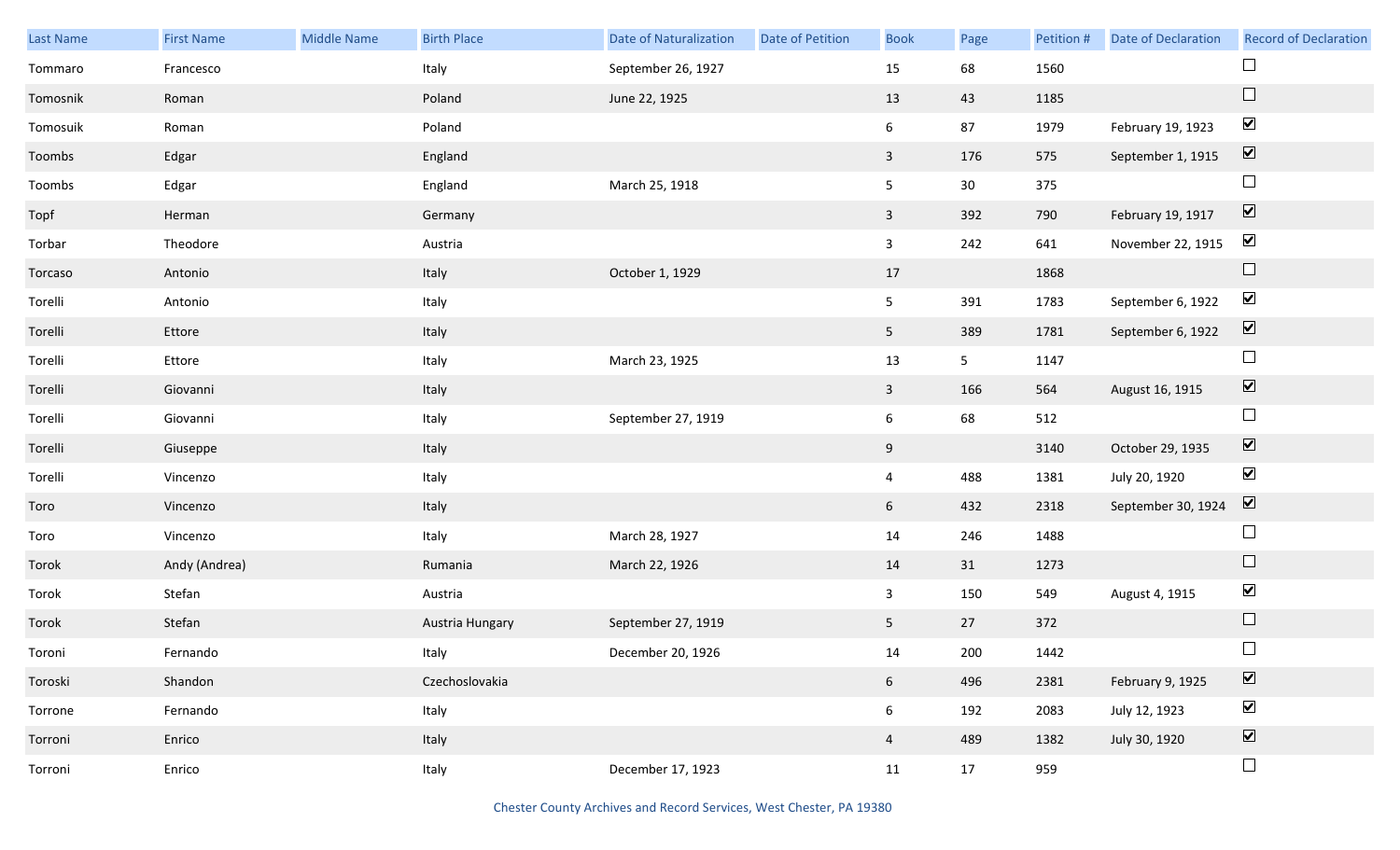| Last Name   | <b>First Name</b> | <b>Middle Name</b> | <b>Birth Place</b> | Date of Naturalization | Date of Petition     | <b>Book</b>    | Page           | Petition # | <b>Date of Declaration</b> | <b>Record of Declaration</b> |
|-------------|-------------------|--------------------|--------------------|------------------------|----------------------|----------------|----------------|------------|----------------------------|------------------------------|
| Tortella    | Carmine           |                    | Italy              |                        |                      | 6              | 393            | 2280       | June 24, 1924              | $\overline{\mathbf{v}}$      |
| Toth        | Ferencz           |                    | Hungary            | March 23, 1925         |                      | 12             | 97             | 1139       |                            | $\Box$                       |
| Toth        | Frank             |                    | Austria Hungary    |                        |                      | 5 <sub>1</sub> | 223            | 1615       | October 5, 1921            | $\boxed{\blacktriangledown}$ |
| Toth        | Isabella          | Mary               | Hungary            | October 7, 1932        |                      | 18             |                | 2025       |                            | $\Box$                       |
| Toth        | Isabelle          | Mary               | Hungary            |                        |                      | 9 <sub>o</sub> |                | 2926       | May 6, 1930                | $\boxed{\blacktriangledown}$ |
| Toth        | John              |                    | Poland             |                        |                      | 5              | 290            | 1682       | March 27, 1922             | $\blacktriangledown$         |
| Toth        | John              |                    | Hungary            |                        |                      | 7 <sup>7</sup> | 61             | 2444       | July 15, 1925              | $\boxed{\blacktriangledown}$ |
| Toth        | John (Janos)      |                    | Hungary            | June 25, 1929          |                      | 16             | 73             | 1815       |                            | $\Box$                       |
| Toth        | Josef             |                    | Austria Hungary    |                        | September 13, 1920 8 |                | $\mathbf{1}$   | 643        |                            | $\Box$                       |
| Toth        | Joseph            |                    | Austria Hungary    |                        |                      | $\overline{4}$ | 116            | 1011       | April 15, 1918             | $\blacktriangledown$         |
| Toth        | Joseph            |                    | Austria Hungary    | March 28, 1921         |                      | 8              | 12             | 654        |                            | $\Box$                       |
| Toth        | Louis             |                    | Hungary            |                        |                      | 6              | 283            | 2173       | January 24, 1924           | $\blacktriangledown$         |
| Toth        | Louis             |                    | Czechoslovakia     | June 28, 1926          |                      | 14             | 90             | 1332       |                            | $\Box$                       |
| Toth        | Maria             |                    | Hungary            | March 25, 1929         |                      | 15             | 246            | 1738       |                            | $\Box$                       |
| Toth        | Miklos            |                    | Hungary            | March 28, 1927         |                      | 14             | 220            | 1462       |                            | $\Box$                       |
| Toth        | Stephen (Ystvan)  | John               | Hungary            | October 7, 1932        |                      | 18             |                | 2026       |                            | $\Box$                       |
| Toth        | Steve (Ystavan)   | John               | Hungary            |                        |                      | 9              |                | 2931       | May 14, 1930               | $\boxed{\blacktriangledown}$ |
| Toto        | Michael           |                    | Italy              |                        |                      | 5              | 368            | 1760       | July 10, 1922              | $\blacktriangledown$         |
| Toto        | Michele           |                    | Italy              | September 26, 1927     |                      | 15             | 55             | 1547       |                            | $\Box$                       |
| Tott        | Mike              |                    | Austria Hungary    |                        |                      | $\overline{3}$ | 418            | 816        | April 5, 1917              | $\blacktriangledown$         |
| Towbor      | Sawa              |                    | Austria Hungary    |                        |                      | $5 -$          | 3 <sup>1</sup> | 1396       | August 14, 1920            | $\overline{\mathbf{v}}$      |
| Townsend    | Elizabeth         | Ann                | England            |                        |                      | 9              |                | 3043       | September 19, 1932         | $\blacktriangledown$         |
| Townsend    | Elizabeth         | Ann                | England            | April 1, 1935          |                      | 19             |                | 2134       |                            | $\Box$                       |
| Towoisovich | Joseph            |                    | Czechoslovakia     |                        |                      | 5              | 409            | 1801       | October 2, 1922            | $\blacktriangledown$         |
| Trainer     | Christ            |                    | Germany            |                        |                      | $2^{\circ}$    | 196            | 294        | April 20, 1912             | $\boxed{\blacktriangledown}$ |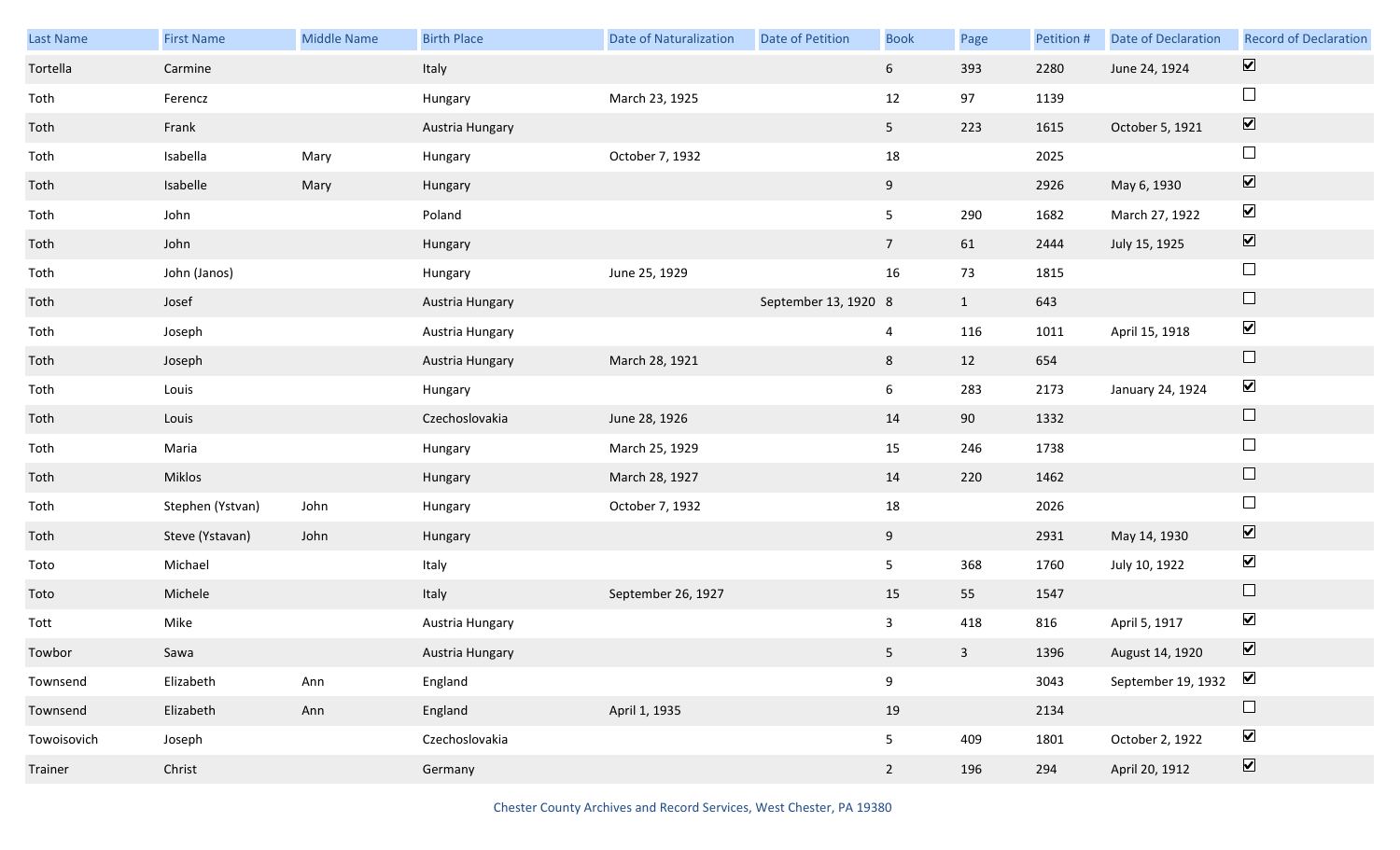| Last Name            | <b>First Name</b> | <b>Middle Name</b> | <b>Birth Place</b> | <b>Date of Naturalization</b> | <b>Date of Petition</b> | <b>Book</b>     | Page | Petition # | Date of Declaration | <b>Record of Declaration</b> |
|----------------------|-------------------|--------------------|--------------------|-------------------------------|-------------------------|-----------------|------|------------|---------------------|------------------------------|
| Trainer              | Christ            |                    | Germany            |                               |                         | 6               | 262  | 2152       | December 18, 1923   | $\blacktriangledown$         |
| Trajcsik             | John              |                    | Czechoslovakia     |                               |                         | 6               | 373  | 2260       | May 19, 1924        | $\boxed{\blacktriangledown}$ |
| Tramontana           | Domenico          |                    | Italy              |                               | September 21, 1934 19   |                 |      | 2117       |                     | $\Box$                       |
| Travaglini           | Alfonso           |                    | Italy              |                               |                         | $\mathbf{3}$    | 72   | 471        | November 5, 1914    | $\boxed{\blacktriangledown}$ |
| Travaglini           | Alfonso           |                    | Italy              | September 23, 1918            |                         | 5 <sub>1</sub>  | 60   | 405        |                     | $\Box$                       |
| Travaglini           | Giovanni (John)   |                    | Italy              |                               |                         | 9               |      | 3135       | September 28, 1935  | $\boxed{\blacktriangledown}$ |
| Trentacarlini        | Antonio           |                    | Italy              |                               |                         | $\overline{4}$  | 86   | 982        | January 11, 1918    | $\blacktriangledown$         |
| Trentacarlini        | Antonio           |                    | Italy              | September 27, 1920            |                         | $\overline{7}$  | 75   | 617        |                     | $\Box$                       |
| Treseder             | Henry             |                    | England            |                               |                         | 7 <sup>7</sup>  | 265  | 2646       | February 19, 1927   | $\blacktriangledown$         |
| Treseder             | Henry             |                    | England            | June 25, 1929                 |                         | 16              | 87   | 1829       |                     | $\Box$                       |
| Treseder             | Mary              | Hannah             | England            | December 19, 1932             |                         | 18              |      | 2038       |                     | $\Box$                       |
| Tribuno              | Serafino          |                    | Italy              |                               |                         | $\overline{4}$  | 313  | 1207       | September 19, 1919  | $\overline{\mathbf{V}}$      |
| Tricomi              | Giuseppe          |                    | Italy              | March 26, 1928                |                         | 15              | 110  | 1602       |                     | $\Box$                       |
| Tridimos             | George            |                    | Greece             |                               |                         | $6\overline{6}$ | 173  | 2065       | June 13, 1923       | $\boxed{\blacktriangledown}$ |
| Tridimos             | George            |                    | Greece             | September 29, 1930            |                         | 17              |      | 1911       |                     | $\Box$                       |
| Trimarchi            | Antonio           |                    | Italy              | June 27, 1927                 |                         | 15              | 25   | 1517       |                     | $\Box$                       |
| Triomfetti           | Ernesto           |                    | Italy              |                               |                         | 7 <sup>7</sup>  | 217  | 2598       | September 18, 1926  | $\blacktriangledown$         |
| Trionfetti           | Ernesto           |                    | Italy              | June 25, 1929                 |                         | 16              | 68   | 1810       |                     | $\Box$                       |
| Trivnarchi           | Antonio           |                    | Italy              |                               |                         | $6\overline{6}$ | 463  | 2349       | December 27, 1924   | $\blacktriangledown$         |
| Trobocco             | Nick              |                    | Italy              |                               |                         | 5 <sub>1</sub>  | 125  | 1517       | February 19, 1921   | $\boxed{\blacktriangledown}$ |
| Troiani              | Sarverio          |                    | Italy              | October 1, 1928               |                         | 15              | 235  | 1727       |                     | $\Box$                       |
| Troilo               | Joseph            |                    | Italy              |                               |                         | 5 <sub>1</sub>  | 132  | 1524       | February 19, 1921   | $\boxed{\blacktriangledown}$ |
| Trojanji (Trofanji?) | Salvayre          |                    | Italy              |                               |                         | 7 <sup>7</sup>  | 140  | 2522       | March 2, 1926       | $\blacktriangledown$         |
| Trott                | Lewis             | James              | South Wales        |                               |                         | $\mathbf{3}$    | 486  | 883        | June 5, 1917        | $\boxed{\blacktriangledown}$ |
| Trotta               | Ruggiero          |                    | Italy              |                               | January 13, 1914        | $\mathbf{3}$    | 26   | 176        |                     | $\hfill \square$             |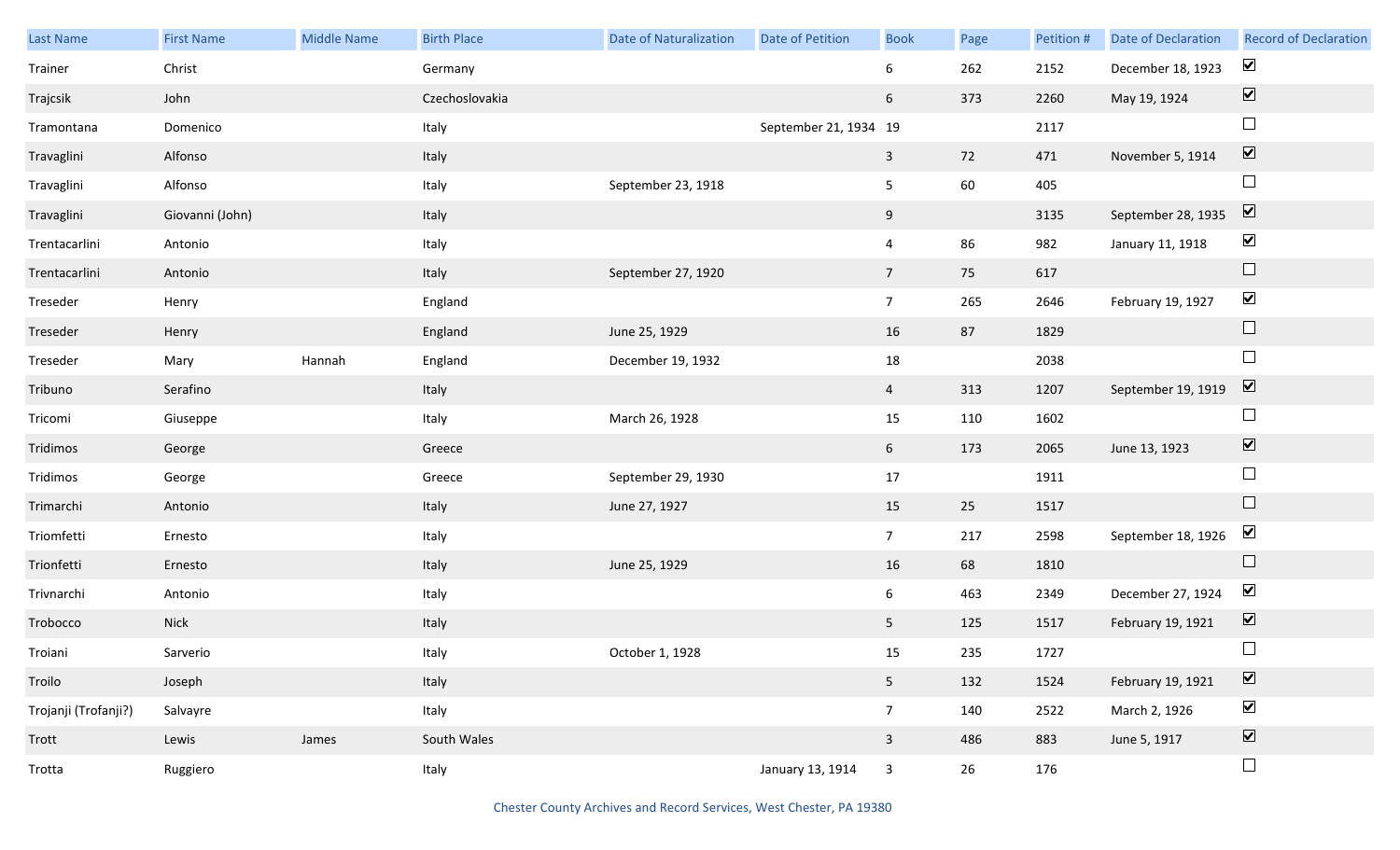| Last Name   | <b>First Name</b> | Middle Name         | <b>Birth Place</b> | <b>Date of Naturalization</b> | Date of Petition | <b>Book</b>    | Page | Petition # | Date of Declaration | <b>Record of Declaration</b> |
|-------------|-------------------|---------------------|--------------------|-------------------------------|------------------|----------------|------|------------|---------------------|------------------------------|
| Trotta      | Saverio           |                     | Italy              |                               |                  | $\overline{4}$ | 45   | 942        | July 30, 1917       | $\overline{\mathbf{v}}$      |
| Trowill     | John              | L,                  | England            |                               |                  | $\overline{4}$ | 408  | 1301       | January 22, 1920    | $\blacktriangledown$         |
| Trowill     | John              | $\mathsf{L}$        | England            | June 26, 1922                 |                  | 9              | 32   | 774        |                     | $\Box$                       |
| Tucci       | Antonio           |                     | Italy              |                               |                  | 7 <sup>7</sup> | 109  | 2492       | November 29, 1925   | $\blacktriangledown$         |
| Tucci       | Antonio           |                     | Italy              | June 22, 1931                 |                  | 18             |      | 1970       |                     | $\Box$                       |
| Tufillero   | Domenico          |                     | Italy              |                               |                  | $\overline{2}$ | 238  | 337        | October 9, 1912     | $\blacktriangledown$         |
| Tuhos       | Mike              |                     | Hungary            |                               |                  | $\mathbf{3}$   | 422  | 820        | April 9, 1917       | $\overline{\mathbf{v}}$      |
| Tuklof      | Samuel            | Stevens             | Russia             |                               |                  | 6              | 465  |            | December 30, 1924   | $\blacktriangledown$         |
| Turezyn     | Panko             |                     | Poland             |                               |                  | 6 <sup>1</sup> | 102  | 1994       | February 26 1923    | $\boxed{\blacktriangledown}$ |
| Turlik      | Martin            |                     | Poland             |                               |                  | 7 <sup>7</sup> | 97   | 2480       | October 26, 1920    | $\blacktriangledown$         |
| Turoczi     | Gedus             |                     | Czechoslovakia     |                               | January 8, 1925  | 13             | 25   | 1167       |                     | $\Box$                       |
| Turoczy     | Joseph            |                     | Poland             | March 22, 1926                |                  | 14             | 33   | 1275       |                     | $\Box$                       |
| Twarogowski | Henry             | Stanley             | Russia             |                               |                  | 5 <sub>1</sub> | 283  | 1675       | March 20, 1922      | $\blacktriangledown$         |
| Twarogowski | Stanley           |                     | Russia             |                               |                  | 5              | 284  | 1676       | March 20, 1922      | $\blacktriangledown$         |
| Twarogowski | Stephen           |                     | Russia             |                               |                  | 5 <sub>1</sub> | 282  | 1674       | March 20, 1922      | $\blacktriangledown$         |
| Tweisz      | Michal            |                     | Czechoslovakia     |                               |                  | 9              |      | 3001       | September 9, 1931   | $\blacktriangledown$         |
| Uhlig       | Willi             |                     | Germany            |                               |                  | 9              |      | 2921       | April 12, 1930      | $\blacktriangledown$         |
| Uhlig       | Willi             |                     | Germany            | March 28, 1933                |                  | $18\,$         |      | 2041       |                     | $\Box$                       |
| Ujacki      | Michael           |                     | Hungary            |                               |                  | $\mathbf{3}$   | 412  | 810        | March 26, 1917      | $\boxed{\blacktriangledown}$ |
| Ujbar       | Josef             |                     | Czechoslovakia     | March 28, 1927                |                  | 14             | 223  | 1465       |                     | $\Box$                       |
| Ulis        | Domenico          |                     | Italy              |                               | May 27, 1927     | 15             | 99   | 1591       |                     | $\Box$                       |
| Ulrich      | Amandus           | Friedrick Karl      | Germany            |                               |                  | 6 <sup>1</sup> | 200  | 2091       | July 27, 1923       | $\blacktriangledown$         |
| Ulrich      | Ella              | Barbara             | Germany            | December 17, 1923             |                  | 11             | 13   | 955        |                     | $\Box$                       |
| Ulrich      | William           | <b>Henry Ernest</b> | Germany            |                               |                  | $\overline{4}$ | 466  | 1359       | June 1, 1920        | $\blacktriangledown$         |
| Ulrich      | William           | Henry Ernst         | Germany            | December 18, 1922             |                  | 9              | 98   | 840        |                     | $\Box$                       |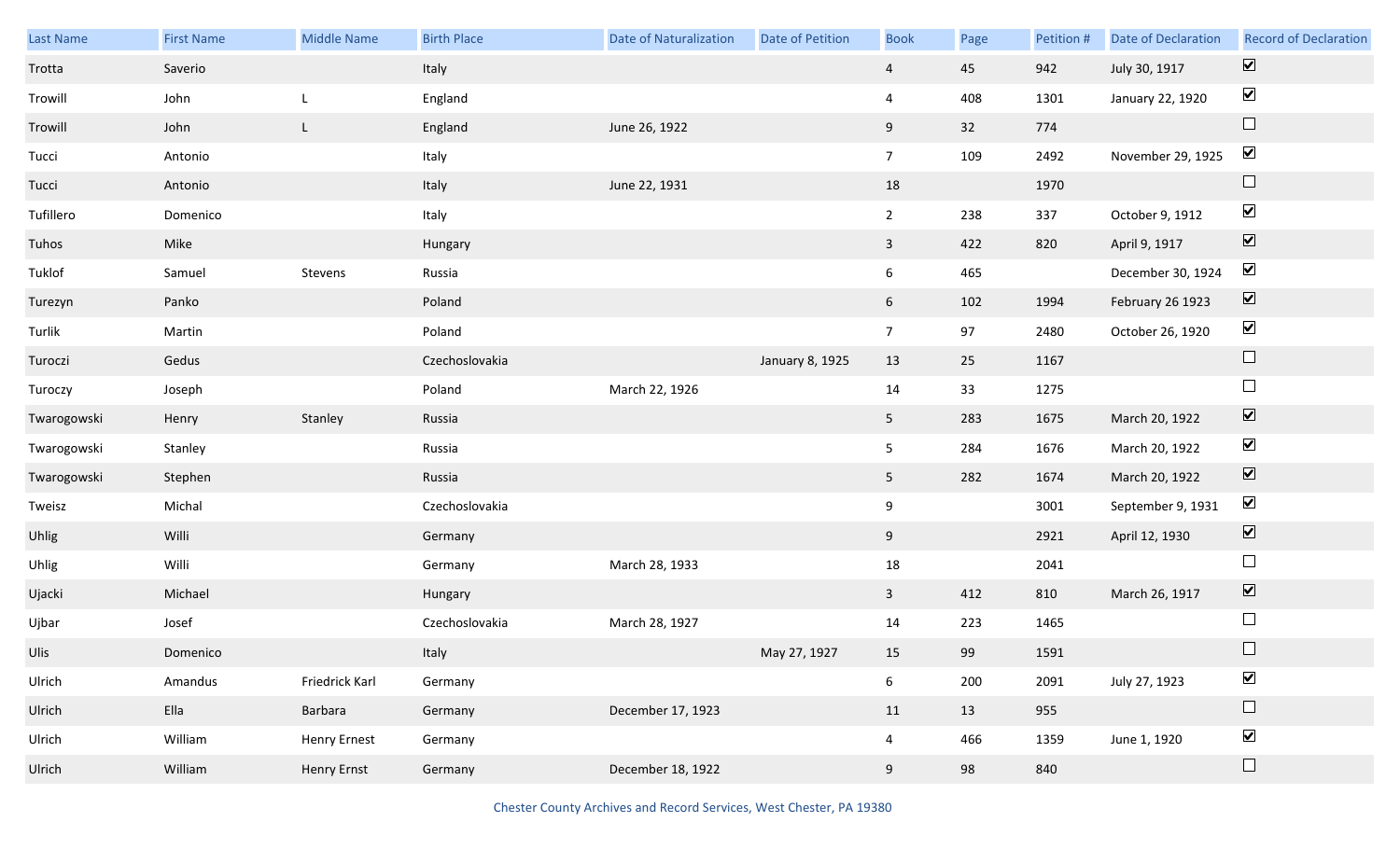| Last Name | <b>First Name</b> | Middle Name | <b>Birth Place</b> | Date of Naturalization | Date of Petition     | <b>Book</b>     | Page             | Petition # | <b>Date of Declaration</b> | <b>Record of Declaration</b> |
|-----------|-------------------|-------------|--------------------|------------------------|----------------------|-----------------|------------------|------------|----------------------------|------------------------------|
| Umile     | Tomasso           |             | Italy              |                        |                      | 9               |                  | 3145       | December 17, 1935          | $\blacktriangledown$         |
| Umile     | Tomuosso          |             | Italy              |                        |                      | $\overline{4}$  | 34               | 933        | July 21, 1917              | $\boxed{\blacktriangledown}$ |
| Unruth    | Fredrik           | Christian   | Germany            |                        |                      | 1 series 2      | $\boldsymbol{9}$ | 9          | January 12, 1907           | $\blacktriangledown$         |
| Urban     | William           |             | Poland             |                        |                      | 6               | 97               | 1989       | February 26 1923           | $\boxed{\blacktriangledown}$ |
| Urban     | William           |             | Poland             | March 22, 1926         |                      | 13              | 52               | 1194       |                            | $\Box$                       |
| Urr       | Gabor             |             | Austria Hungary    |                        | June 14, 1920        | $7\overline{ }$ | 78               | 620        |                            | $\Box$                       |
| Urr       | Gabur             |             | Hungary            |                        |                      | $\mathbf{3}$    | 81               | 480        | January 25, 1915           | $\blacktriangledown$         |
| Ursini    | Nicola            |             | Italy              |                        |                      | $7\overline{ }$ | 335              | 2716       | September 3, 1927          | $\boxed{\blacktriangledown}$ |
| Ursini    | Nicola (Nicolo)   |             | Italy              | March 24, 1930         |                      | 17              |                  | 1880       |                            | $\Box$                       |
| Vacca     | Antonio           |             | Italy              |                        |                      | 1 series 2      | 25               | 25         | August 14, 1907            | $\boxed{\blacktriangledown}$ |
| Vadino    | Tony              |             | Italy              |                        |                      | $\mathbf{3}$    | 63               | 462        | October 9, 1914            | $\blacktriangleright$        |
| Valendo   | Carl              | Antonio     | Italy              |                        |                      | $\overline{2}$  | 54               | 154        | November 20, 1909          | $\boxed{\blacktriangledown}$ |
| Valendo   | Carl              | Antonio     | Italy              | April 15, 1912         |                      | $\overline{2}$  | 44               | 94         |                            | $\Box$                       |
| Valente   | Francesco         |             | Italy              | September 24, 1917     |                      | $\overline{4}$  | 90               | 340        |                            | $\Box$                       |
| Valente   | Francisco         |             | Italy              |                        |                      | $\mathbf{3}$    | 100              | 499        | April 5, 1915              | $\blacktriangledown$         |
| Valente   | Giuseppe          |             | Italy              |                        |                      | $\overline{4}$  | 37               | 934        | July 21, 1917              | $\overline{\mathbf{v}}$      |
| Valenteen | Alfonso           |             | Italy              |                        |                      | $2^{\circ}$     | 237              | 336        | October 7, 1912            | $\blacktriangledown$         |
| Valenteen | Nicholas          | Vincent     | Italy              | November 13, 1911      |                      | $\overline{2}$  | 20               | 70         |                            | $\Box$                       |
| Valenti   | John              |             | Italy              |                        |                      | $7\overline{ }$ | 328              | 2709       | August 29, 1927            | $\blacktriangleright$        |
| Valenti   | Vincenzo          |             | Italy              |                        | December 12, 1925 14 |                 | 68               | 1310       |                            | $\Box$                       |
| Valenti   | Vincenzo          |             | Italy              | June 25, 1928          |                      | 15              | 193              | 1685       |                            |                              |
| Valentine | Andrea            |             | Italy              |                        |                      | 5 <sub>1</sub>  | 421              | 1813       | November 1, 1922           | $\boxed{\blacktriangledown}$ |
| Valentine | Francesco         |             | Italy              |                        |                      | 5 <sub>1</sub>  | 226              | 1618       | October 18, 1921           | $\blacktriangleright$        |
| Valentine | Frank             | Wires       | Italy              |                        |                      | $\overline{2}$  | 115              | 215        | January 17, 1911           | $\boxed{\blacktriangledown}$ |
| Valentine | Frank             | Wires       | Italy              | June 9, 1913           |                      | $2\overline{ }$ | 91               | 141        |                            | $\Box$                       |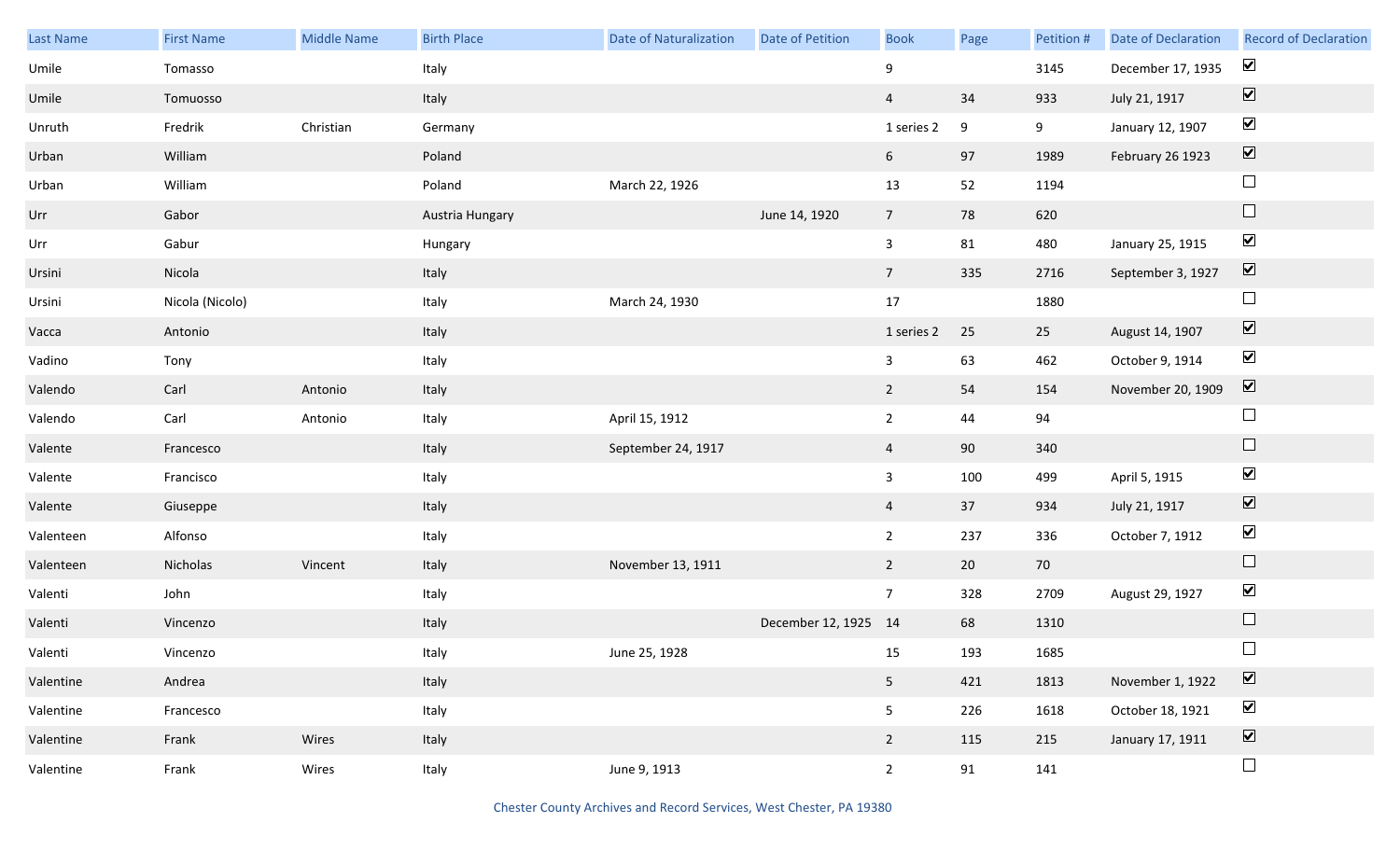| Last Name      | <b>First Name</b>   | <b>Middle Name</b> | <b>Birth Place</b> | <b>Date of Naturalization</b> | Date of Petition | <b>Book</b>             | Page                    | Petition #     | Date of Declaration | <b>Record of Declaration</b> |
|----------------|---------------------|--------------------|--------------------|-------------------------------|------------------|-------------------------|-------------------------|----------------|---------------------|------------------------------|
| Valentine      | Nicholas            | Vincent            | Italy              |                               |                  | 1 series 2              | $\overline{\mathbf{5}}$ | 5 <sub>1</sub> | November 28, 1906   | $\overline{\mathbf{v}}$      |
| Valentini      | Andrea              |                    | Italy              | December 21, 1925             |                  | 14                      | 17                      | 1259           |                     | $\Box$                       |
| Valentini      | Giovanni            | Maria              | Italy              | March 22, 1926                |                  | 14                      | 62                      | 1304           |                     | $\Box$                       |
| Valentino      | Francesco           |                    | Italy              | September 22, 1924            |                  | 11                      | 61                      | 1003           |                     | $\Box$                       |
| Valerii        | Louis               |                    | Italy              | September 27, 1919            |                  | 5 <sub>1</sub>          | 92                      | 437            |                     | $\Box$                       |
| Valerii        | Martino             |                    | Italy              |                               |                  | $\mathbf{3}$            | 71                      | 470            | October 27, 1914    | $\blacktriangledown$         |
| Valerio        | Carmine             |                    | Brazil             |                               |                  | 7 <sup>7</sup>          | 437                     | 2817           | September 6, 1928   | $\overline{\mathbf{v}}$      |
| Valerio        | Carmine             |                    | Brazil             | March 23, 1931                |                  | $17\,$                  |                         | 1944           |                     | $\Box$                       |
| Valerio        | Donato              |                    | Italy              |                               |                  | $2^{\circ}$             | 40                      | 141            | September 27, 1909  | $\boxed{\blacktriangledown}$ |
| Valerio        | Donato              |                    | Italy              | May 27, 1912                  |                  | $\overline{2}$          | 47                      | 97             |                     | $\Box$                       |
| Valerio        | John                |                    | Italy              |                               |                  | $\overline{\mathbf{3}}$ | 43                      | 442            | May 29, 1914        | $\overline{\mathbf{v}}$      |
| Valerio        | John                |                    | Italy              | September 27, 1919            |                  | 6                       | 72                      | 516            |                     | $\Box$                       |
| Valerio        | Mich                |                    | Italy              |                               |                  | $2^{\circ}$             | 109                     | 209            | January 2, 1911     | $\blacktriangledown$         |
| Valerio        | Rosadio             |                    | Italy              |                               |                  | 2 <sub>2</sub>          | 249                     | 348            | December 27, 1912   | $\blacktriangledown$         |
| Valerio        | Rosario             |                    | Italy              | September 27, 1919            |                  | $6\overline{6}$         | 71                      | 515            |                     | $\Box$                       |
| Vallese        | Pasquale            |                    | Italy              | June 27, 1927                 |                  | 14                      | 215                     | 1457           |                     | $\Box$                       |
| Valocchi       | Serafino            |                    | Italy              |                               |                  | 6                       | 144                     | 2036           | May 1, 1923         | $\blacktriangledown$         |
| Valocchi       | Serafino            |                    | Italy              | December 21, 1925             |                  | 14                      | 16                      | 1258           |                     | $\Box$                       |
| Van Der Kraatz | Arie                |                    | Holland            | December 20, 1926             |                  | 14                      | 178                     | 1420           |                     | $\Box$                       |
| Van Der Kraatz | Arie                | Dirk               | Holland            | December 20, 1926             |                  | 14                      | 177                     | 1419           |                     | $\Box$                       |
| Van Hemmen     | Henray (Henderikus) |                    | Holland            | March 22, 1926                |                  | 14                      | 67                      | 1309           |                     | $\Box$                       |
| Vanderkraats   | Adriana             | Jacoba Verwey      | Holland            | June 27, 1932                 |                  | 18                      |                         | 2013           |                     | $\Box$                       |
| Vangel         | Johan               |                    | Hungary            |                               |                  | 1 series 2              | 94                      | 94             | November 2, 1908    | $\overline{\mathbf{v}}$      |
| Varaday        | Steve               |                    | Hungary            |                               |                  | 6                       | 215                     | 2106           | August 30, 1923     | $\blacktriangledown$         |
| Varadi         | Emeri               |                    | Hungary            | June 23, 1930                 |                  | 17                      |                         | 1909           |                     | $\Box$                       |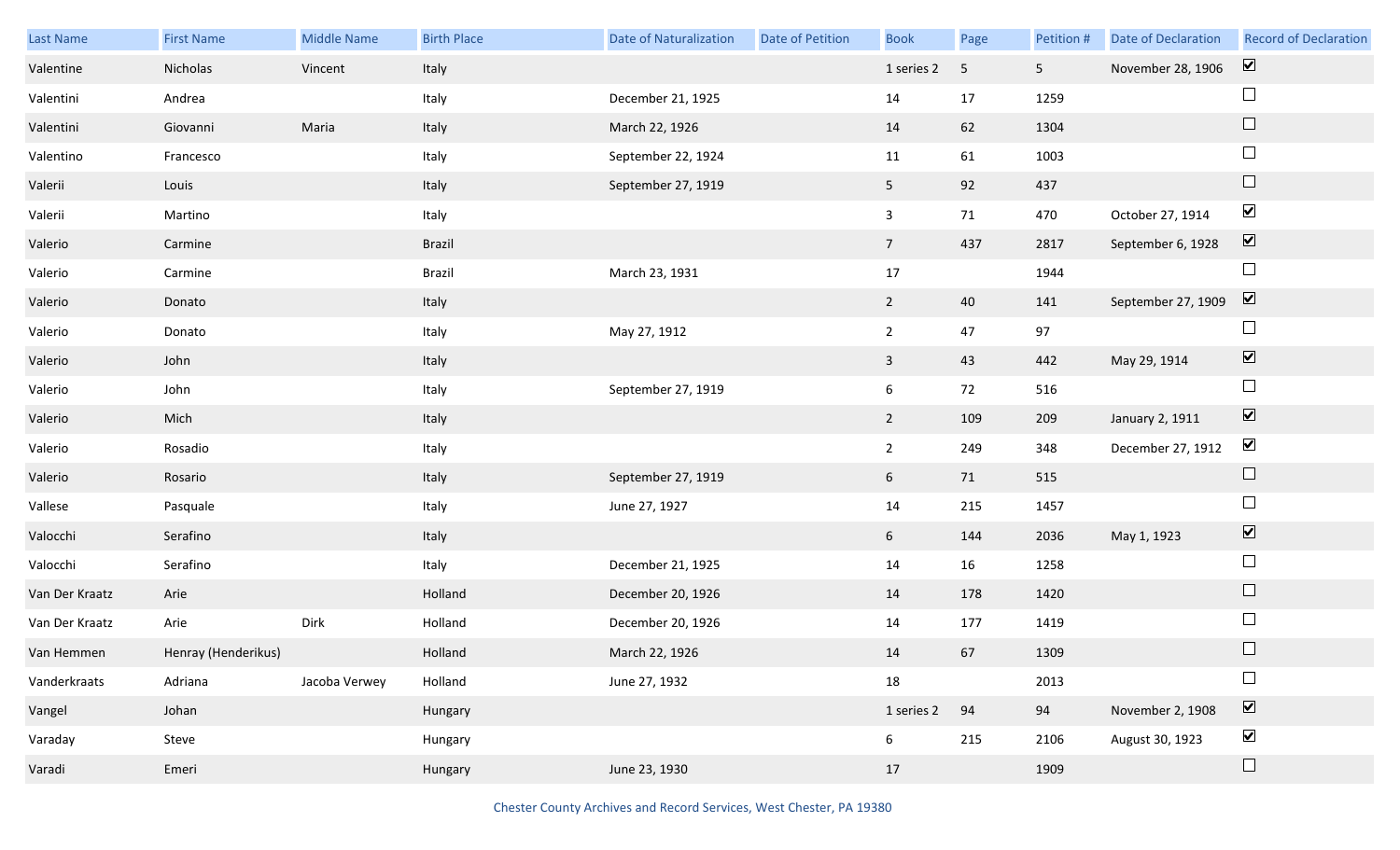| Last Name   | <b>First Name</b> | Middle Name | <b>Birth Place</b> | <b>Date of Naturalization</b> | <b>Date of Petition</b> | <b>Book</b>     | Page | Petition # | Date of Declaration | <b>Record of Declaration</b> |
|-------------|-------------------|-------------|--------------------|-------------------------------|-------------------------|-----------------|------|------------|---------------------|------------------------------|
| Varadi      | Emery             |             | Hungary            |                               |                         | $7\overline{ }$ | 117  | 2500       | January 13, 1926    | $\blacktriangledown$         |
| Varady      | Alex (Sandor)     |             | Hungary            | March 22, 1926                |                         | 14              | 51   | 1292       |                     | $\Box$                       |
| Varady      | Steve             |             | Hungary            | December 21, 1925             |                         | 14              | 18   | 1260       |                     | $\Box$                       |
| Varday      | Alex              |             | Hungary            |                               |                         | 6               | 216  | 2107       | August 30, 1923     | $\boxed{\blacktriangledown}$ |
| Varga       | Peter             |             | Czechoslovakia     | December 20, 1926             |                         | $14\,$          | 180  | 1422       |                     | $\Box$                       |
| Vargo       | John              |             | Hungary            |                               |                         | $\overline{2}$  | 270  | 369        | March 17, 1913      | $\boxed{\blacktriangledown}$ |
| Varkundy    | John              |             | Austria Hungary    | March 27, 1912                |                         | 8               | 100  | 742        |                     | $\Box$                       |
| Varone      | Vincenzo          |             | Italy              |                               |                         | 6 <sup>1</sup>  | 382  | 2269       | June 2, 1924        | $\boxed{\blacktriangledown}$ |
| Varone      | Vincenzo          |             | Italy              | December 20, 1926             |                         | $14\,$          | 181  | 1423       |                     | $\Box$                       |
| Vattiladra  | Francesco         |             | Italy              |                               |                         | 5 <sub>1</sub>  | 104  | 1496       | January 21, 1921    | $\boxed{\blacktriangledown}$ |
| Vattilana   | Francesco         |             | Italy              | December 17, 1923             |                         | $10\,$          | 95   | 937        |                     | $\Box$                       |
| Vattilano   | Alfonzo           |             | Italy              |                               |                         | $7\overline{ }$ | 22   | 2407       | April 2, 1925       | $\boxed{\blacktriangledown}$ |
| Vattilano   | Alfonzo           |             | Italy              | September 26, 1927            |                         | $15\,$          | 103  | 1595       |                     | $\Box$                       |
| Vattilano   | Carmine           |             | Italy              |                               |                         | $7\overline{ }$ | 305  | 2686       | June 8, 1927        | $\boxed{\blacktriangledown}$ |
| Vattilano   | Frank             |             | Italy              |                               |                         | $\overline{4}$  | 417  | 1310       | February 2, 1920    | $\blacktriangledown$         |
| Vegso       | John              |             | Czechoslovakia     |                               |                         | $7\overline{ }$ | 191  | 2572       | June 30, 1926       | $\boxed{\blacktriangledown}$ |
| Vek         | Mihaly            |             | Austria Hungary    | September 25, 1922            |                         | 9               | 81   | 823        |                     | $\Box$                       |
| Vekios      | John              |             | Greece             |                               |                         | $7\overline{ }$ | 168  | 2549       | April 23, 1926      | $\overline{\mathbf{v}}$      |
| Vekios      | John              |             | Greece             | October 1, 1928               |                         | 15              | 215  | 1707       |                     | $\Box$                       |
| Velde       | Wiebe             |             | Netherlands        |                               |                         | $\mathbf{3}$    | 403  | 801        | March 9, 1917       | $\boxed{\blacktriangledown}$ |
| Velde       | William           |             | Holland            |                               |                         | 3 <sup>7</sup>  | 381  | 779        | February 10, 1917   | $\blacktriangledown$         |
| Velde       | William           |             | Netherlands        | December 15, 1919             |                         | $6\overline{6}$ | 44   | 488        |                     | $\Box$                       |
| Velechowski | Vaclaw            |             | Russia Poland      |                               |                         | $2^{\circ}$     | 218  | 317        | September 9, 1912   | $\blacktriangledown$         |
| Velk        | Michael           | Paul        | Austria Hungary    | September 25, 1922            |                         | 9               | 81   | 823        |                     | $\Box$                       |
| Venerabide  | Antonio           |             | Italy              |                               | May 12, 1928            | 15              | 220  | 1712       |                     | $\Box$                       |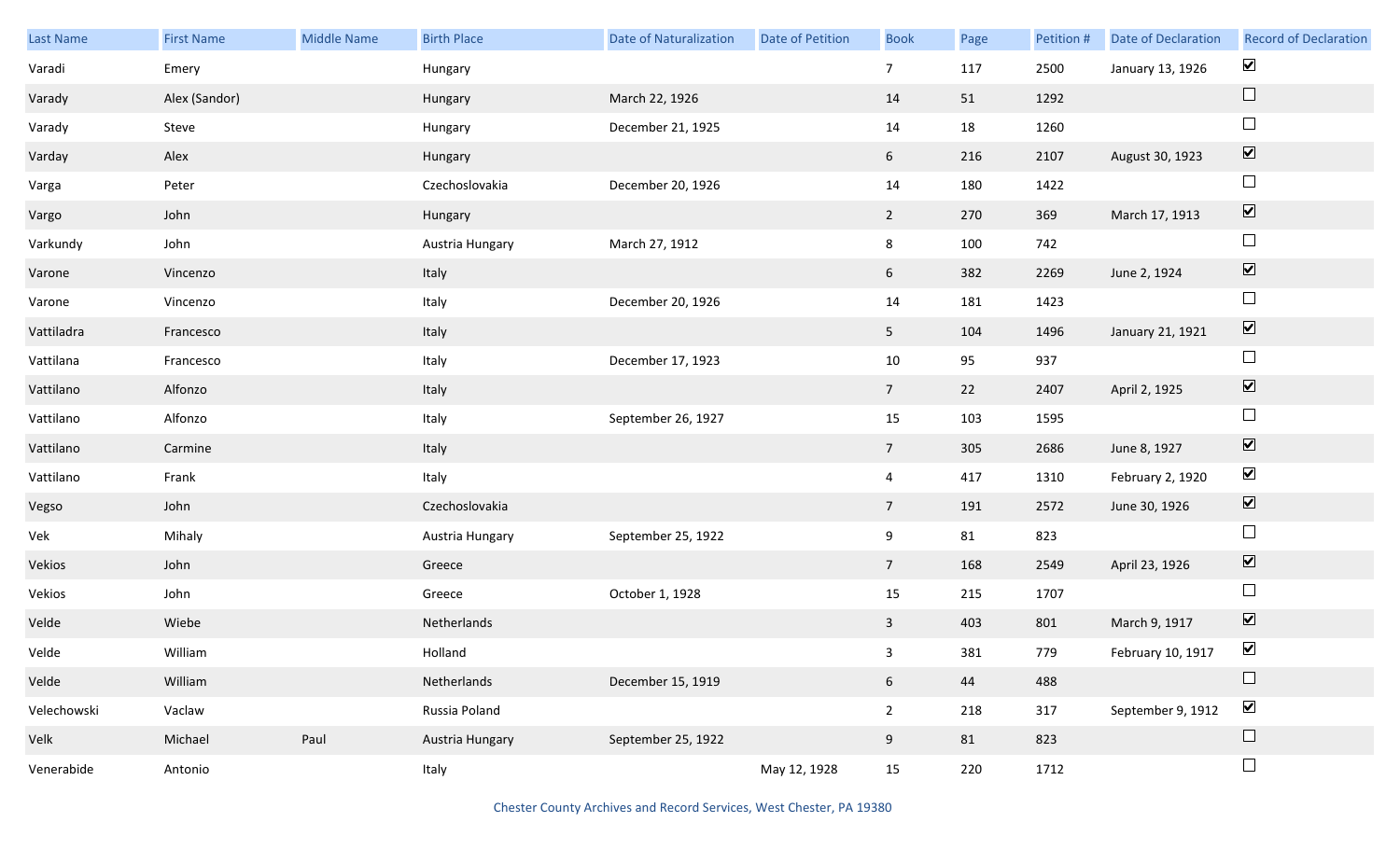| Last Name  | <b>First Name</b> | <b>Middle Name</b> | <b>Birth Place</b> | <b>Date of Naturalization</b> | Date of Petition      | <b>Book</b>    | Page         | Petition # | <b>Date of Declaration</b> | <b>Record of Declaration</b> |
|------------|-------------------|--------------------|--------------------|-------------------------------|-----------------------|----------------|--------------|------------|----------------------------|------------------------------|
| Venesia    | Edvige            |                    | Italy              | June 27, 1932                 |                       | 18             |              | 2015       |                            | $\Box$                       |
| Veneziana  | Michele           |                    | Italy              | March 25, 1918                |                       | 5              | 42           | 387        |                            | $\Box$                       |
| Veneziani  | Michele           |                    | Italy              |                               |                       | $\mathbf{3}$   | 186          | 585        | September 27, 1915         | $\overline{\mathbf{v}}$      |
| Venzel     | Louie             |                    | Czechoslovakia     |                               |                       | 8              | $\mathbf{1}$ | 2881       | April 2, 1929              | $\blacktriangledown$         |
| Verbiski   | Michal            |                    | Austria            |                               | September 21, 1934 19 |                |              | 2112       |                            | $\Box$                       |
| Veresh     | Andras            |                    | Czechoslovakia     | March 22, 1926                |                       | 14             | 32           | 1274       |                            | $\Box$                       |
| Veresh     | Andy              |                    | Czechoslovakia     |                               |                       | 6 <sup>1</sup> | 12           | 1904       | February 10, 1923          | $\boxed{\blacktriangledown}$ |
| Verrechia  | Nunzio            |                    | Italy              |                               |                       | 6              | 181          | 2072       | June 18, 1923              | $\blacktriangledown$         |
| Verrechia  | Nunzio            |                    | Italy              | June 25, 1928                 |                       | 15             | 189          | 1681       |                            | $\Box$                       |
| Versagli   | Giueppe           |                    | Italy              | October 1, 1928               |                       | 15             | 237          | 1729       |                            | $\Box$                       |
| Vessagli   | Giuseppe          |                    | Italy              |                               |                       | 6 <sup>1</sup> | 394          | 2281       | June 24, 1924              | $\boxed{\blacktriangledown}$ |
| Vican      | Mangah            |                    | Austria            |                               |                       | $\mathbf{3}$   | 470          | 868        | June 4, 1917               | $\blacktriangledown$         |
| Vietri     | Michael           |                    | Italy              |                               |                       | 7 <sup>7</sup> | 322          | 2703       | August 13, 1927            | $\boxed{\blacktriangledown}$ |
| Vietri     | Pedro             |                    | Italy              | March 22, 1920                |                       | 5              | 97           | 442        |                            | $\Box$                       |
| Vietri     | Pietro            |                    | Italy              |                               |                       | $\mathbf{3}$   | 264          | 663        | January 24, 1916           | $\boxed{\blacktriangledown}$ |
| Vigliotti  | Angelo            |                    | Italy              |                               |                       | $\overline{4}$ | 316          | 1210       | September 23, 1919         | $\blacktriangleright$        |
| Vilk       | Michael           | Paul               | Austria Hungary    |                               |                       | $\overline{4}$ | 449          | 1342       | April 20, 1920             | $\boxed{\blacktriangledown}$ |
| ViMazzio   | Oharri            |                    | Italy              |                               |                       | $\mathbf{3}$   | 23           | 422        | February 3, 1914           | $\blacktriangledown$         |
| Vinarcsik  | Karoly            |                    | Poland             | March 28, 1927                |                       | 14             | 239          | 1481       |                            | $\Box$                       |
| Vince      | Amborus           |                    | Austria Hungary    |                               |                       | $\mathbf{3}$   | 155          | 554        | August 12, 1915            | $\blacktriangledown$         |
| Vincenti   | Armando           |                    | Italy              | March 26, 1917                |                       | $\overline{4}$ | 61           | 311        |                            | $\Box$                       |
| Vincenzo   | Cibotti           |                    | Italy              |                               |                       | $\overline{7}$ | 38           | 2422       | May 1, 1925                | $\blacktriangledown$         |
| Vincenzo   | Duca              |                    | Italy              |                               |                       | $\overline{4}$ | 332          | 1226       | October 6, 1919            | $\boxed{\blacktriangledown}$ |
| Vincenzo   | Duca              |                    | Italy              | March 27, 1912                |                       | 8              | 95           | 737        |                            | $\Box$                       |
| Vincizuera | Eurico            |                    | Italy              |                               |                       | 5 <sub>1</sub> | 188          | 1580       | June 27, 1921              | $\boxed{\blacktriangledown}$ |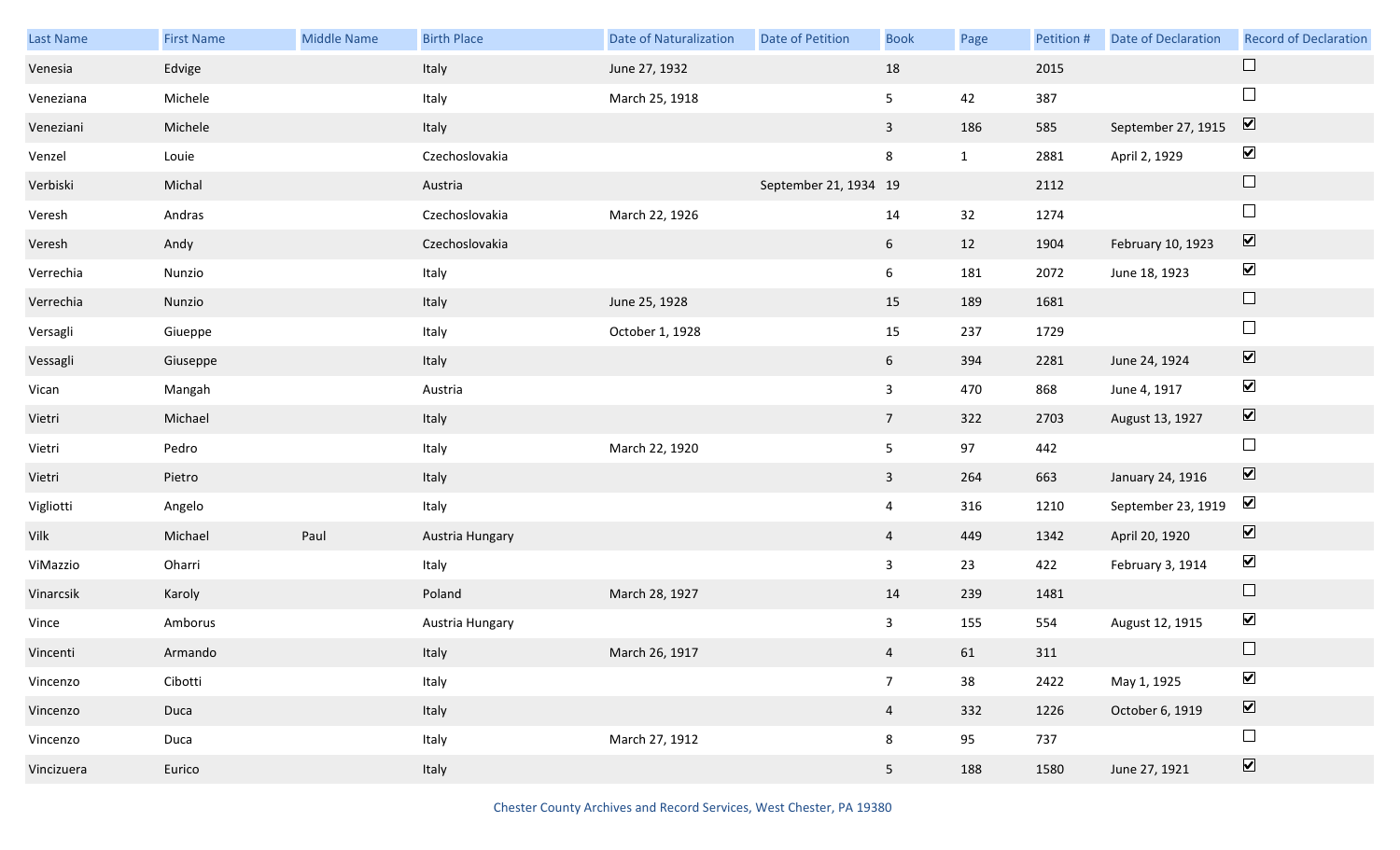| Last Name  | <b>First Name</b> | Middle Name | <b>Birth Place</b> | <b>Date of Naturalization</b> | <b>Date of Petition</b> | <b>Book</b>     | Page | Petition # | Date of Declaration | <b>Record of Declaration</b> |
|------------|-------------------|-------------|--------------------|-------------------------------|-------------------------|-----------------|------|------------|---------------------|------------------------------|
| Vinckoski  | Bolestan          |             | Poland             |                               |                         | $6\phantom{.}6$ | 47   | 1939       | February 14, 1923   | $\blacktriangledown$         |
| Vinsen     | Antonio           |             | Italy              |                               |                         | $7\overline{ }$ | 416  | 2796       | June 20, 1928       | $\boxed{\blacktriangledown}$ |
| Viola      | Alberto           |             | Italy              |                               |                         | 7 <sup>7</sup>  | 158  | 2539       | April 10, 1926      | $\blacktriangledown$         |
| Viola      | Alberto           |             | Italy              | October 1, 1928               |                         | 15              | 206  | 1698       |                     | $\hfill \square$             |
| Viola      | Domenico          |             | Italy              |                               |                         | $6\overline{6}$ | 381  | 2268       | June 2, 1924        | $\blacktriangledown$         |
| Viola      | Domenico          |             | Italy              | September 27, 1926            |                         | 14              | 151  | 1393       |                     | $\hfill \square$             |
| Viola      | Michel            |             | Italy              | September 25, 1922            |                         | 9               | 45   | 787        |                     | $\Box$                       |
| Viole      | Mikel             |             | Italy              |                               |                         | $\overline{4}$  | 284  | 1178       | July 28, 1919       | $\boxed{\blacktriangledown}$ |
| Vircsik    | Michael (Mihaly)  |             | Czechoslovakia     | December 19, 1927             |                         | 15              | 121  | 1613       |                     | $\hfill \square$             |
| Virehick   | Michael           |             | Czechoslovakia     |                               |                         | $7\overline{ }$ | 24   | 2409       | April 6, 1925       | $\boxed{\blacktriangledown}$ |
| Visalli    | Angelo            |             | Italy              |                               |                         | $6\overline{6}$ | 464  | 2350       | December 27, 1924   | $\blacktriangledown$         |
| Viscichini | Venturo           |             | Italy              |                               |                         | $7\overline{ }$ | 412  | 2792       | May 24, 1928        | $\blacktriangledown$         |
| Viscichini | Venturo           |             | Italy              | March 23, 1931                |                         | $17\,$          |      | 1939       |                     | $\Box$                       |
| Viscuso    | Domenico          |             | Italy              |                               |                         | $\mathbf{3}$    | 129  | 528        | January 15, 1915    | $\blacktriangledown$         |
| Viscuso    | Nicola            |             | Italy              |                               |                         | $6\overline{6}$ | 160  | 2052       | May 21, 1923        | $\blacktriangledown$         |
| Viscuso    | Nicola            |             | Italy              | December 21, 1925             |                         | 14              | 9    | 1251       |                     | $\Box$                       |
| Visolli    | Frank             |             | Italy              |                               |                         | $\mathbf{3}$    | 291  | 689        | February 10, 1916   | $\blacktriangledown$         |
| Vitantonio | Ciaccia           |             | Italy              |                               |                         | $\mathbf{3}$    | 34   | 433        | March 16, 1914      | $\boxed{\blacktriangledown}$ |
| Vitantono  | Ciaccia           |             | Italy              | September 24, 1917            |                         | $\overline{4}$  | 87   | 337        |                     | $\Box$                       |
| Vivian     | William           | Henry       | England            |                               |                         | $5\phantom{.}$  | 85   | 1477       | December 29, 1920   | $\overline{\mathbf{V}}$      |
| Vizzarri   | Guiseppe          |             | Italy              |                               |                         | $\overline{4}$  | 220  | 1114       | March 26, 1919      | $\blacktriangledown$         |
| Vleek      | Stephen           |             | Hungary            |                               |                         | $\overline{4}$  | 345  | 1238       | October 30, 1919    | $\boxed{\blacktriangledown}$ |
| Vodicka    | Johan             |             | Hungary            |                               |                         | 1 series 2      | 93   | 93         | November 2, 1908    | $\blacktriangledown$         |
| Vojcsik    | Jim (lure)        |             | Czechoslovakia     |                               |                         | $6\overline{6}$ | 138  | 2030       | April 23, 1923      | $\boxed{\blacktriangledown}$ |
| Vojtusak   | Vendel            |             | Poland             |                               |                         | 7 <sup>7</sup>  | 135  | 2517       | February 19, 1926   | $\blacktriangledown$         |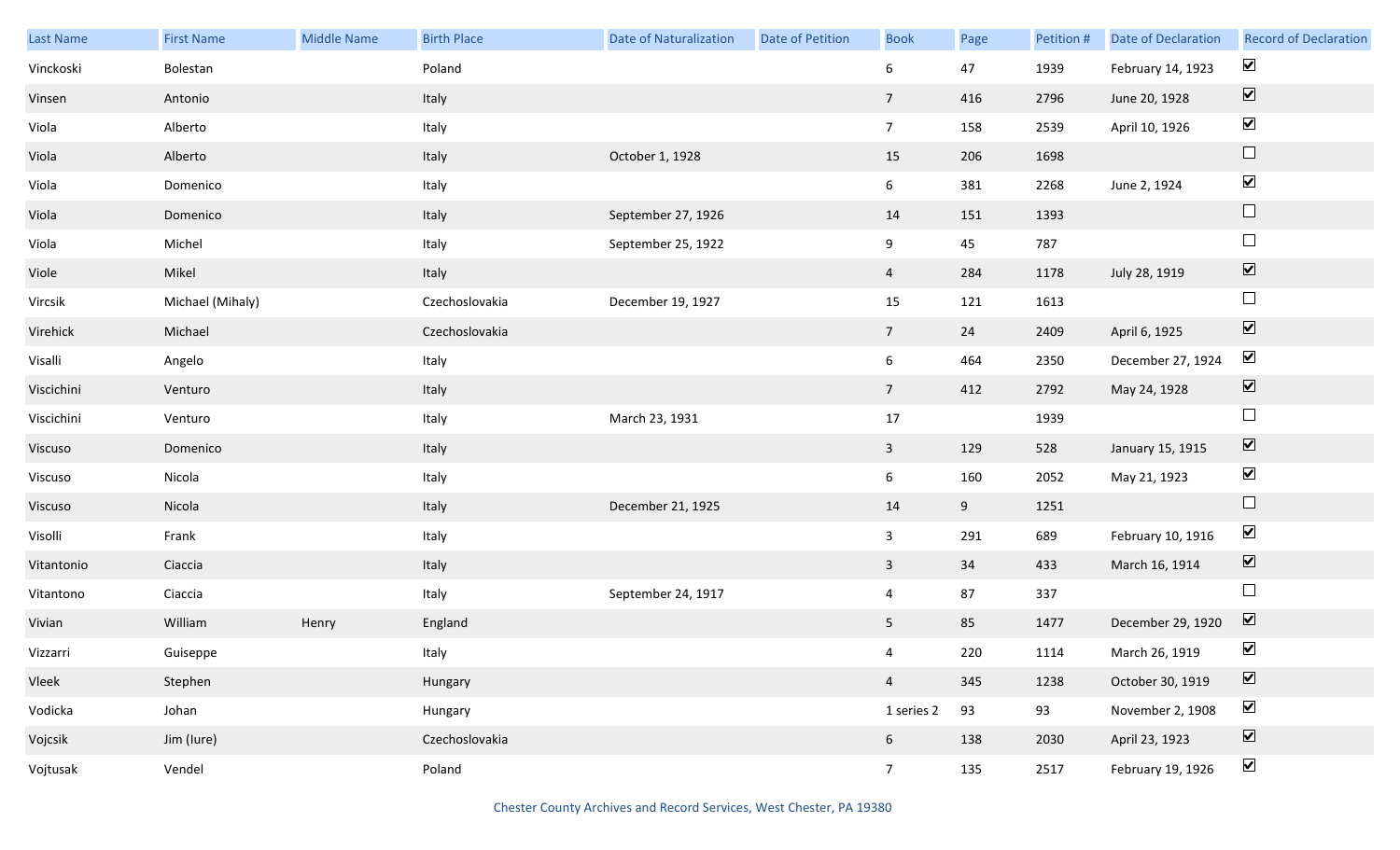| Last Name  | <b>First Name</b> | Middle Name | <b>Birth Place</b> | <b>Date of Naturalization</b> | Date of Petition  | <b>Book</b>     | Page           | Petition # | Date of Declaration | <b>Record of Declaration</b> |
|------------|-------------------|-------------|--------------------|-------------------------------|-------------------|-----------------|----------------|------------|---------------------|------------------------------|
| Volenski   | Mike              |             | Hungary            |                               |                   | $\overline{4}$  | 149            | 1043       | July 22, 1918       | $\boxed{\blacktriangledown}$ |
| Volenski   | Mike              |             | Hungary            | June 27, 1921                 |                   | $\overline{7}$  | 90             | 632        |                     | $\Box$                       |
| Volensky   | Mary              |             | Austria            |                               |                   | $\overline{4}$  | 236            | 1130       | May 20, 1919        | $\boxed{\blacktriangledown}$ |
| Volosin    | John              |             | Hungary            |                               |                   | 7 <sup>7</sup>  | 282            | 2663       | April 6, 1927       | $\blacktriangledown$         |
| Volpe      | Paris             |             | Italy              | June 27, 1927                 |                   | 15              | 64             | 1556       |                     | $\Box$                       |
| Volpe      | Pavis             |             | Italy              |                               |                   | 6               | 474            | 2359       | January 14, 1925    | $\blacktriangledown$         |
| Volvek     | Stanislaw         |             | Poland             |                               |                   | 6               | 249            | 2140       | November 28, 1923   | $\overline{\mathbf{v}}$      |
| Volyocrik  | John              | Magyar      | Czechoslovakia     |                               |                   | 7 <sup>7</sup>  | 98             | 2481       | October 26, 1920    | $\blacktriangledown$         |
| Volyocrik  | John              | Magyar      | Czechoslovakia     | June 25, 1928                 |                   | 15              | 191            | 1683       |                     | $\Box$                       |
| Vontorcik  | Anthony           |             | Czechoslovakia     |                               |                   | $7\overline{ }$ | 85             | 2468       | October 2, 1925     | $\blacktriangledown$         |
| Vontorick  | Anton             |             | Czechoslovakia     |                               | September 7, 1928 | 16              | 15             | 1757       |                     | $\Box$                       |
| Vovesko    | George            |             | Hungary            |                               |                   | 6               | 499            | 2384       | February 14, 1928   | $\blacktriangledown$         |
| Vovesko    | George            |             | Hungary            | June 27, 1927                 |                   | 15              | 56             | 1548       |                     | $\Box$                       |
| Voyticik   | Wilhelm           |             | Czechoslovakia     |                               |                   | $7\overline{ }$ | 86             | 2469       | October 2, 1925     | $\blacktriangledown$         |
| Vrunoff    | Anthony           |             | Austria            |                               |                   | $\overline{3}$  | 429            | 827        | April 17, 1917      | $\blacktriangledown$         |
| Vrunoff    | Anthony           |             | Austria            |                               |                   | $\overline{2}$  | 58             | 158        | January 4, 1910     | $\blacktriangledown$         |
| Vrunoff    | Joseph            | Stanilos    | Austria            |                               |                   | 1 series 2      | 76             | 76         | September 2, 1908   | $\blacktriangledown$         |
| Wagner     | Erszi             |             |                    |                               |                   | 19              |                |            |                     | $\Box$                       |
| Wagner     | Phillip           | Harry       | Germany            |                               |                   | 1 series 2      | 32             | 32         | October 1, 1907     | $\boxed{\blacktriangledown}$ |
| Wagner     | Phillip           | Henry       | Germany            | September 19, 1910            |                   | $\overline{2}$  | $\mathbf{1}$   | 51         |                     | $\Box$                       |
| Waldbusser | Frederick         |             | Germany            | November 14, 1910             |                   | $2^{\circ}$     | $\overline{2}$ | 52         |                     | $\Box$                       |
| Walker     | David             |             | Scotland           |                               |                   | $\overline{4}$  | 84             | 980        | January 10, 1918    | $\blacktriangledown$         |
| Walker     | Thomas            | Edward      | England            |                               |                   | $\overline{2}$  | 43             | 144        | October 18, 1909    | $\blacktriangledown$         |
| Walker     | Thomas            | Edward      | England            |                               |                   | $\overline{4}$  | 70             | 966        | November 23, 1917   | $\blacktriangledown$         |
| Walko      | John              |             | Austria            |                               |                   | $\overline{2}$  | 245            | 344        | October 28, 1912    | $\overline{\mathbf{v}}$      |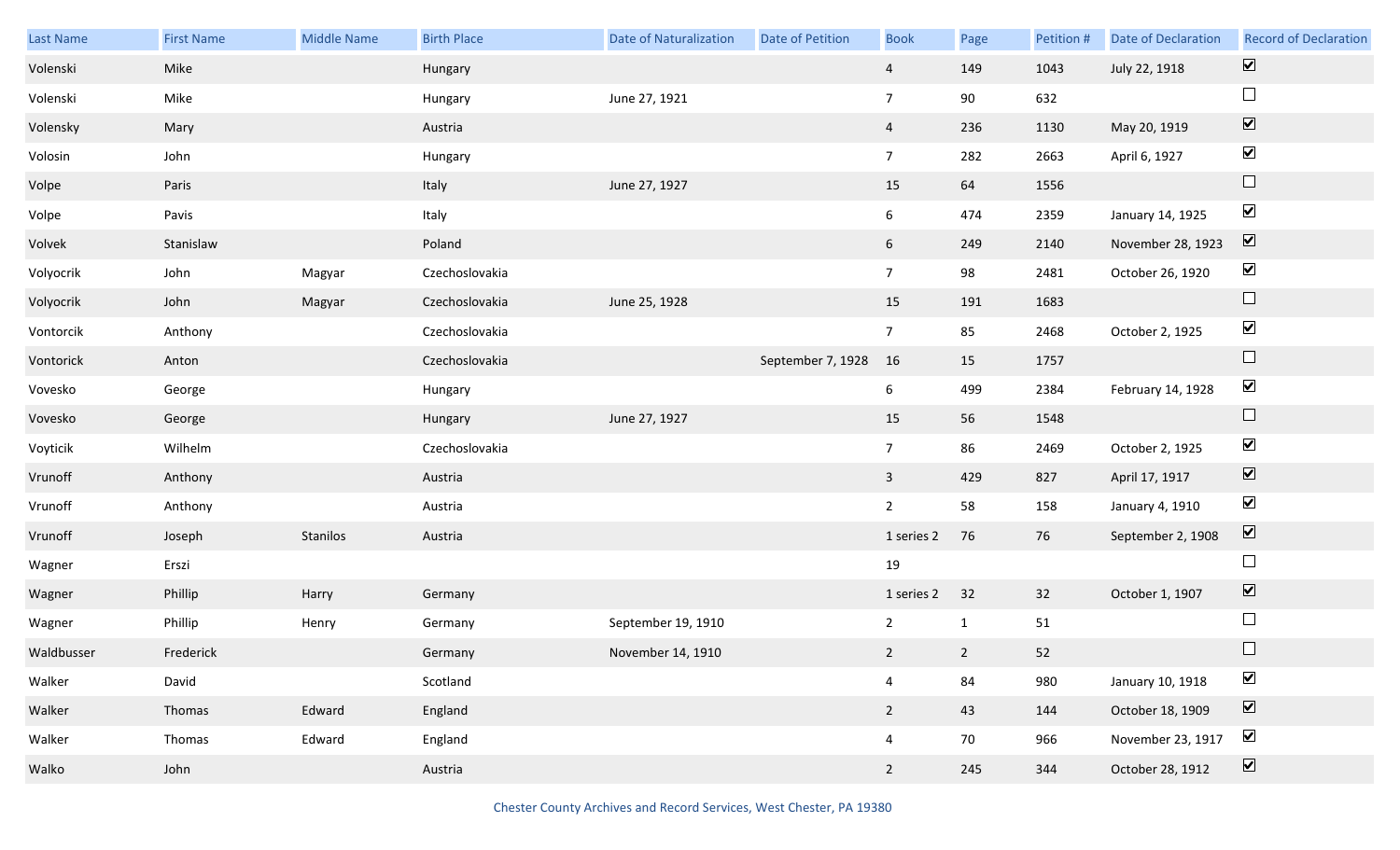| <b>Last Name</b> | <b>First Name</b> | <b>Middle Name</b> | <b>Birth Place</b> | <b>Date of Naturalization</b> | <b>Date of Petition</b> | <b>Book</b>     | Page           | Petition # | <b>Date of Declaration</b> | <b>Record of Declaration</b> |
|------------------|-------------------|--------------------|--------------------|-------------------------------|-------------------------|-----------------|----------------|------------|----------------------------|------------------------------|
| Walko            | John              |                    | Czechoslovakia     |                               |                         | 6               | 492            | 2377       | February 6, 1925           | $\blacktriangledown$         |
| Walko            | John              |                    | Czechoslovakia     |                               | March 18, 1927          | 15              | 63             | 1555       |                            | $\Box$                       |
| Wallace          | John              |                    | Ireland            |                               |                         | 5 <sub>1</sub>  | 275            | 1667       | February 17, 1922          | $\blacktriangledown$         |
| Wallace          | John              |                    | Ireland            | December 21, 1925             |                         | 14              | 7 <sup>7</sup> | 1249       |                            | $\Box$                       |
| Wallense         | Paul              |                    | Austria Hungary    |                               |                         | $\mathbf{3}$    | 275            | 673        | January 26, 1916           | $\blacktriangledown$         |
| Wallense         | Paul              |                    | Austria Hungary    | March 28, 1921                |                         | $7\overline{ }$ | 60             | 602        |                            | $\Box$                       |
| Walpole          | Frank             |                    | Ireland            |                               |                         | $\mathbf{3}$    | 490            | 887        | June 8, 1917               | $\blacktriangledown$         |
| Walpole          | William           | Henry              | England            |                               |                         | 9               |                | 3137       | October 11, 1935           | $\boxed{\blacktriangledown}$ |
| Walsh            | Rosalind          | Theodora Grizelle  | England            |                               |                         | 9               |                | 3112       | December 31, 1934          | $\blacktriangledown$         |
| Walukis          | Joseph            |                    | Poland             |                               |                         | 6               | 42             | 1934       | February 13, 1923          | $\boxed{\blacktriangledown}$ |
| Walus            | Joseph            |                    | Poland             | March 22, 1926                |                         | 13              | 63             | 1205       |                            | $\Box$                       |
| Wambach          | Michael           |                    | Romania            |                               |                         | 7 <sup>7</sup>  | 124            | 2507       | Janaury 25, 1926           | $\boxed{\blacktriangledown}$ |
| Wambach          | Michael           |                    | Romania            | June 25, 1929                 |                         | 16              | 91             | 1833       |                            | $\Box$                       |
| Warga            | John              |                    | Hungary            |                               |                         | $\overline{2}$  | 145            | 244        | June 26, 1911              | $\boxed{\blacktriangledown}$ |
| Warga            | Peter             |                    | Czechoslovakia     |                               |                         | $6\overline{6}$ | 214            | 2105       | August 29, 1923            | $\blacktriangledown$         |
| Warhol           | John              |                    | Austria            | September 22, 1924            |                         | 11              | 96             | 1038       |                            | $\Box$                       |
| Warhol           | John              | Andrew             | Austria            |                               |                         | $\overline{4}$  | 232            | 1126       | May 12, 1919               | $\blacktriangledown$         |
| Warihay          | John              |                    | Austria            | September 28, 1908            |                         | $\mathbf{1}$    |                | 8          |                            | $\Box$                       |
| Warkunda         | Janos (John)      |                    | Austria Hungary    | March 27, 1912                |                         | 8               | 100            | 742        |                            | $\Box$                       |
| Warwood          | Charles           | John               | England            | September 27, 1920            |                         | $\overline{7}$  | 81             | 623        |                            | $\Box$                       |
| Waskiewicz       | Antonio           |                    | Poland             |                               |                         | 5 <sub>5</sub>  | 419            | 1811       | October 30, 1922           | $\blacktriangledown$         |
| Watson           | William           | Graham             | Pennsylvania       |                               |                         | 5 <sub>1</sub>  | 229            | 1621       | November 5, 1921           | $\boxed{\blacktriangledown}$ |
| Wawrenuk         | Felaret           |                    | Russia             | December 16, 1929             |                         | 17              |                | 1861       |                            | $\Box$                       |
| Wawreruk         | Felaret           |                    | Russia             |                               |                         | 5 <sub>5</sub>  | 374            | 1766       | July 29, 1922              | $\overline{\mathbf{v}}$      |
| Wawrziniuk       | Filoret           |                    | Russia             | December 16, 1929             |                         | 17              |                | 1861       |                            | $\Box$                       |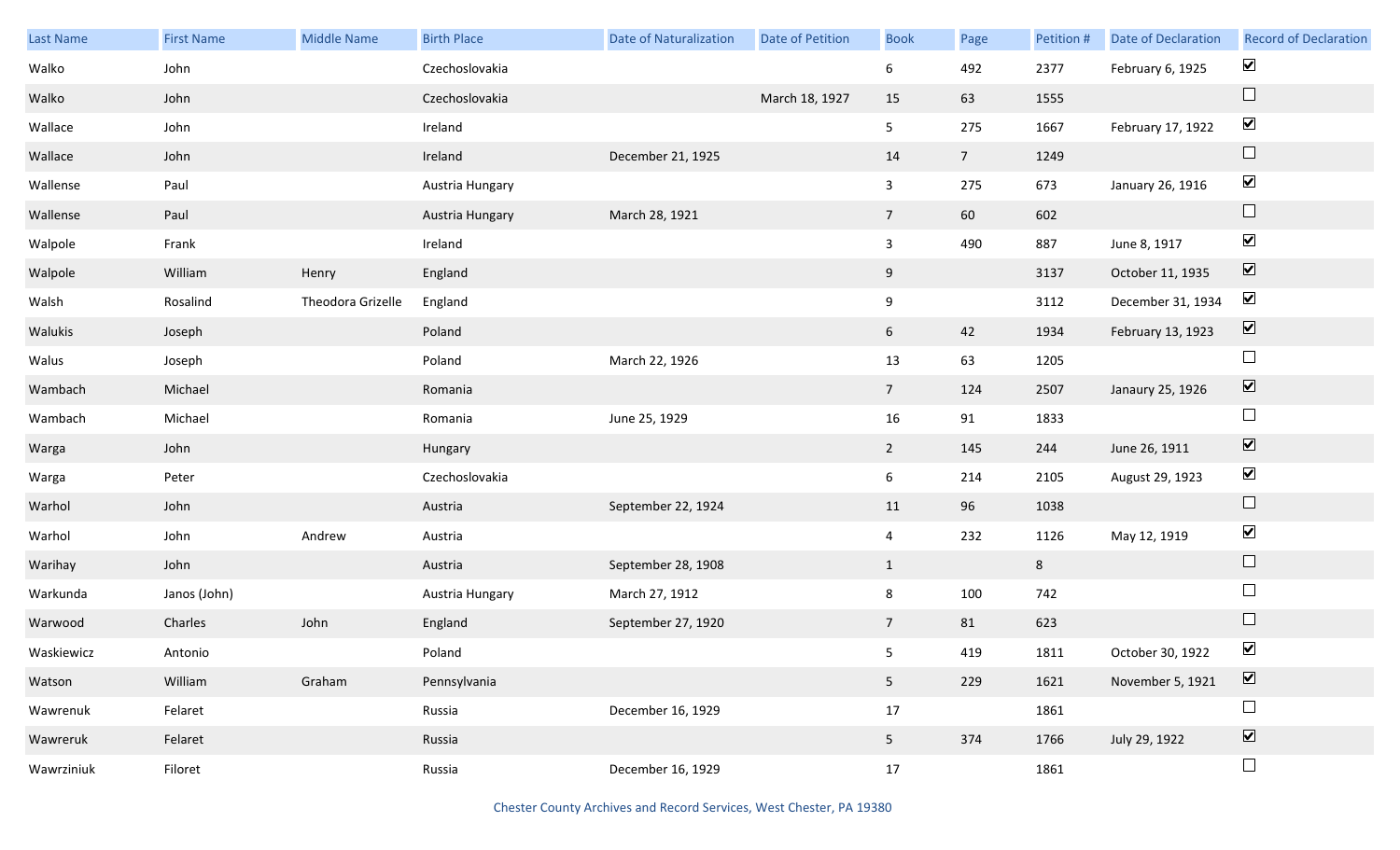| Last Name    | <b>First Name</b> | Middle Name | <b>Birth Place</b> | Date of Naturalization | Date of Petition | <b>Book</b>    | Page           | Petition # | <b>Date of Declaration</b> | <b>Record of Declaration</b> |
|--------------|-------------------|-------------|--------------------|------------------------|------------------|----------------|----------------|------------|----------------------------|------------------------------|
| Wawrzonkoski | Branislaw         |             | Holland            |                        |                  | $\mathbf{3}$   | 367            | 765        | December 26, 1916          | $\boxed{\blacktriangledown}$ |
| Weber        | John              | P           | Luxembourgh        | June 28, 1909          |                  | $\mathbf{1}$   |                | 10         |                            | $\sqcup$                     |
| Weber        | Leon              |             | Austria            |                        | August 13, 1917  | 5 <sub>5</sub> | 16             | 361        |                            | $\Box$                       |
| Weidler      | Elizabet          | Ruth        | Sweden             | September 30, 1929     |                  | 16             | 100            | 1842       |                            | $\Box$                       |
| Weidler      | Eric              | August      | Sweden             | September 30, 1929     |                  | 16             | 101            | 1843       |                            | $\Box$                       |
| Weiner       | Israel            |             | Russia             |                        |                  | 5 <sub>1</sub> | 181            | 1573       | May 18, 1921               | $\blacktriangledown$         |
| Weiner       | Israel            |             | Russia             | December 17, 1923      |                  | 11             | 3 <sup>7</sup> | 945        |                            | $\Box$                       |
| Weiss        | John              |             | Hungary            |                        |                  | 5 <sub>1</sub> | 361            | 1753       | July 3, 1922               | $\blacktriangledown$         |
| Weiss        | John              |             | Hungary            |                        |                  | $2^{\circ}$    | 64             | 164        | January 31, 910            | $\boxed{\blacktriangledown}$ |
| Weiss        | Morris            |             | Hungary            |                        |                  | $\overline{2}$ | 169            | 268        | October 31, 1911           | $\blacktriangledown$         |
| Weiss        | Morris            |             | Hungary            | June 8, 1914           |                  | $\overline{3}$ | 33             | 183        |                            | $\Box$                       |
| Weiss        | Philip            | Benjamin    | Hungary            |                        |                  | $2^{\circ}$    | 170            | 269        | October 31, 1911           | $\blacktriangledown$         |
| Weiss        | Philip            | Thomas      | Hungary            | June 8, 1914           |                  | $\mathbf{3}$   | 32             | 182        |                            | $\Box$                       |
| Wencell      | Joseph            |             | Russia             |                        | June 17, 1912    | $\overline{2}$ | 64             | 114        |                            | $\Box$                       |
| Wengert      | Wilhelmina        | Paulina     | Germany            |                        |                  | $\overline{4}$ | 142            | 1036       | July 5, 1918               | $\boxed{\blacktriangledown}$ |
| Westrup      | Martha            |             | Germany            |                        |                  | 8              | 8              | 2888       | May 3, 1929                | $\blacktriangledown$         |
| Westrup      | Martha            |             | Germany            | December 21, 1931      |                  | $18\,$         |                | 1994       |                            | $\Box$                       |
| Wetzel       | Herman            | Albert      | Germany            |                        |                  | 9              |                | 2966       | December 20, 1930          | $\blacktriangledown$         |
| Wetzel       | Hermann           | Albert      | Germany            | October 1, 1934        |                  | 19             |                | 2103       |                            | $\Box$                       |
| Wetzger      | John              |             | Austria Hungary    |                        |                  | 4              | 55             | 952        | October 1, 1917            | $\blacktriangledown$         |
| Whalen       | Michael           |             | Ireland            |                        |                  | $2^{\circ}$    | 239            | 338        | October 9, 1912            | $\overline{\mathbf{v}}$      |
| Whalen       | Michael           |             | Ireland            | September 27, 1915     |                  | $\mathbf{3}$   | 70             | 220        |                            | $\Box$                       |
| Whealon      | James             |             | Ireland            |                        |                  | $2^{\circ}$    | 27             | 128        | March 15, 1909             | $\overline{\mathbf{v}}$      |
| Whelan       | Ellan             |             | Ireland            |                        |                  | 9              |                | 3088       | December 7, 1933           | $\blacktriangleright$        |
| White        | John              |             | Russia             |                        |                  | 5 <sub>1</sub> | 218            | 1610       | October 3, 1921            | $\boxed{\blacktriangledown}$ |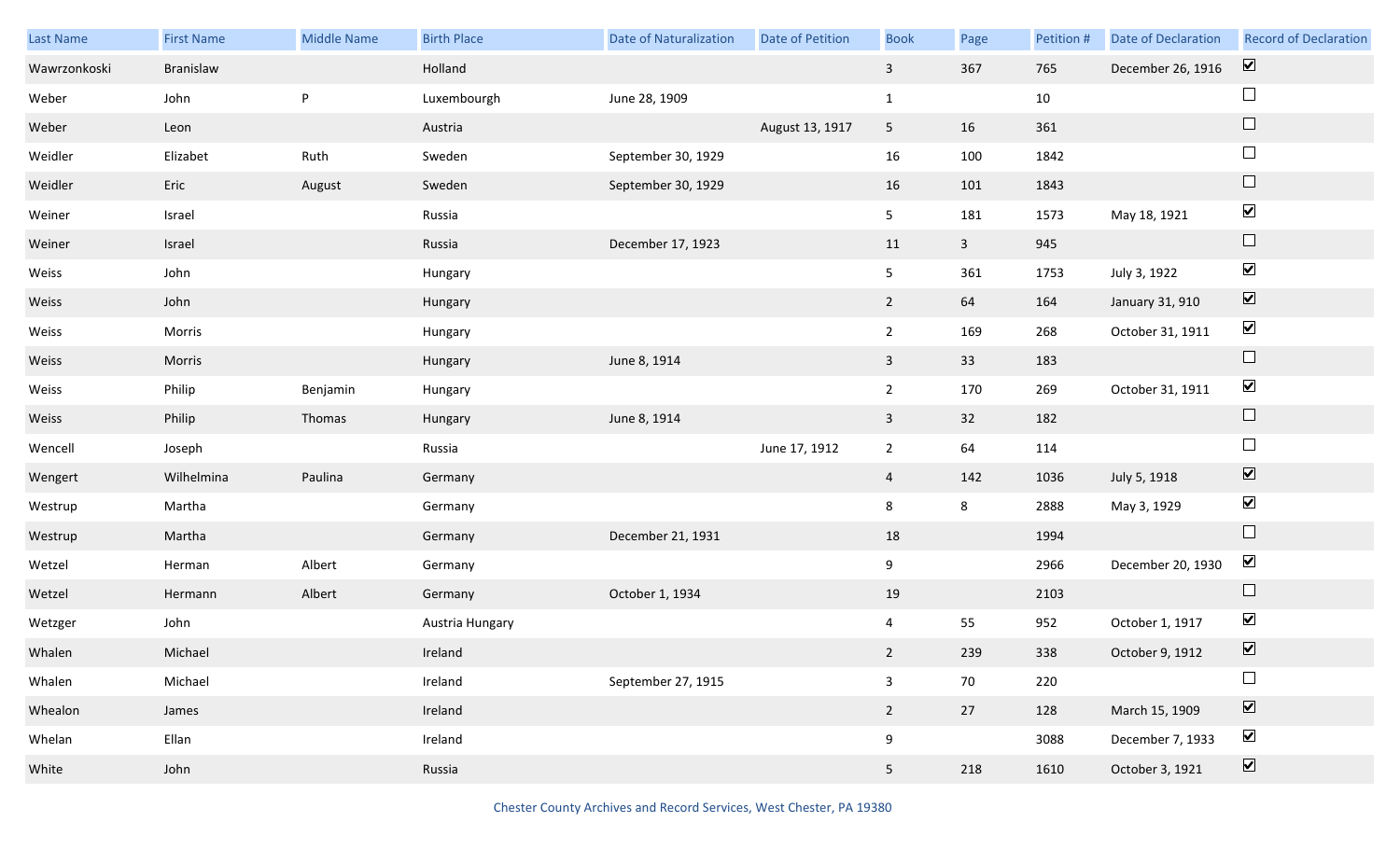| Last Name  | <b>First Name</b> | Middle Name | <b>Birth Place</b> | <b>Date of Naturalization</b> | Date of Petition      | <b>Book</b>     | Page            | Petition # | Date of Declaration | <b>Record of Declaration</b> |
|------------|-------------------|-------------|--------------------|-------------------------------|-----------------------|-----------------|-----------------|------------|---------------------|------------------------------|
| White      | Sam               |             | England            |                               |                       | 4               | 11              | 908        | June 26, 1917       | $\blacktriangleright$        |
| White      | Samuel            |             | England            | September 26, 1921            |                       | 8               | 65              | 707        |                     | $\Box$                       |
| Whiteside  | Thomas            |             | Ireland            |                               |                       | $\mathbf{3}$    | 456             | 854        | May 21, 1917        | $\blacktriangledown$         |
| Whiteside  | Thomas            |             | Ireland            |                               | June 5, 1919          | 6               | 30 <sup>°</sup> | 473        |                     | $\Box$                       |
| Whittman   | James             |             | England            | December 18, 1922             |                       | $10\,$          | $\overline{4}$  | 846        |                     | $\Box$                       |
| Wick       | Paul              | Emil        | Switzerland        |                               |                       | 9               |                 | 3061       | February 18, 1933   | $\boxed{\blacktriangledown}$ |
| Wiebe      | Velde             |             | Netherlands        | December 15, 1919             |                       | $6\overline{6}$ | 45              | 489        |                     | $\Box$                       |
| Wiechowski | Brenistaw         |             | Poland             |                               |                       | 6               | 43              | 1935       | February 13, 1923   | $\boxed{\blacktriangledown}$ |
| Wiechowski | Bronislaw         |             | Poland             | October 1, 1928               |                       | 15              | 227             | 1719       |                     | $\Box$                       |
| Wieland    | Alvin             | Gust        | Germany            |                               |                       | $7\overline{ }$ | 320             | 2701       | August 6, 1927      | $\boxed{\blacktriangledown}$ |
| Wierzbicki | Michael           |             | Austria            |                               |                       | 5 <sub>1</sub>  | 305             | 1697       | April 27, 1922      | $\blacktriangleright$        |
| Wierzbicki | Michal            |             | Poland             |                               |                       | 9               |                 | 2948       | July 30, 1930       | $\boxed{\blacktriangledown}$ |
| Wierzbicki | Michal            |             | Austria            |                               | September 21, 1934 19 |                 |                 | 2112       |                     | $\Box$                       |
| Wikrent    | Alois             |             | Poland             | December 15, 1924             |                       | 12              | 68              | 1110       |                     | $\Box$                       |
| Wikrent    | Alojis            |             | Austria Hungary    |                               |                       | $\overline{4}$  | 114             | 1009       | April 9, 1918       | $\blacktriangledown$         |
| Wilhere    | John              |             | Ireland            |                               | March 4, 1918         | 5 <sub>1</sub>  | 59              | 404        |                     | $\Box$                       |
| Wilk       | Antonio           |             | Austria Hungary    |                               |                       | 5               | 257             | 1649       | January 16, 1922    | $\blacktriangledown$         |
| Wilk       | Antonio           |             | Poland             | September 22, 1924            |                       | 12              | 8               | 1050       |                     | $\Box$                       |
| Wilk       | Celestin          |             | Austria            |                               |                       | 5 <sub>1</sub>  | 293             | 1685       | March 29, 1922      | $\blacktriangledown$         |
| Wilkinson  | George            | Henry       | England            |                               |                       | 1 series 2      | 85              | 85         | October 9, 1908     | $\boxed{\blacktriangledown}$ |
| Wilkinson  | George            | Henry       | England            | January 23, 1911              |                       | $2^{\circ}$     | $\overline{7}$  | 57         |                     | $\Box$                       |
| Wilkinson  | Joseph            |             | England            |                               |                       | $\mathbf{3}$    | 82              | 481        | January 30, 1915    | $\boxed{\blacktriangledown}$ |
| Wilkinson  | Joseph            |             | England            | September 23, 1918            |                       | 5 <sub>5</sub>  | 50              | 395        |                     | $\Box$                       |
| Wilkinson  | Thomas            | W           | England            | March 28, 1921                |                       | 8               | 10              | 652        |                     | $\Box$                       |
| Wilkinson  | Tom               | Wright      | England            |                               |                       | 1 series 2      | 86              | 86         | October 9, 1908     | $\blacktriangledown$         |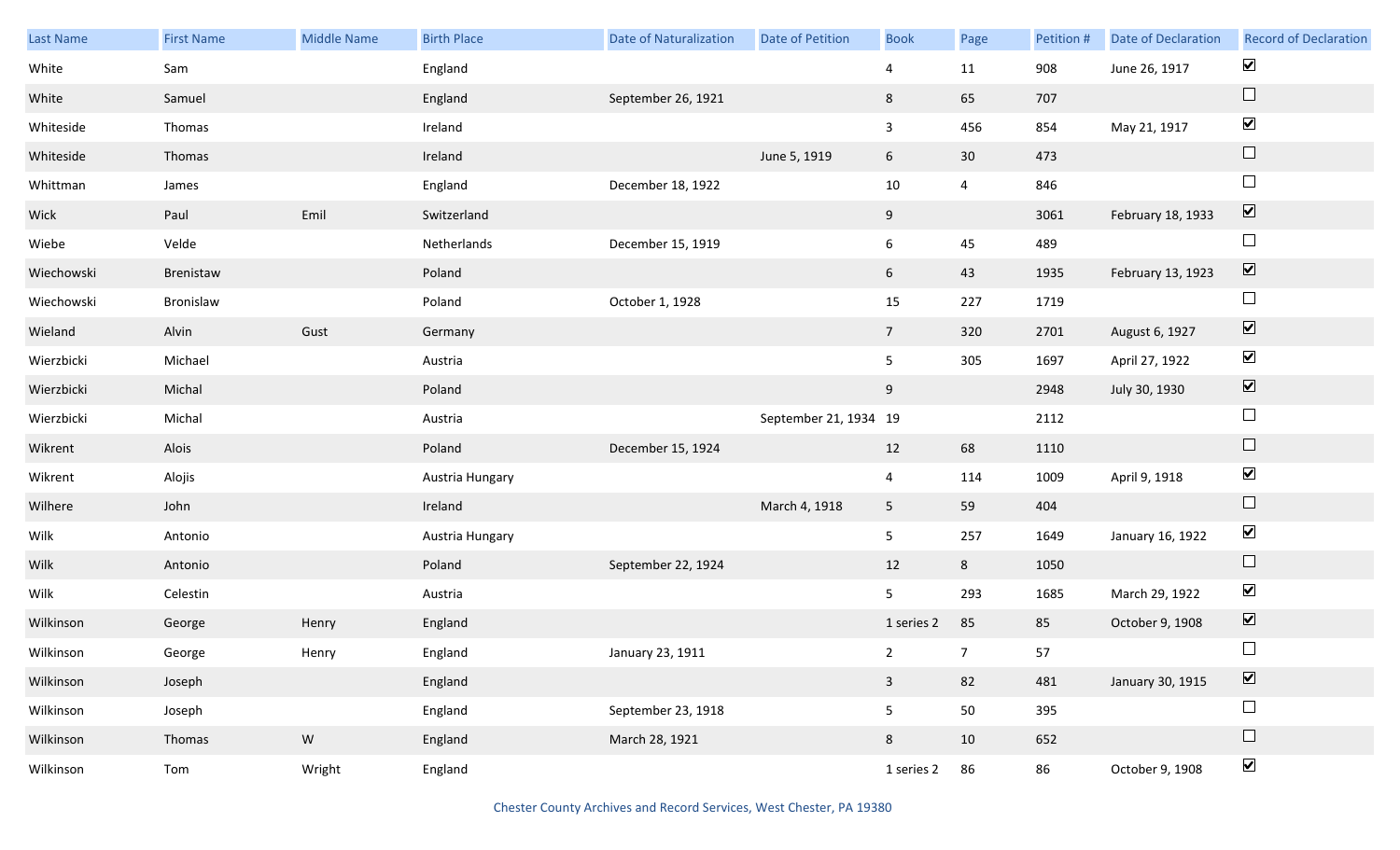| Last Name     | <b>First Name</b> | <b>Middle Name</b> | <b>Birth Place</b> | <b>Date of Naturalization</b> | <b>Date of Petition</b> | <b>Book</b>     | Page | Petition # | Date of Declaration                         | <b>Record of Declaration</b> |
|---------------|-------------------|--------------------|--------------------|-------------------------------|-------------------------|-----------------|------|------------|---------------------------------------------|------------------------------|
| Wilkinson     | Tom               | Wright             | England            |                               |                         | $\mathbf{3}$    | 439  | 837        | April 28, 1917                              | $\boxed{\blacktriangledown}$ |
| Williamson    | Archibald         | Shankland          | Scotland           |                               |                         | $\overline{4}$  | 139  | 1033       | June 21, 1918                               | $\blacktriangleright$        |
| Williamson    | Charles           | Robb               | Scotland           |                               |                         | 1 series 2      | 75   | 75         | August 28, 1908                             | $\boxed{\blacktriangledown}$ |
| Williamson    | Charles           | Robb               | Scotland           | June 8, 1914                  |                         | $\mathbf{3}$    | 24   | 174        |                                             | $\Box$                       |
| Wilson        | Annie             | Jane               | Ireland            |                               |                         | $7\overline{ }$ | 411  | 2791       | May 7, 1928                                 | $\boxed{\blacktriangledown}$ |
| Wilson        | Dorothy           | Thornbury          | Canada             | April 1, 1935                 |                         | 19              |      | 2133       |                                             | $\Box$                       |
| Wilson        | George            | Barrett            | Jamaica            |                               |                         | 5 <sub>1</sub>  | 252  | 1644       | January 9, 1922                             | $\boxed{\blacktriangledown}$ |
| Wilson        | Isaac             |                    | Ireland            | November 8, 1909              |                         | $\mathbf{1}$    |      | 36         |                                             | $\Box$                       |
| Wilson        | John              | Alexander          | Ireland            |                               |                         | $\overline{4}$  | 64   | 961        | November 7, 1917                            | $\boxed{\blacktriangledown}$ |
| Wimmer        | John              | Taylor             | U.S.A.             |                               |                         | 9               |      | 2997       | August 5, 1931                              | $\blacktriangledown$         |
| Wimmer        | John              | Taylor             | U.S.A.             | October 7, 1932               |                         | 18              |      | 2030       |                                             | $\hfill \square$             |
| Windsor       | Joseph            |                    | England            |                               |                         | $\mathbf{3}$    | 74   | 473        | November 19, 1914                           | $\blacktriangledown$         |
| Winkler       | Richard           |                    | Austria Hungary    |                               |                         | $\overline{4}$  | 296  | 1190       | August 26, 1919                             | $\boxed{\blacktriangledown}$ |
| Wischuck      | Wasyl             |                    |                    |                               |                         | 6               | 415  |            | (circa August 1924)                         | $\blacktriangledown$         |
| Wischulk      | Wasyl             |                    | Hungary            |                               |                         | 6 <sup>1</sup>  | 484  | 2369       | January 27, 1925                            | $\overline{\mathbf{v}}$      |
| Wiski         | Antoni            |                    | Poland Russia      |                               |                         | $\overline{4}$  | 254  | 1148       | June 6, 1919                                | $\blacktriangledown$         |
| Wismewski     | John              |                    | Russia             |                               |                         | $\mathbf{3}$    | 475  | 873        | June 4, 1917                                | $\boxed{\blacktriangledown}$ |
| Wisnewski     | John              |                    | Russia             | June 27, 1921                 |                         | 8               | 47   | 689        |                                             | $\Box$                       |
| Wiszczuk      | Wasyl             |                    | Hungary            | December 19, 1927             |                         | 15              | 100  | 1592       |                                             | $\Box$                       |
| Wnuk          | Bronislaw         |                    | Poland             |                               |                         | 6               | 396  | 2283       | June 25, 1924                               | $\blacktriangledown$         |
| Wojciechowski | Zigmunt           |                    | Poland             |                               |                         | $6\overline{6}$ | 422  | 2308       | September 22, 1924 $\boxed{\triangleright}$ |                              |
| Wojciechowski | Zygmunt           |                    | Poland             | March 28, 1927                |                         | $14\,$          | 232  | 1474       |                                             |                              |
| Wojtecki      | Wincenti          |                    | Russia Poland      | September 24, 1917            |                         | $\overline{4}$  | 72   | 322        |                                             | $\Box$                       |
| Wojtecki      | Wincenty          |                    | Poland Russia      |                               |                         | $\mathbf{3}$    | 48   | 445        | June 29, 1914                               | $\blacktriangledown$         |
| Wojticsek     | Wilhelm           |                    | Czechoslovakia     | December 17, 1928             |                         | 15              | 249  | 1741       |                                             | $\Box$                       |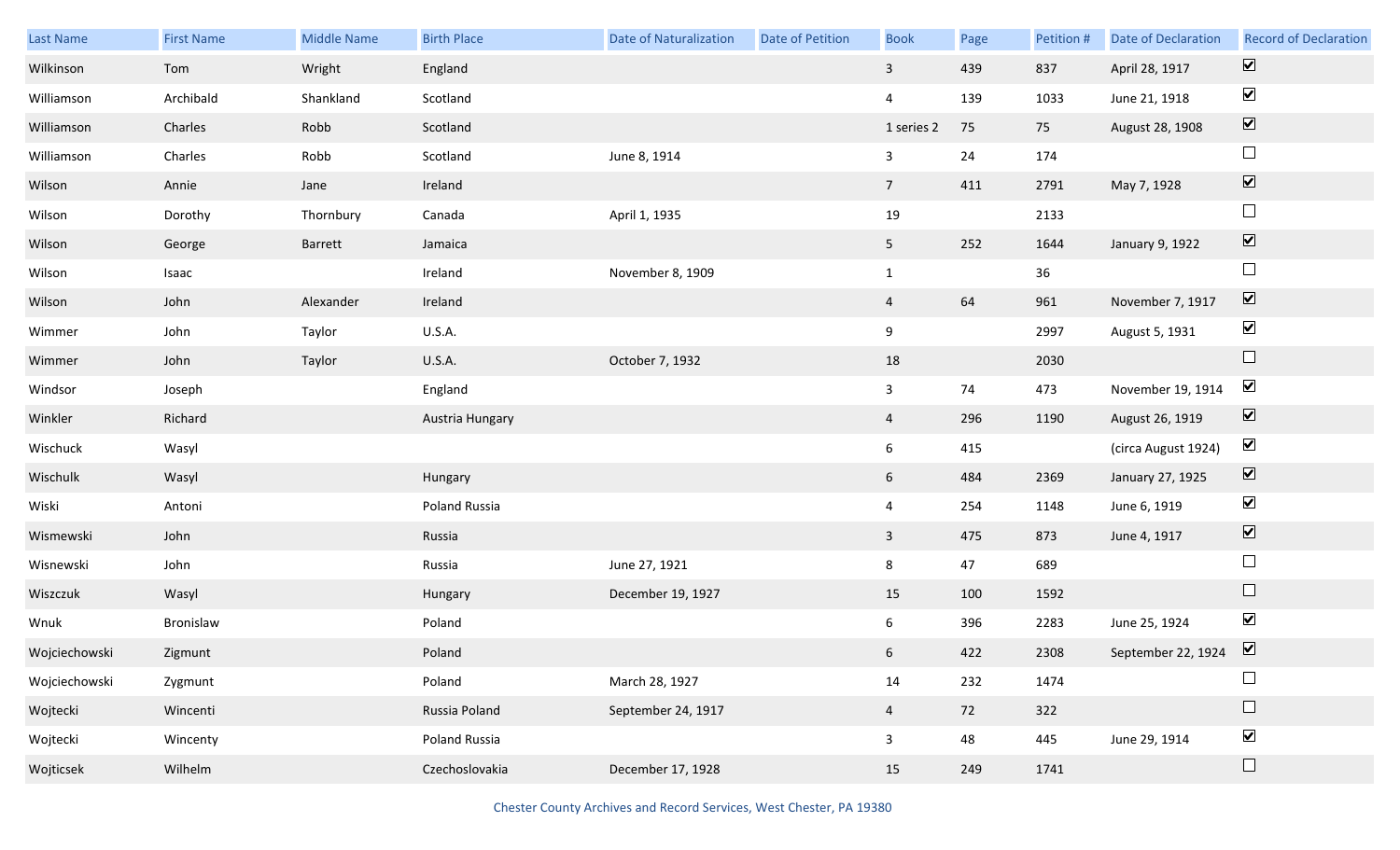| <b>Last Name</b> | <b>First Name</b> | Middle Name  | <b>Birth Place</b> | <b>Date of Naturalization</b> | Date of Petition | <b>Book</b>     | Page           | Petition # | Date of Declaration | <b>Record of Declaration</b> |
|------------------|-------------------|--------------|--------------------|-------------------------------|------------------|-----------------|----------------|------------|---------------------|------------------------------|
| Wojtusak         | Andrew            |              | Poland             |                               |                  | $\overline{7}$  | 144            | 2526       | March 15, 1926      | $\blacktriangleright$        |
| Wojtusak         | Konstantine       |              | Poland             | December 19, 1927             |                  | 15              | 94             | 1586       |                     | $\Box$                       |
| Wojtusiak        | Konstantine       |              | Poland             |                               |                  | $7\overline{ }$ | 23             | 2408       | April 3, 1925       | $\blacktriangledown$         |
| Wolarik          | John              |              | Hungary            | September 9, 1907             |                  | $\mathbf{1}$    |                | 6          |                     | $\Box$                       |
| Wolfinger        | Joseph            |              | Hungary            |                               |                  | $\mathbf{3}$    | 137            | 536        | July 15, 1915       | $\blacktriangledown$         |
| Wolfinger        | Joseph            |              | Hungary            | March 22, 1920                |                  | 6               | 88             | 531        |                     | $\Box$                       |
| Wolonik          | Wallace           |              | Poland             |                               |                  | $9\,$           |                | 3032       | April 25, 1932      | $\blacktriangledown$         |
| Wolownick        | Akiton            |              | Austria Hungary    |                               |                  | $\overline{4}$  | 56             | 953        | October 3, 1917     | $\boxed{\blacktriangledown}$ |
| Wolownik         | Fedyko (Fedjko)   |              | Poland             |                               |                  | 9               |                | 3032       | April 25, 1932      | $\blacktriangledown$         |
| Wolownik         | John              |              | Austria            |                               |                  | 6               | 64             | 1956       | February 15, 1923   | $\boxed{\blacktriangledown}$ |
| Wolownik         | Wasyl             |              | Austria            |                               |                  | $\overline{2}$  | 121            | 221        | February 15, 1911   | $\blacktriangledown$         |
| Wolownik         | Wasyl             |              | Austria            | October 24, 1917              |                  | $\overline{4}$  | 94             | 344        |                     | $\Box$                       |
| Womersley        | William           |              | England            | March 23, 1914                |                  | $\mathbf{3}$    | 12             | 162        |                     | $\Box$                       |
| Wood             | John              | Aylhour      | England            | September 24, 1917            |                  | 5 <sub>5</sub>  | $\overline{4}$ | 349        |                     | $\Box$                       |
| Woods            | Michael           | Joseph       | Ireland            |                               |                  | 7 <sup>7</sup>  | 393            | 2773       | February 29, 1928   | $\blacktriangledown$         |
| Woods            | Michael           | Joseph       | Ireland            | September 29, 1930            |                  | 17              |                | 1923       |                     | $\Box$                       |
| Woolard          | Charles           |              | England            |                               |                  | 6 <sup>1</sup>  | 295            | 2185       | February 2, 1924    | $\blacktriangledown$         |
| Woolard          | Frank             | James        | England            |                               |                  | 6               | 459            | 2345       | December 23, 1924   | $\overline{\mathbf{V}}$      |
| Woolard          | Frank             | James        | England            | March 25, 1929                |                  | 16              | 45             | 1787       |                     | $\Box$                       |
| Woolard          | Frederick         | G            | England            |                               |                  | $\mathbf{3}$    | 449            | 847        | May 9, 1917         | $\overline{\mathbf{v}}$      |
| Woolard          | Frederick         | George       | England            | December 23, 1919             |                  | 6               | 53             | 497        |                     | $\Box$                       |
| Woolard          | William           | Charles      | England            |                               |                  | $\overline{4}$  | 337            | 1231       | October 13, 1919    | $\boxed{\blacktriangledown}$ |
| Woolard          | William           | Charles      | England            | September 22, 1924            |                  | 11              | 67             | 1009       |                     | $\Box$                       |
| Worou            | S <sub>1</sub>    | $\mathsf{J}$ | Canada             |                               |                  | 5 <sub>1</sub>  | 165            | 1557       | April 18, 1921      | $\overline{\textbf{v}}$      |
| Wright           | Thomas            |              | England            |                               |                  | $\overline{4}$  | 110            | 1006       | March 18, 1918      | $\blacktriangledown$         |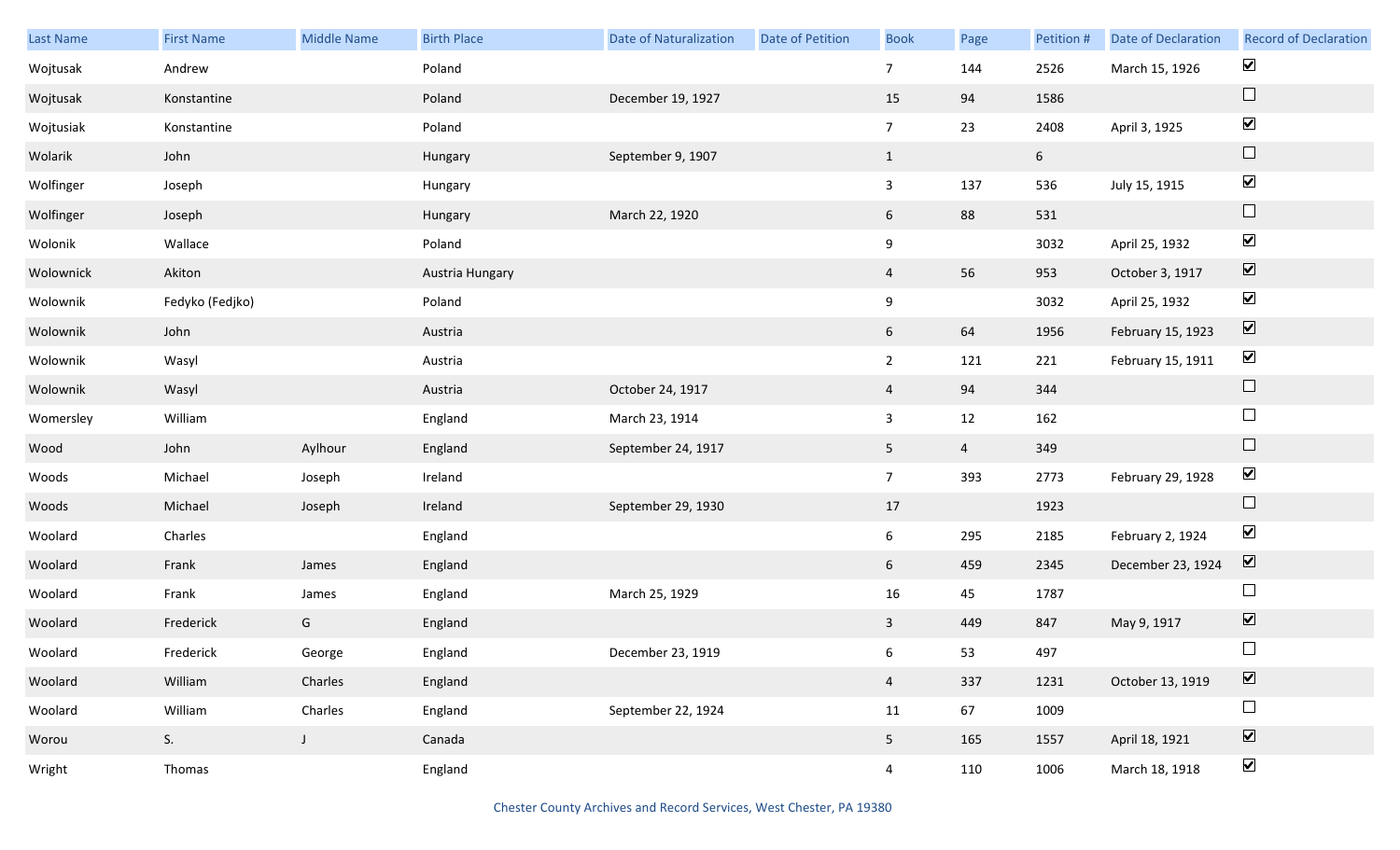| Last Name  | <b>First Name</b> | Middle Name | <b>Birth Place</b> | <b>Date of Naturalization</b> | Date of Petition | <b>Book</b>     | Page           | Petition # | <b>Date of Declaration</b> | <b>Record of Declaration</b> |
|------------|-------------------|-------------|--------------------|-------------------------------|------------------|-----------------|----------------|------------|----------------------------|------------------------------|
| Wright     | Thomas            |             | England            | September 27, 1920            |                  | $7\overline{ }$ | 63             | 605        |                            | $\sqcup$                     |
| Wroblewsky | Hilary Rev.       |             | Poland             |                               |                  | 9               |                | 3074       | June 6, 1933               | $\blacktriangledown$         |
| Yaculak    | Wasyl             |             | Austria            |                               |                  | $7\overline{ }$ | 447            | 2827       | October 8, 1928            | $\boxed{\blacktriangledown}$ |
| Yakab      | Janos             |             | Hungary            |                               |                  | $\overline{2}$  | 146            | 245        | June 26, 1911              | $\blacktriangledown$         |
| Yanchek    | Paul              |             | Czechoslovakia     | September 30, 1929            |                  | 16              | 108            | 1850       |                            | $\Box$                       |
| Yanchick   | Paul              |             | Czechoslovakia     |                               |                  | $7\overline{ }$ | 292            | 2673       | May 7, 1927                | $\blacktriangledown$         |
| Yanchocik  | Michele           |             | Czechoslovakia     |                               |                  | 6               | 470            | 2355       | January 9, 1925            | $\boxed{\blacktriangledown}$ |
| Yancik     | John              |             | Czechoslovakia     |                               |                  | 7 <sup>7</sup>  | 53             | 2437       | June 10, 1925              | $\blacktriangledown$         |
| Yancocik   | Michael           |             | Czechoslovakia     | September 30, 1929            |                  | 16              | 110            | 1852       |                            | $\Box$                       |
| Yankesh    | John              |             | Austria Hungary    |                               |                  | 5 <sub>5</sub>  | 326            | 1718       | May 25, 1922               | $\blacktriangledown$         |
| Yankojak   | Frank             |             | Poland             |                               |                  | 6               | 418            | 2304       | September 2, 1924          | $\boxed{\mathbf{v}}$         |
| Yannaka    | Efrosen           |             | Greece             | June 25, 1934                 |                  | 19              |                | 2095       |                            | $\Box$                       |
| Yannascoli | Donato            |             | Italy              |                               |                  | $7\overline{ }$ | 197            | 2578       | July 26, 1926              | $\boxed{\blacktriangledown}$ |
| Yannascoli | Donato            |             | Italy              | December 17, 1928             |                  | 16              | $\overline{2}$ | 1744       |                            | $\Box$                       |
| Yanovan    | Teddi             |             | Hungary            |                               |                  | $\overline{2}$  | 258            | 357        | February 3, 1913           | $\boxed{\blacktriangledown}$ |
| Yanovan    | Teddi             |             | Hungary            | September 27, 1915            |                  | $\mathbf{3}$    | 88             | 238        |                            | $\Box$                       |
| Yaros      | Simon             |             | Poland             |                               |                  | 6 <sup>1</sup>  | 59             | 1951       | February 15, 1923          | $\blacktriangledown$         |
| Yaskow     | Lazar             |             | Russia             |                               |                  | 5 <sub>5</sub>  | 455            | 1847       | February 1, 1923           | $\blacktriangledown$         |
| Yaskow     | Lazar             |             | Russia Poland      |                               |                  | $\mathbf{3}$    | 114            | 513        | June 9, 1915               | $\sum$                       |
| Yaskow     | Lazar             |             | Russia             | December 21, 1925             |                  | 14              | $\mathbf{1}$   | 1243       |                            | $\Box$                       |
| Yaworski   | Joseph            | James       | Poland Germany     |                               |                  | $\overline{4}$  | 214            | 1108       | March 10, 1919             | $\boxed{\mathbf{v}}$         |
| Yaworski   | Veronica          |             | Germany            | September 16, 1935            |                  | 19              |                | 2152       |                            | $\Box$                       |
| Yaworsky   | Joseph            | James       | Germany            | June 26, 1922                 |                  | 9 <sub>o</sub>  | 36             | 778        |                            | $\Box$                       |
| Yazbek     | Sliman            |             | Syria              | December 21, 1925             |                  | 13              | 94             | 1236       |                            | $\Box$                       |
| Yazlek     | Sliman            |             | Syria              |                               |                  | 6 <sup>1</sup>  | 72             | 1964       | February 16, 1923          | $\boxed{\blacktriangledown}$ |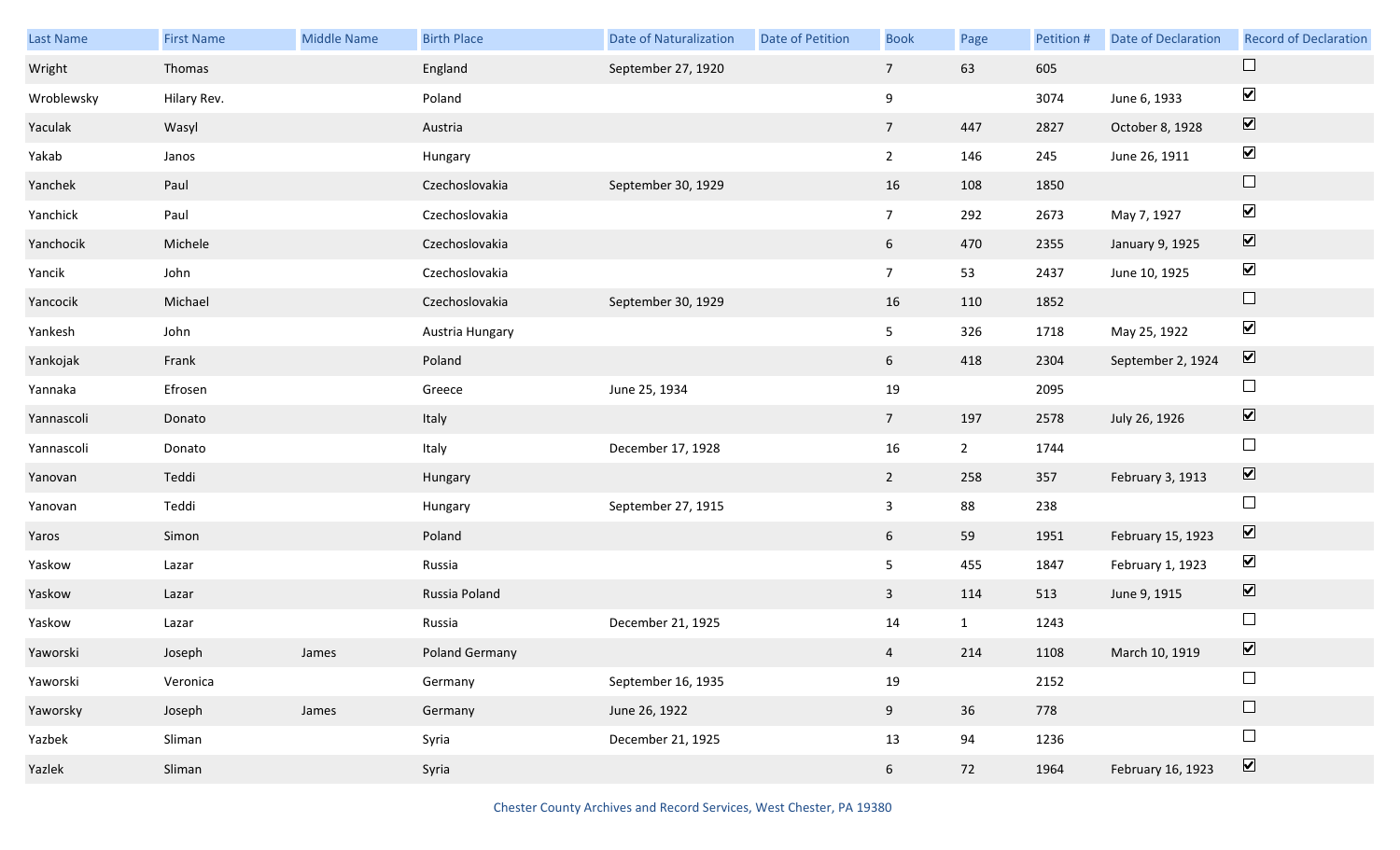| Last Name  | <b>First Name</b> | <b>Middle Name</b> | <b>Birth Place</b> | <b>Date of Naturalization</b> | <b>Date of Petition</b> | <b>Book</b>     | Page | Petition # | <b>Date of Declaration</b> | <b>Record of Declaration</b> |
|------------|-------------------|--------------------|--------------------|-------------------------------|-------------------------|-----------------|------|------------|----------------------------|------------------------------|
| Yelovich   | Mata              |                    | Yugoslavia         |                               |                         | $\overline{7}$  | 235  | 2616       | October 27, 1926           | $\blacktriangledown$         |
| Yelovich   | Mate              |                    | Yugoslavia         | March 25, 1929                |                         | 16              | 36   | 1778       |                            | $\Box$                       |
| Yencho     | Steve             |                    | Czechoslovakia     | December 17, 1928             |                         | 15              | 242  | 1734       |                            | $\Box$                       |
| Yencko     | Steve             |                    | Czechoslovakia     |                               |                         | $7\overline{ }$ | 160  | 2541       | April 12, 1926             | $\boxed{\blacktriangledown}$ |
| Yladry     | John              |                    | Austria            |                               |                         | $\mathbf{3}$    | 24   | 423        | February 9, 1914           | $\blacktriangledown$         |
| Yoka       | John              |                    | Russia             |                               |                         | $\mathbf{3}$    | 487  | 884        | June 7, 1917               | $\boxed{\blacktriangledown}$ |
| Yoka       | John              |                    | Russia             | June 27, 1921                 |                         | $7\overline{ }$ | 72   | 614        |                            | $\Box$                       |
| Yonkech    | Anna              |                    | Czechoslovakia     | March 23, 1925                |                         | 13              | 13   | 1155       |                            | $\Box$                       |
| Youkech    | Anna              |                    | Czechoslovakia     |                               |                         | 5 <sub>1</sub>  | 415  | 1807       | October 16, 1922           | $\blacktriangledown$         |
| Young      | Robert            |                    | Scotland           | October 23, 1919              |                         | $6\overline{6}$ | 26   | 469        |                            | $\Box$                       |
| Yunyo      | John              |                    | Poland             |                               |                         | $7\overline{ }$ | 193  | 2574       | July 2, 1926               | $\blacktriangledown$         |
| Yuritzin   | Vasili            |                    | Russia             |                               |                         | $6\overline{6}$ | 270  | 2160       | January 4, 1924            | $\boxed{\blacktriangledown}$ |
| Yurko      | Mike              |                    | Hungary            |                               |                         | 7 <sup>7</sup>  | 60   | 2443       | July 15, 1925              | $\blacktriangledown$         |
| Yusko      | Andrew            |                    | Austria Hungary    |                               |                         | $\overline{4}$  | 467  | 1360       | June 3, 1920               | $\boxed{\blacktriangledown}$ |
| Yusko      | John              |                    | Hungary            |                               |                         | 1 series 2      | 48   | 48         | January 27, 1908           | $\blacktriangledown$         |
| Yusko      | Michael           |                    | Hungary            |                               |                         | $7\overline{ }$ | 445  | 2825       | October 3, 1928            | $\boxed{\blacktriangledown}$ |
| Yusko      | Mike              |                    | Austria Hungary    |                               |                         | $\mathbf{3}$    | 179  | 578        | September 8, 1915          | $\blacktriangledown$         |
| Yusko      | Mike              |                    | Czechoslovakia     | December 19, 1927             |                         | 15              | 111  | 1603       |                            | $\Box$                       |
| Yust       | Frederick         |                    | Germany            | June 25, 1917                 |                         | $\overline{4}$  | 79   | 329        |                            | $\Box$                       |
| Yuszko     | Andras            |                    | Austria Hungary    | September 25, 1922            |                         | 9               | 77   | 819        |                            | $\Box$                       |
| Zacarelli  | Domenico          |                    | Italy              | September 26, 1921            |                         | 8               | 58   | 700        |                            | $\Box$                       |
| Zaccarelli | Domenico          |                    | Italy              |                               |                         | $\overline{4}$  | 211  | 1105       | March 18, 1919             | $\boxed{\blacktriangledown}$ |
| Zach       | Mathias           |                    | Austria            |                               |                         | 5 <sub>1</sub>  | 335  | 1727       | June 7, 1922               | $\blacktriangleright$        |
| Zach       | Mattias           |                    | Austria            | September 27, 1926            |                         | 14              | 111  | 1353       |                            | $\Box$                       |
| Zadorozny  | Harry             |                    | Poland             |                               |                         | 6 <sup>1</sup>  | 293  | 2183       | February 1, 1924           | $\blacktriangledown$         |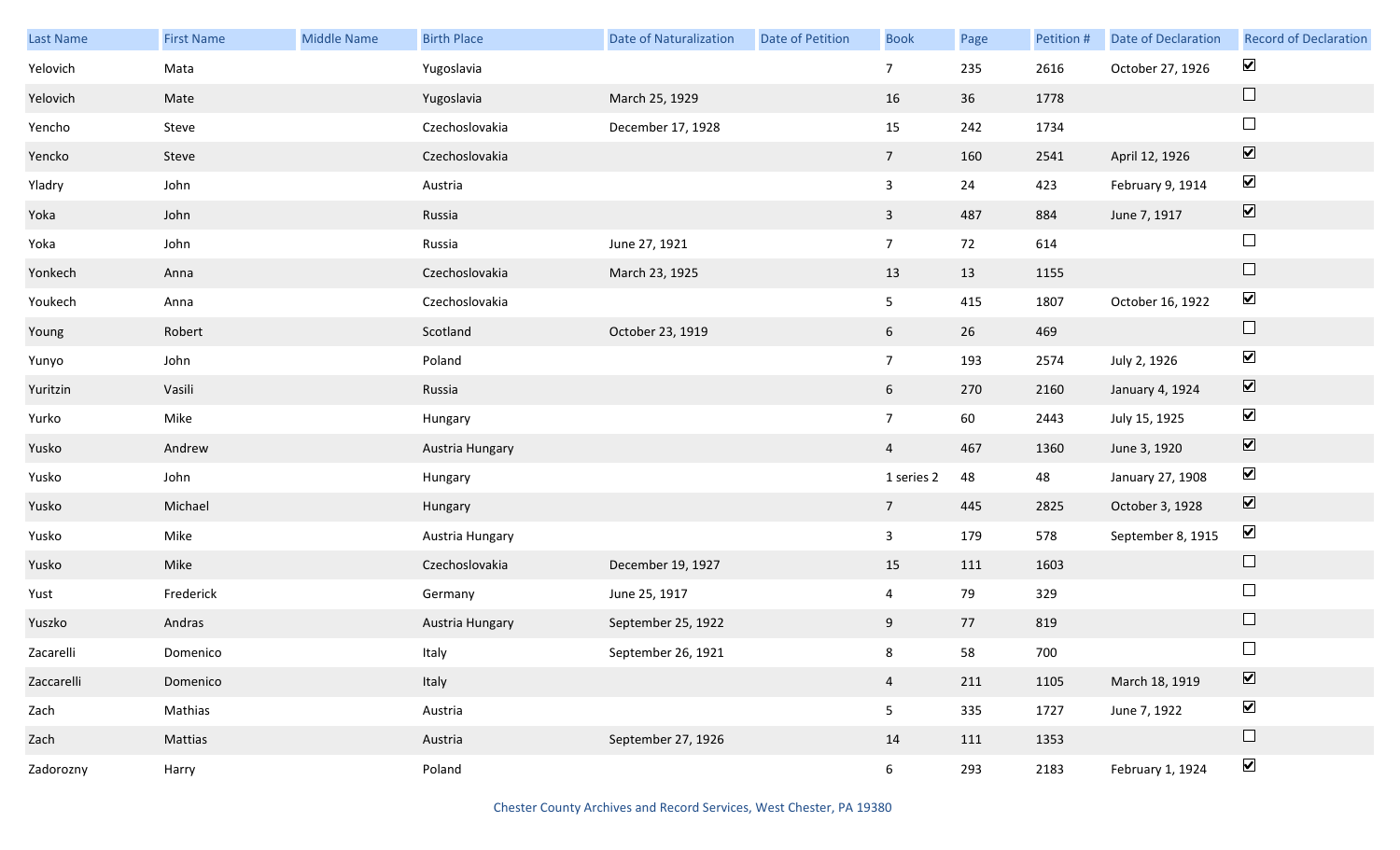| <b>Last Name</b> | <b>First Name</b>  | <b>Middle Name</b> | <b>Birth Place</b> | <b>Date of Naturalization</b> | <b>Date of Petition</b> | <b>Book</b>     | Page | Petition # | <b>Date of Declaration</b> | <b>Record of Declaration</b> |
|------------------|--------------------|--------------------|--------------------|-------------------------------|-------------------------|-----------------|------|------------|----------------------------|------------------------------|
| Zadynski         | John               |                    | Poland             |                               |                         | $6\overline{6}$ | 99   | 1991       | February 26 1923           | $\overline{\mathbf{v}}$      |
| Zaffiri          | Ferdinando         |                    | Italy              |                               |                         | $\overline{4}$  | 107  | 1003       | March 13, 1918             | $\blacktriangleright$        |
| Zaffiri          | Ferdinando         |                    | Italy              | October 27, 1919              |                         | 6 <sup>1</sup>  | 100  | 543        |                            | $\Box$                       |
| Zafirin          | Nicolas            |                    | Turkey             |                               |                         | $\overline{4}$  | 435  | 1328       | March 13, 1920             | $\blacktriangledown$         |
| Zafiris          | Nicolaos           |                    | Turkey             | March 28, 1927                |                         | 14              | 222  | 1464       |                            | $\Box$                       |
| Zahuranec        | Matias             |                    | Austria            |                               |                         | $\mathbf{3}$    | 441  | 839        | April 30, 1917             | $\blacktriangledown$         |
| Zakewicz         | Bernard            |                    | Russia             | March 26, 1917                |                         | $\overline{4}$  | 67   | 317        |                            | $\Box$                       |
| Zakiewiez        | Bernard            |                    | Russia             |                               |                         | $\overline{2}$  | 119  | 219        | February 13, 1911          | $\blacktriangledown$         |
| Zaleski          | Antoni             |                    | Poland             |                               |                         | 6 <sup>1</sup>  | 427  | 2313       | September 22, 1924         | $\boxed{\blacktriangledown}$ |
| Zaleski          | Antoni             |                    | Poland             | March 28, 1927                |                         | 14              | 233  | 1475       |                            | $\Box$                       |
| Zaman            | Antoni             |                    | Russia Poland      |                               |                         | $\overline{4}$  | 81   | 977        | December 21, 1917          | $\boxed{\blacktriangledown}$ |
| Zamansky         | Philip             |                    | Russia             | March 22, 1920                |                         | $7\overline{ }$ | 27   | 569        |                            | $\Box$                       |
| Zamansky         | Phillip            |                    | Russia             |                               |                         | $\overline{3}$  | 86   | 485        | February 18, 1915          | $\blacktriangledown$         |
| Zappacosta       | Corradino          |                    | Italy              |                               |                         | $\overline{4}$  | 267  | 1161       | June 16, 1919              | $\blacktriangledown$         |
| Zappacosta       | Corradino          |                    | Italy              | March 24, 1924                |                         | 11              | 10   | 952        |                            | $\Box$                       |
| Zappacosta       | Dante              | Pietro             | Italy              |                               |                         | $\overline{2}$  | 105  | 205        | December 5, 1910           | $\blacktriangledown$         |
| Zappacosta       | Dante              | Pietro             | Italy              | June 14, 1915                 |                         | $\mathbf{3}$    | 52   | 202        |                            | $\Box$                       |
| Zappacosta       | Ernest             |                    | Italy              |                               |                         | $\mathbf{3}$    | 67   | 466        | October 20, 1914           | $\blacktriangleright$        |
| Zappacosta       | Ernest (Remidildo) |                    | Italy              | March 26, 1917                |                         | $\overline{4}$  | 66   | 316        |                            | $\Box$                       |
| Zappacosta       | Francesco          |                    | Italy              |                               |                         | $\overline{2}$  | 133  | 232        | April 24, 1911             | $\blacktriangledown$         |
| Zappacosta       | Gustavo            |                    | Italy              |                               |                         | 3 <sup>7</sup>  | 334  | 732        | August 31, 1916            | $\boxed{\mathbf{v}}$         |
| Zappacosta       | Riccardo           |                    | Italy              |                               |                         | $2^{\circ}$     | 185  | 284        | February 5, 1912           | $\blacktriangledown$         |
| Zappone          | Giuseppe           |                    | Italy              | March 9, 1914                 |                         | $\mathbf{3}$    | 17   | 167        |                            | $\Box$                       |
| Zappone          | Guiseppe           |                    | Italy              |                               |                         | $2^{\circ}$     | 165  | 264        | October 2, 1911            | $\blacktriangledown$         |
| Zaraco           | Francesco          |                    | Italy              |                               |                         | 6 <sup>1</sup>  | 392  | 2279       | June 21, 1924              | $\boxed{\blacktriangledown}$ |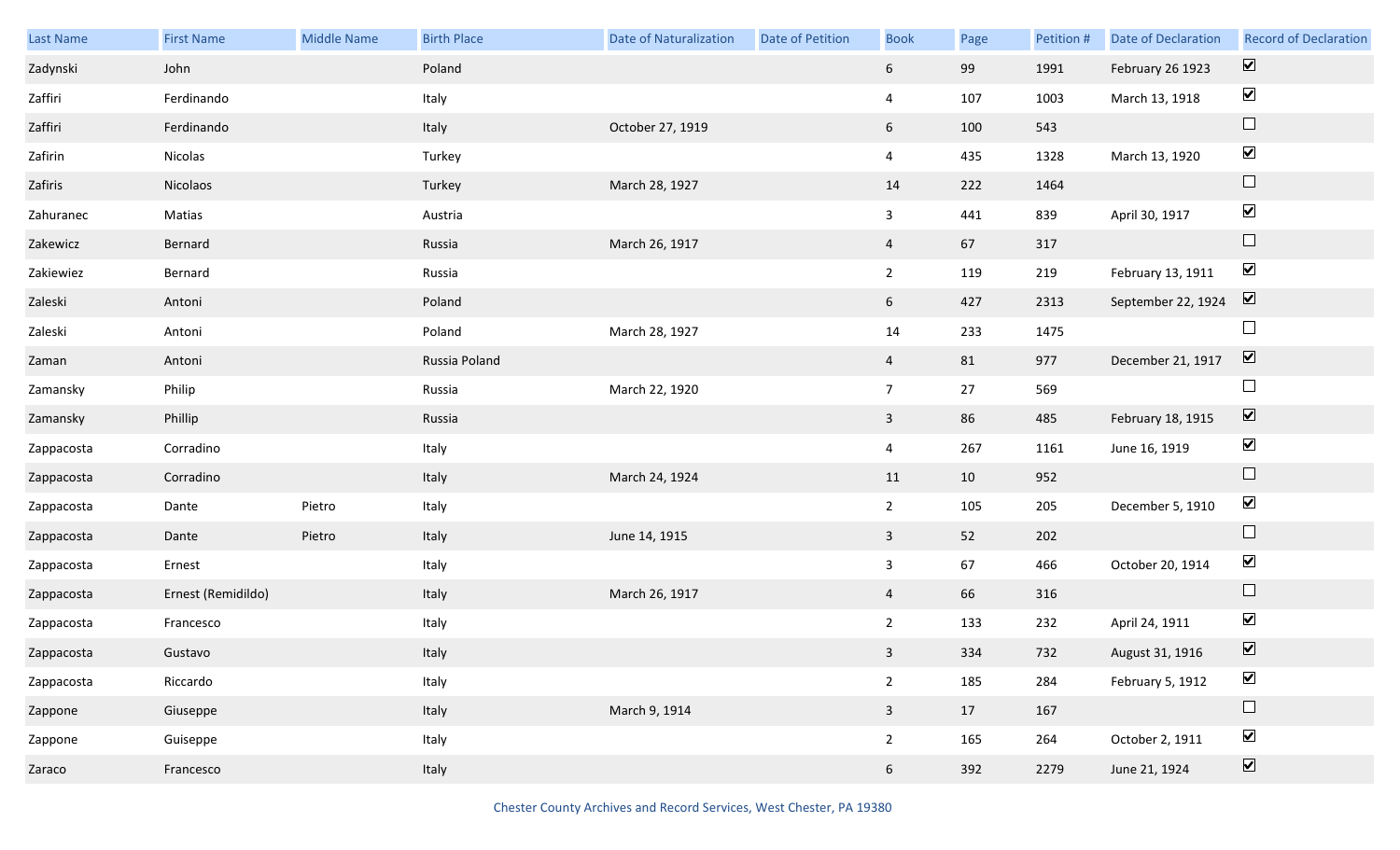| Last Name   | <b>First Name</b>   | Middle Name | <b>Birth Place</b> | <b>Date of Naturalization</b> | Date of Petition | <b>Book</b>     | Page | Petition # | Date of Declaration | <b>Record of Declaration</b> |
|-------------|---------------------|-------------|--------------------|-------------------------------|------------------|-----------------|------|------------|---------------------|------------------------------|
| Zaraco      | Francesco           |             | Italy              | October 1, 1928               |                  | 15              | 214  | 1706       |                     |                              |
| Zargazella  | Luigi               |             | Italy              | March 26, 1923                |                  | 10              | 47   | 889        |                     | $\Box$                       |
| Zasztowt    | Leon                |             | Russia Poland      |                               |                  | $\overline{2}$  | 219  | 318        | September 9, 1912   | $\blacktriangleright$        |
| Zasztowt    | Leon                |             | Russia Poland      | September 27, 1915            |                  | $\mathbf{3}$    | 74   | 224        |                     | $\Box$                       |
| Zatko       | Mike                |             | Czechoslovakia     |                               |                  | $6\overline{6}$ | 308  | 2198       | February 26, 1924   | $\blacktriangledown$         |
| Zawacki     | Julias              |             | Russia Poland      |                               |                  | $\overline{4}$  | 189  | 1083       | January 22, 1919    | $\boxed{\blacktriangledown}$ |
| Zawacki     | Julias              |             | Poland             | September 24, 1923            |                  | 10              | 100  | 942        |                     | $\Box$                       |
| Zaworowski  | Jan                 |             | Poland             | September 26, 1927            |                  | 15              | 101  | 1593       |                     | $\Box$                       |
| Zazo        | Joseph              |             | Austria Hungary    |                               |                  | 5 <sub>1</sub>  | 328  | 1720       | May 25, 1922        | $\blacktriangledown$         |
| Zazo        | Joseph              |             | Czechoslovakia     | September 22, 1924            |                  | 11              | 76   | 1018       |                     | $\Box$                       |
| Zelek       | Adalbert            |             | Austria            |                               |                  | 5 <sub>1</sub>  | 498  | 1890       | February 10, 1923   | $\blacktriangledown$         |
| Zelek       | Adalbert (Wojceich) |             | Poland             | March 22, 1926                |                  | 14              | 52   | 1293       |                     | $\hfill \square$             |
| Zeleski     | Veronica            |             | Germany            | September 16, 1935            |                  | 19              |      | 2152       |                     | $\Box$                       |
| Zelina      | John                | Joseph      | Czechoslovakia     |                               |                  | 5 <sub>1</sub>  | 472  | 1864       | February 7, 1923    | $\boxed{\blacktriangledown}$ |
| Zelina      | John                | Joseph      | Czechoslovakia     | June 25, 1928                 |                  | 15              | 194  | 1686       |                     | $\Box$                       |
| Zelina      | Jozef               |             | Czechoslovakia     |                               |                  | 5 <sub>1</sub>  | 473  | 1865       | February 7, 1923    | $\boxed{\blacktriangledown}$ |
| Zelina      | Jozef               |             | Czechoslovakia     | June 22, 1925                 |                  | 13              | 55   | 1197       |                     | $\Box$                       |
| Zelmanowitz | Moritz              |             | Hungary            | March 26, 1917                |                  | $\overline{4}$  | 52   | 302        |                     | $\Box$                       |
| Zemlen      | Benjamin            |             | Russia             |                               |                  | 5               | 35   | 1427       | October 2, 1920     | $\blacktriangledown$         |
| Zenetti     | Angelo              |             | Italy              | September 27, 1919            |                  | 6               | 67   | 511        |                     | $\Box$                       |
| Zerillo     | Angelo              |             | Italy              |                               |                  | $2^{\circ}$     | 66   | 166        | February 4, 1910    | $\blacktriangledown$         |
| Zerillo     | Angelo              |             | Italy              | June 14, 1915                 |                  | $\mathbf{3}$    | 55   | 205        |                     | $\Box$                       |
| Zernick     | Fred                | Siegfried   | Germany            | June 9, 1913                  |                  | $2^{\circ}$     | 89   | 138        |                     | $\Box$                       |
| Zicermann   | Hersch              |             | Russia             | September 22, 1924            |                  | 11              | 91   | 1033       |                     | $\Box$                       |
| Ziemak      | Frank (Franciszek)  |             | Poland             | June 26, 1933                 |                  | 18              |      | 2053       |                     | $\Box$                       |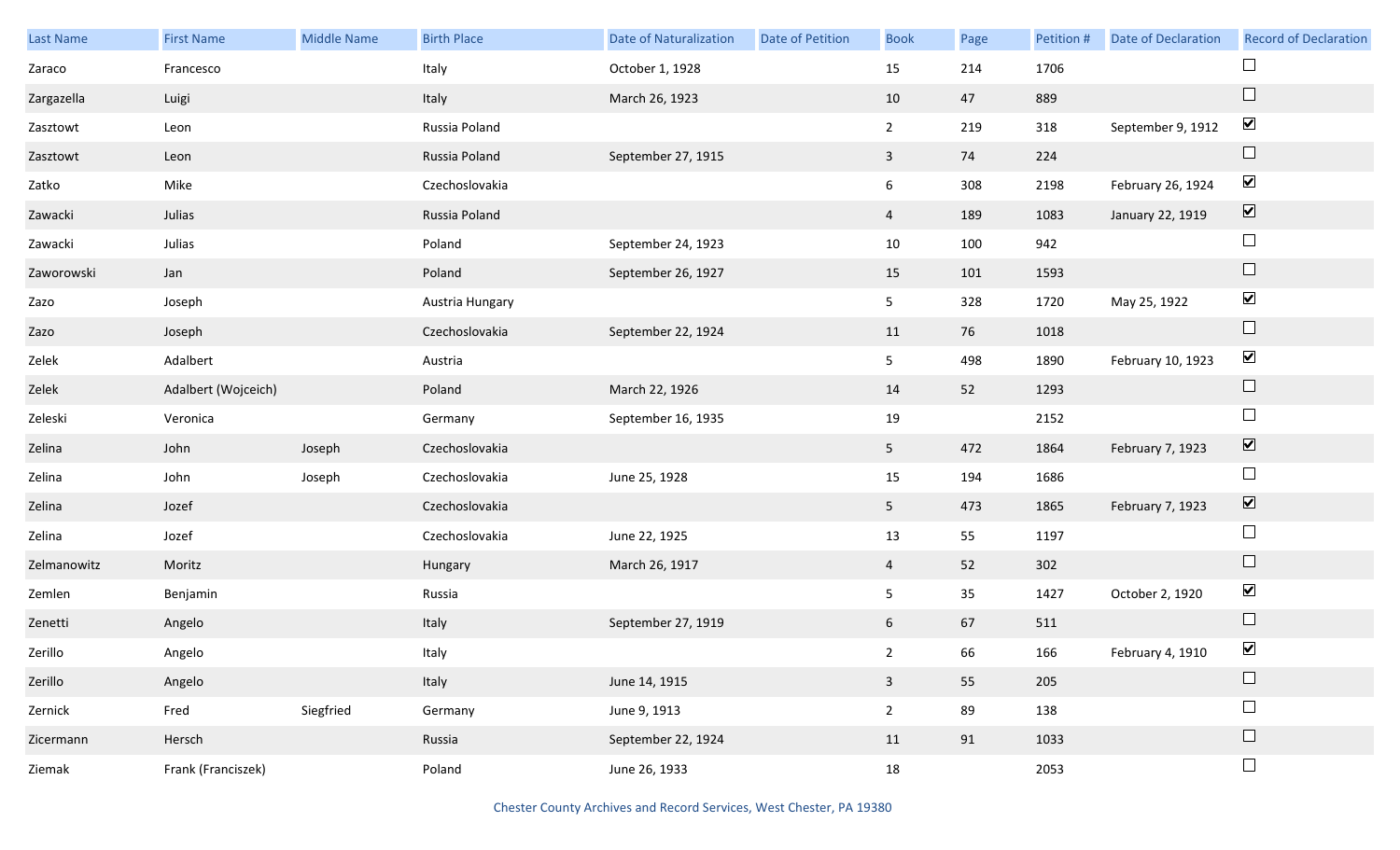| Last Name | <b>First Name</b> | <b>Middle Name</b> | <b>Birth Place</b> | <b>Date of Naturalization</b> | Date of Petition | <b>Book</b>     | Page           | Petition # | <b>Date of Declaration</b> | <b>Record of Declaration</b> |
|-----------|-------------------|--------------------|--------------------|-------------------------------|------------------|-----------------|----------------|------------|----------------------------|------------------------------|
| Zienak    | Frank             |                    | Poland             |                               |                  | $7\overline{ }$ | 150            | 2531       | March 27, 1926             | $\boxed{\blacktriangledown}$ |
| Zigmuna   | Andrew            |                    | Poland             |                               |                  | 6               | 287            | 2177       | January 28, 1924           | $\blacktriangledown$         |
| Zigmund   | Andrew            |                    | Poland             |                               | October 29, 1928 | 16              | 35             | 1777       |                            | $\Box$                       |
| Zinni     | Fiore             |                    | Italy              | December 17, 1923             |                  | 10              | 90             | 932        |                            | $\Box$                       |
| Zinni     | John              | Fiore              | Italy              |                               |                  | 5 <sub>1</sub>  | 71             | 1463       | December 7, 1920           | $\boxed{\blacktriangledown}$ |
| Zipse     | Carl              |                    | Germany            | September 26, 1921            |                  | 8               | 70             | 712        |                            | $\Box$                       |
| Zipse     | Gustav            | Adolf              | Germany            | September 27, 1919            |                  | 6               | 7 <sup>7</sup> | 452        |                            | $\Box$                       |
| Zirille   | Luigi             |                    | Italy              |                               |                  | 5 <sub>1</sub>  | 135            | 1527       | February 19, 1921          | $\blacktriangledown$         |
| Zirilli   | Bruno             |                    | Italy              |                               |                  | 6 <sup>1</sup>  | 28             | 1920       | February 12, 1923          | $\boxed{\blacktriangledown}$ |
| Zitarelli | Constantine       |                    | Italy              |                               |                  | $7\overline{ }$ | 119            | 2502       | Janaury 16, 1926           | $\blacktriangledown$         |
| Zitarelli | Mariano           |                    | Italy              |                               |                  | $\overline{4}$  | 486            | 1379       | July 20, 1920              | $\boxed{\blacktriangledown}$ |
| Zitarelli | Mariano           |                    | Italy              | March 26, 1923                |                  | 10              | 28             | 870        |                            | $\Box$                       |
| Zlotnik   | Leon              |                    | Poland             |                               |                  | 7 <sup>7</sup>  | 296            | 2677       | May 13, 1927               | $\boxed{\blacktriangledown}$ |
| Zlotnik   | Leon              |                    | Poland             | June 25, 1934                 |                  | 19              |                | 2094       |                            | $\Box$                       |
| Zoccola   | Romeo             |                    | Italy              |                               |                  | 9               |                | 2910       | October 24, 1929           | $\overline{\mathbf{v}}$      |
| Zoccola   | Romeo             |                    | Italy              | October 7, 1932               |                  | $18\,$          |                | 2024       |                            | $\Box$                       |
| Zommar    | Tady              |                    | Austria Hungary    |                               |                  | $\overline{4}$  | 429            | 1322       | February 20, 1920          | $\blacktriangledown$         |
| Zubaly    | Andrea            |                    | Austria Hungary    | March 27, 1912                |                  | 8               | 96             | 738        |                            | $\Box$                       |
| Zubaly    | Andrew            |                    | Austria Hungary    |                               |                  | $\overline{4}$  | 260            | 1154       | June 10, 1919              | $\overline{\mathbf{v}}$      |
| Zubko     | Antoni            |                    | Poland             | September 30, 1929            |                  | 16              | 103            | 1845       |                            | $\Box$                       |
| Zubko     | Tony              |                    | Poland             |                               |                  | 7 <sup>7</sup>  | 154            | 2535       | April 3, 1926              | $\triangledown$              |
| Zubon     | Wasyl             |                    | Austria            |                               |                  | $\mathbf{3}$    | 220            | 619        | October 25, 1915           | $\blacktriangledown$         |
| Zubor     | Samuel            |                    | Hungary            |                               |                  | $7\overline{ }$ | 35             | 2419       | April 17, 1925             | $\boxed{\blacktriangledown}$ |
| Zurek     | Charles (Karol)   |                    | Czechoslovakia     | March 25, 1929                |                  | 16              | 49             | 1791       |                            | $\Box$                       |
| Zurik     | Charles           |                    | Czechoslovakia     |                               |                  | 6 <sup>1</sup>  | 323            | 2213       | March 10, 1924             | $\boxed{\blacktriangledown}$ |